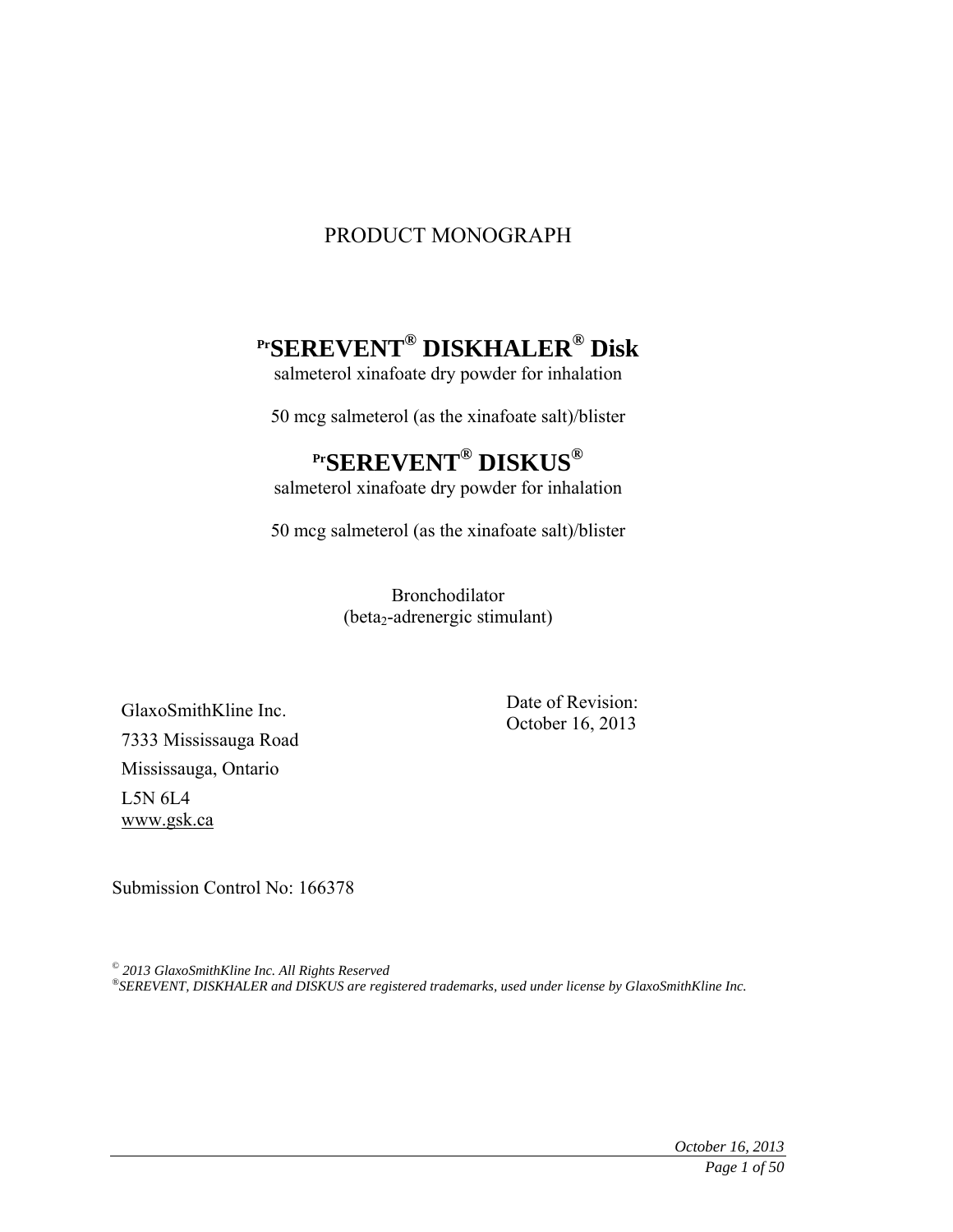# **Table of Contents**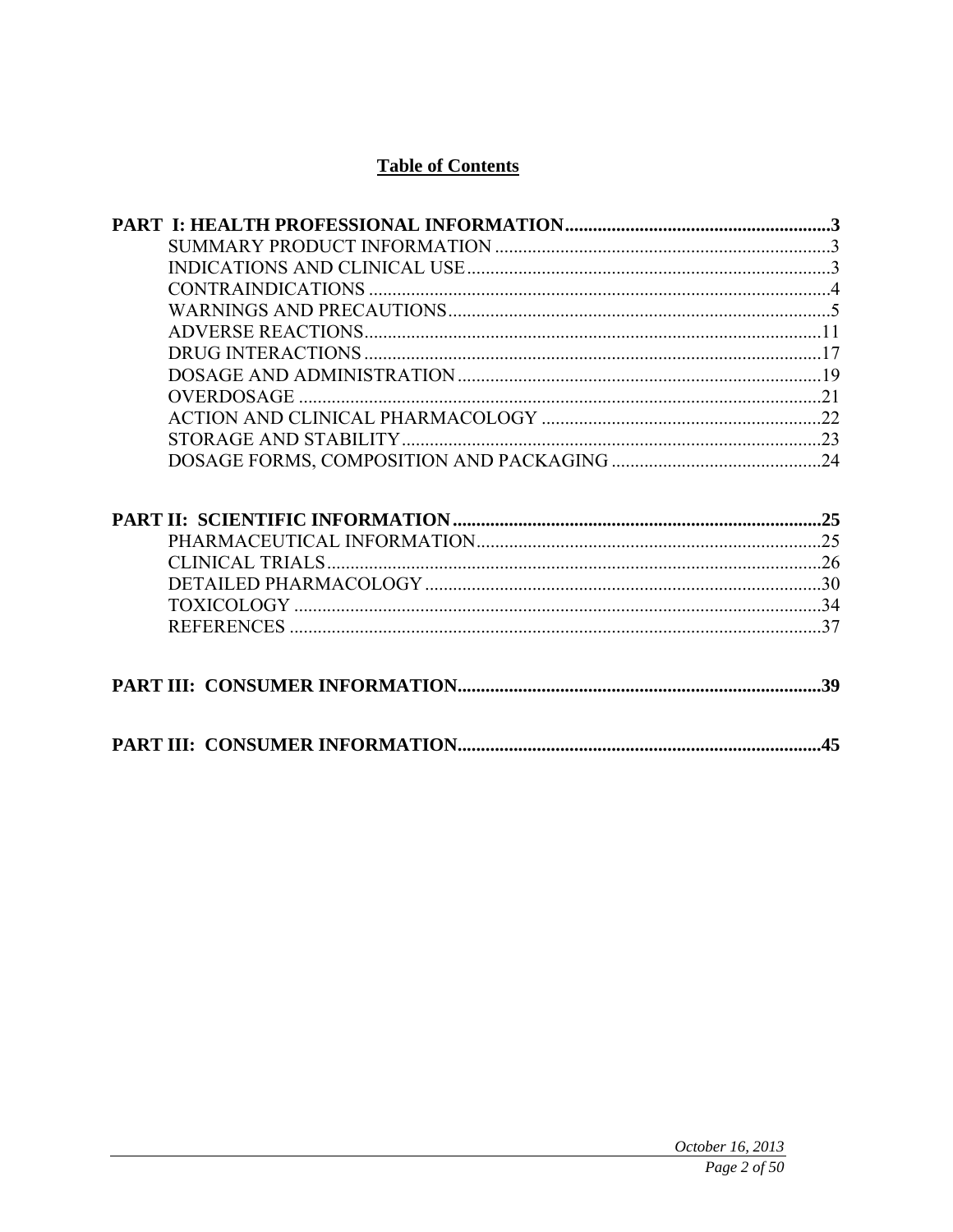# **PrSEREVENT® DISKHALER® Disk**

salmeterol xinafoate dry powder for inhalation

# **PrSEREVENT® DISKUS®**

salmeterol xinafoate dry powder for inhalation

# **PART I: HEALTH PROFESSIONAL INFORMATION**

### **SUMMARY PRODUCT INFORMATION**

| <b>Route of</b><br><b>Administration</b> | Dosage Form /<br><b>Strength</b>                          | <b>Nonmedicinal Ingredients</b> |
|------------------------------------------|-----------------------------------------------------------|---------------------------------|
| Oral Inhalation                          | Dry powder for<br>inhalation/50 mcg<br>salmeterol/blister | Lactose and milk protein        |

### **INDICATIONS AND CLINICAL USE**

### **Asthma**

SEREVENT® (salmeterol xinafoate) is indicated for the treatment of asthma only as addon therapy to an inhaled corticosteroid; a long-term asthma control medication; in patients 4 years of age and older with reversible obstructive airway disease, including patients with nocturnal asthma.

Corticosteroids should not be stopped because salmeterol is prescribed.

Long-acting beta<sub>2</sub>-adrenergic agonists (LABA), such as salmeterol, the active ingredient in SEREVENT® DISKUS® and SEREVENT® DISKHALER® Disk, increase the risk of asthma-related death (see WARNINGS AND PRECAUTIONS). Use of SEREVENT® DISKUS® or SEREVENT® DISKHALER® Disk for the treatment of asthma without concomitant use of an inhaled corticosteroid; a long-term asthma control medication; is contraindicated (see CONTRAINDICATIONS). Use SEREVENT® DISKUS® or  $SEREVENT^®$  DISKHALER<sup>®</sup> Disk only as add-on therapy for patients with asthma who are currently taking but are inadequately controlled on an inhaled corticosteroid.

Once asthma control is achieved and maintained, assess the patient at regular intervals. If possible without loss of asthma control, discontinue SEREVENT® DISKUS® or  $SEREVENT^{\circledR}$  DISKHALER<sup>®</sup> Disk and maintain the patient on an inhaled corticosteroid; a long-term asthma control medication. Do not use SEREVENT® DISKUS® or SEREVENT® DISKHALER® Disk for patients whose asthma is adequately controlled on low or medium dose inhaled corticosteroids.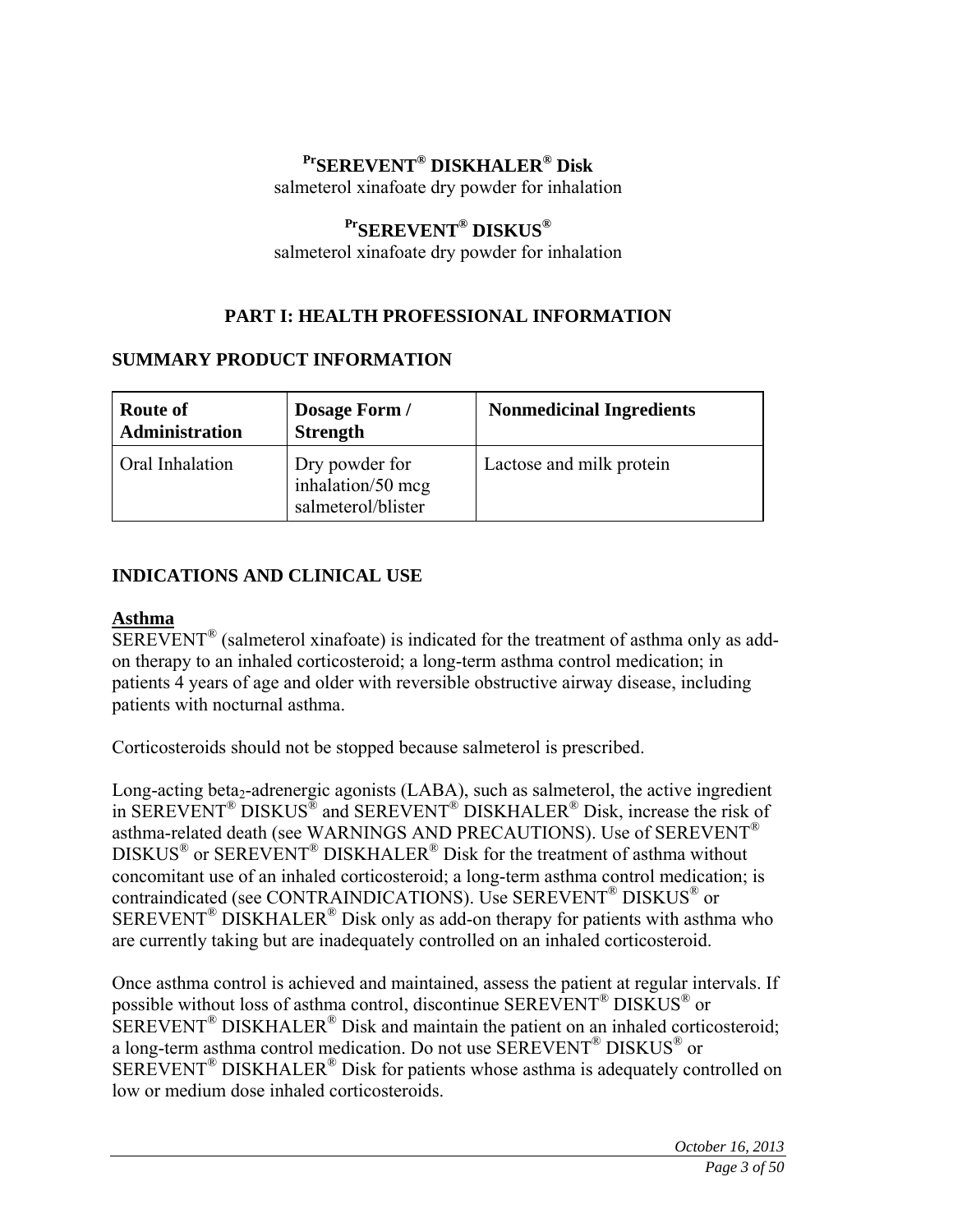SEREVENT<sup>®</sup> is a slow onset, long-acting, beta<sub>2</sub>-agonist and should not be used as a rescue medication. To relieve acute asthmatic symptoms, a rapid onset, short duration inhaled bronchodilator (e.g. salbutamol) should be used.

### **Pediatrics and Adolescent Patients:**

Available data from controlled clinical trials suggest that LABA increase the risk of asthma-related hospitalization in pediatric and adolescent patients (see WARNINGS AND PRECAUTIONS). For pediatric and adolescent patients with asthma who require addition of a LABA to an inhaled corticosteroid, a fixed-dose combination product containing both an inhaled corticosteroid and LABA should ordinarily be used to ensure adherence with both drugs. In cases where use of a separate inhaled corticosteroid and LABA is clinically indicated, appropriate steps must be taken to ensure adherence with both treatment components. If adherence cannot be assured, a fixed-dose combination product containing both an inhaled corticosteroid and LABA is recommended.

# **Chronic Obstructive Pulmonary Disease (COPD)**

 $SEREVENT^{\circledR}$  is indicated for:

 long term, twice daily (morning and evening) administration in the maintenance treatment of bronchospasm and relief of dyspnea associated with COPD, including chronic bronchitis and emphysema.

### **Geriatrics:**

There is no need to adjust the dose in otherwise healthy elderly patients.

### **Pediatrics (< 4 years of age):**

At present, there is insufficient clinical data to recommend the use of salmeterol xinafoate in children younger than 4 years of age.

### **CONTRAINDICATIONS**

- Patients who are hypersensitive to this drug or to any ingredient in the formulation or component of the container and to adrenergic compounds. For a complete listing, see DOSAGE FORMS, COMPOSITION AND PACKAGING.
- Patients with cardiac tachyarrhythmias.
- SEREVENT<sup>®</sup> (salmeterol xinafoate) dry powder for inhalation (SEREVENT<sup>®</sup>  $DISKHALER^{\hat{\otimes}}$  Disk and  $SEREVENT^{\hat{\otimes}}$  DISKUS<sup>®</sup>) formulations contain lactose (which contains milk protein) and is therefore contraindicated in patients with an allergy to lactose or milk.
- Patients with a history of anaphylactic shock, anaphylactic reaction or angioedema associated with salmeterol xinafoate or any component of this drug.
- Because of the risk of asthma-related death and hospitalization, use of  $SEREVENT^{\circledR}$  DISKUS<sup>®</sup> or  $SEREVENT^{\circledR}$  DISKHALER<sup>®</sup> Disk for the treatment of asthma without concomitant use of an inhaled corticosteroid; a long-term asthma control medication; is contraindicated (see WARNINGS AND PRECAUTIONS).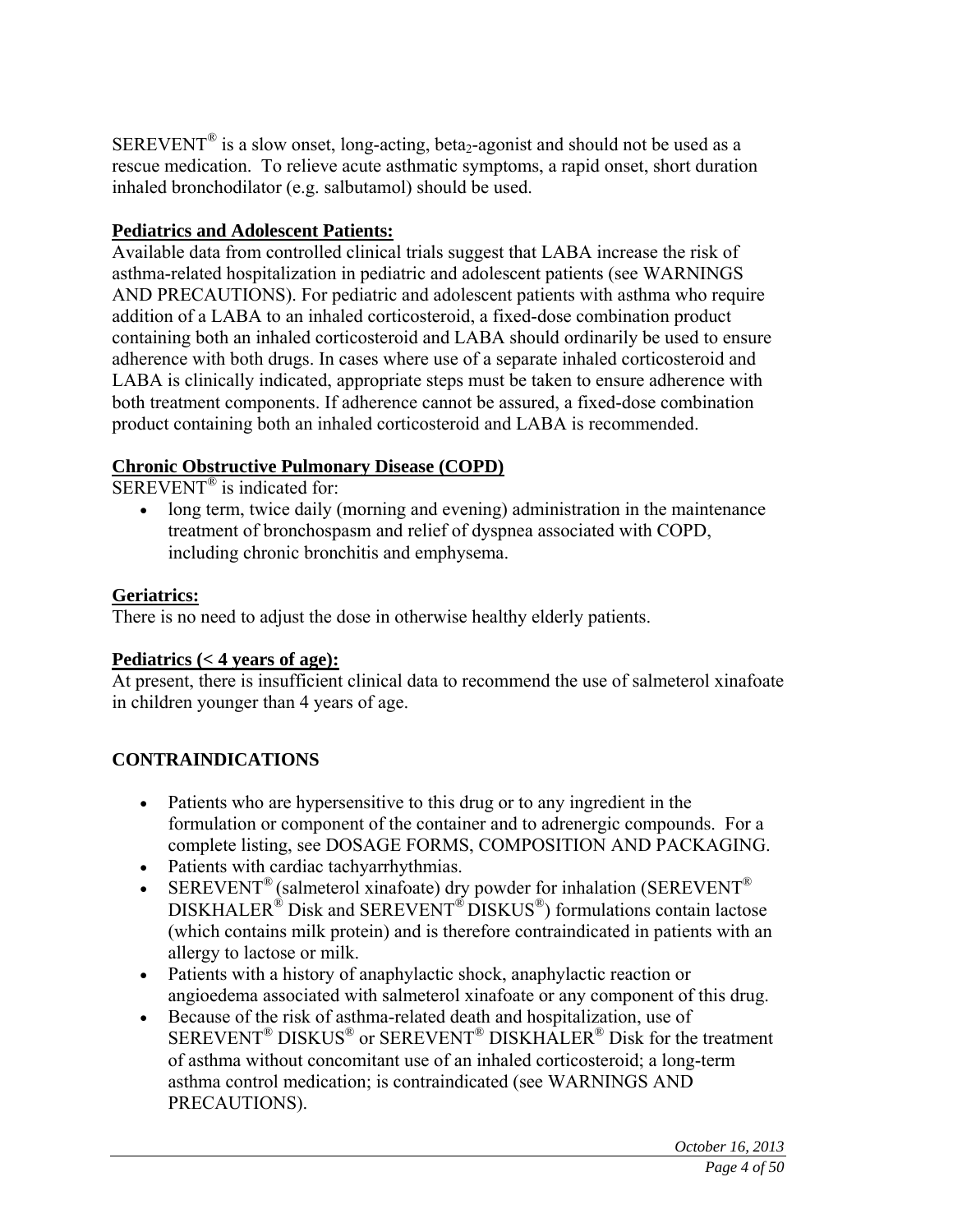### **WARNINGS AND PRECAUTIONS**

#### **ASTHMA RELATED DEATH**

Long-acting beta<sub>2</sub>-adrenergic agonists (LABA), such as salmeterol, the active ingredient in SEREVENT® DISKUS® and SEREVENT® DISKHALER® Disk, increase the risk of asthma-related death. Data from a large placebo controlled US study that compared the safety of salmeterol (SEREVENT<sup>®</sup> Inhalation Aerosol) or placebo added to patients usual asthma therapy showed an increase in asthma-related deaths in patients receiving salmeterol (13 deaths out of 13, 176 patients treated for 28 weeks on salmeterol versus 3 deaths out of 13, 179 patients on placebo). Post-hoc analysis of the SMART trial data suggests that the risks may be lower in patients who were using inhaled corticosteroids (ICS) at study entry. However, these post-hoc analysis results are not conclusive (see CLINICAL TRIALS: Salmeterol Multi-center Asthma Research Trial (SMART)). Currently available clinical data are inadequate to determine whether concurrent use of inhaled corticosteroids mitigates the increased risk of asthma-related death from LABA.

Because of this risk, use of SEREVENT® DISKUS® or SEREVENT® DISKHALER® Disk for the treatment of asthma without concomitant use of an inhaled corticosteroid; a longterm asthma control medication; is contraindicated (see CONTRAINDICATION).

Use SEREVENT® DISKUS® or SEREVENT® DISKHALER Disk only as add-on therapy for patients with asthma who are currently taking but are inadequately controlled on an inhaled corticosteroid.

Once asthma control is achieved and maintained, assess the patient at regular intervals. If possible without loss of asthma control, discontinue SEREVENT® DISKUS® or SEREVENT® DISKHALER® Disk and maintain the patient on an inhaled corticosteroid; a long-term asthma control medication. Do not use SEREVENT<sup>®</sup> DISKUS<sup>®</sup> or SEREVENT<sup>®</sup> DISKHALER® Disk for patients whose asthma is adequately controlled on low or medium dose inhaled corticosteroids (see DOSAGE AND ADMINISTRATION).

#### **Pediatric and Adolescent Patients**

Available data from controlled clinical trials suggest that LABA increase the risk of asthmarelated hospitalization in pediatric and adolescent patients. For pediatric and adolescent patients with asthma who require addition of a LABA to an inhaled corticosteroid, a fixeddose combination product containing both an inhaled corticosteroid and LABA should ordinarily be considered to ensure adherence with both drugs. In cases where use of a separate inhaled corticosteroid and LABA is clinically indicated, appropriate steps must be taken to ensure adherence with both treatment components. If adherence cannot be assured, a fixed-dose combination product containing both an inhaled corticosteroid and LABA is recommended (see DOSAGE AND ADMINISTRATION).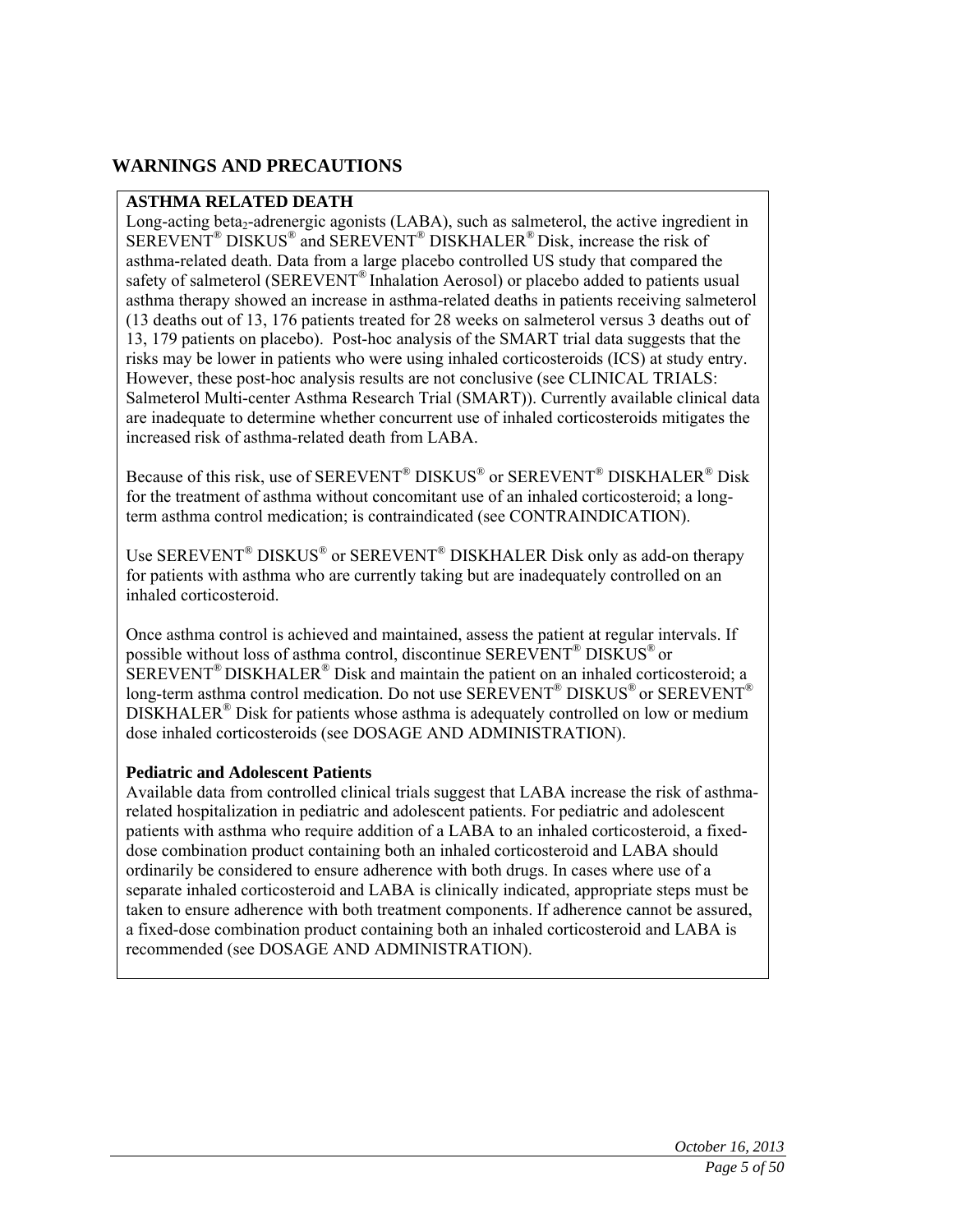#### **Use in Asthma Important Information**

**SEREVENT® (salmeterol xinafoate) should not be initiated in patients with significantly worsening or acutely deteriorating asthma, which may be a lifethreatening condition. Serious acute respiratory events, including fatalities, have been reported worldwide, when SEREVENT® has been initiated in this situation.**

**Although it is not possible from these reports to determine whether SEREVENT® contributed to these events or simply failed to relieve the deteriorating asthma, the use of SEREVENT® in this setting is inappropriate.** 

In most cases these reports have occurred in patients with severe asthma (e.g., patients with a history of corticosteroid dependence, low pulmonary function, intubation, mechanical ventilation, frequent hospitalizations, or previous life-threatening acute asthma exacerbations) and/or in some patients in whom asthma has been acutely deteriorating (e.g., unresponsive to usual medications, increasing need for inhaled rapid onset, short duration beta<sub>2</sub>-agonists, increasing need for systemic corticosteroids, significant increase in symptoms, recent emergency room visits, sudden or progressive deterioration in pulmonary function). However, they have occurred in a few patients with less severe asthma as well. There are no data demonstrating that  $SEREVENT^{\circledR}$ provides greater efficacy than or additional efficacy to rapid onset, short duration, inhaled  $beta_2$ -agonists in patients with worsening asthma.

### **General**

# **SEREVENT® is not a substitute for inhaled or oral corticosteroids**

All asthma patients should be advised that they must also use corticosteroids if they are taking SEREVENT®. Corticosteroid therapy should not be stopped or reduced when SEREVENT<sup>®</sup> is initiated.

There are no data demonstrating that SEREVENT<sup>®</sup> has a clinical anti-inflammatory effect and could be expected to take the place of, or reduce the dose of, corticosteroids. Asthmatic patients must be warned not to stop or reduce corticosteroid therapy even if they feel better as a result of initiating SEREVENT®. Any change in corticosteroid dosage should be made ONLY after clinical evaluation.

In the treatment of COPD, the role of inhaled corticosteroid therapy is less well established and SEREVENT® could be used with or without concomitant corticosteroids. The use of oral or inhaled corticosteroids should be determined by the treating physician.

# **SEREVENT® should not be used to treat acute asthma or COPD symptoms**

It is crucial to inform patients of this and prescribe a rapid onset, short duration, inhaled bronchodilator to relieve acute symptoms. The use of bronchodilator should be determined by the treating physician.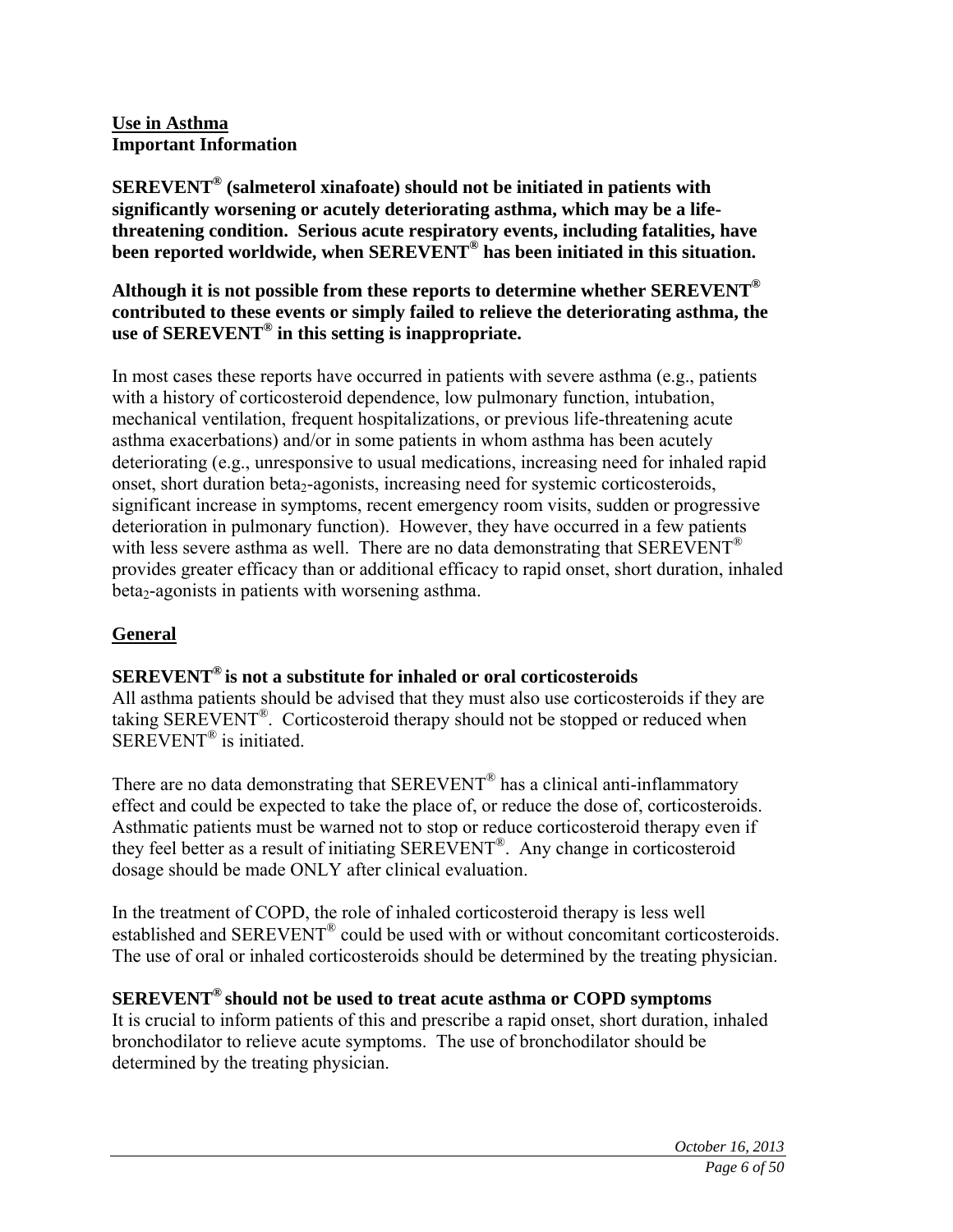### The role of long-acting beta<sub>2</sub>-agonists in the Management of Asthma and COPD

The management of asthma should normally follow a stepwise programme, and *patient response should be monitored clinically and by lung function tests*. Sudden or progressive deterioration in asthma control is potentially life-threatening; treatment plan must be re-evaluated, and consideration be given to increasing corticosteroid therapy. *In patients at risk, daily peak flow monitoring with precise instructions for acceptable variation limits should be considered.* 

Increased use of inhaled, rapid onset, short duration beta<sub>2</sub>-agonists is a marker of destabilization of asthma and requires re-evaluation of the patient and consideration of alternative treatment regimens, especially inhaled or systemic corticosteroids.

### Long-acting beta<sub>2</sub>-agonists are an alternative additional therapy for patients with **moderate asthma with unsatisfactory symptom control despite an optimal dose of inhaled steroids particularly when there are nocturnal symptoms.**

Before introducing long-acting beta<sub>2</sub>-agonists, adequate education should be provided to the patient on how to use the drug and what to do if asthma flares up.

Long-acting beta<sub>2</sub>-agonists are an additional therapy for COPD patients requiring longacting control of symptoms.

### **Use with rapid onset, short duration bronchodilators**

When asthmatic patients begin treatment with SEREVENT<sup>®</sup>, those who have been taking rapid onset, short duration, inhaled beta<sub>2</sub>-agonists on a regular daily basis should be advised to discontinue their regular daily-dosing regimen and should be clearly instructed to use rapid onset, short duration, inhaled beta<sub>2</sub>-agonists only for symptomatic relief if they develop asthma symptoms while taking  $SEREVENT^{\circledR}$ .

When beginning treatment with SEREVENT<sup>®</sup>, COPD patients should be instructed to use their rapid onset, short duration bronchodilators as determined by their treating physician, at the lowest dose to relieve their symptoms. The regular twice daily administration of SEREVENT® should reduce the excessive use of rapid onset, short duration inhaled bronchodilators.

### **Cardiovascular Effects**

The pharmacological side-effects of beta<sub>2</sub>-agonist treatment, such as palpitations have been reported, but tend to be transient and to reduce with regular therapy (see ADVERSE REACTIONS). A small increase in QTc interval has been reported at therapeutic doses. Large doses of inhaled or oral salmeterol (12 to 20 times the recommended dose) have been associated with clinically significant prolongation of the QTc interval, which has the potential for producing ventricular arrhythmias. Fatalities have been reported following excessive use of aerosol preparations containing sympathomimetic amines, the exact cause of which is unknown. Cardiac arrest was reported in several instances.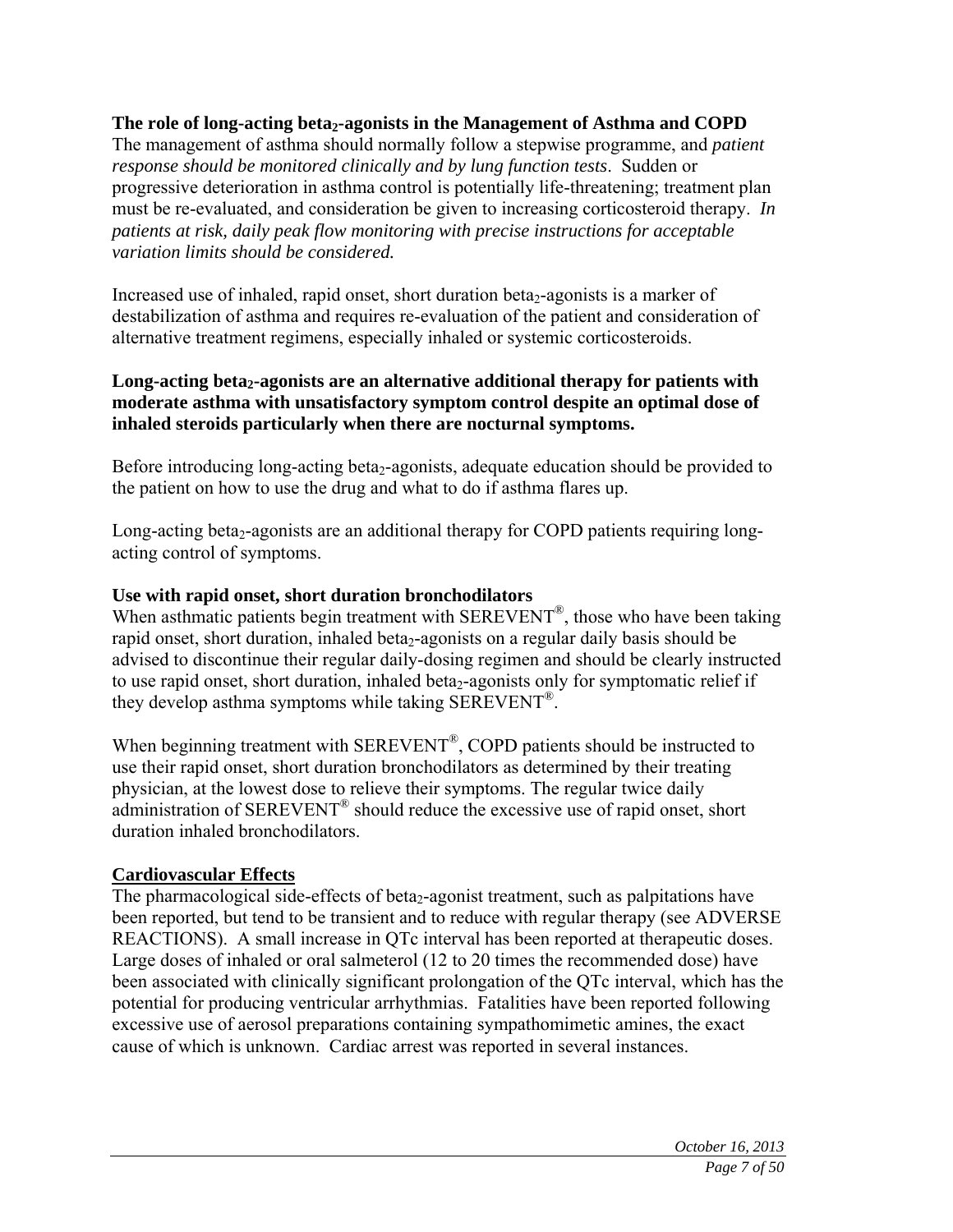In a very large scale post-marketing surveillance study in the UK, involving over twentyfour thousand patients comparing safety of salmeterol and salbutamol in the treatment of asthma, the overall cardiovascular deaths on salmeterol treatment were 0.17% vs. 0.12% on salbutamol ( $p=0.308$ ). The subdivision of these deaths into groups dependent on asthma severity was as follows:

| <b>Investigator Assessment of Severity of Asthma</b> |      |  |  |  |  |  |
|------------------------------------------------------|------|--|--|--|--|--|
| Mild $(\% )$<br>Moderate $(\% )$<br>Severe $(\% )$   |      |  |  |  |  |  |
| <b>Salmeterol</b>                                    | 0.04 |  |  |  |  |  |
| 14 (<br>0.07<br><b>Salbutamol</b>                    |      |  |  |  |  |  |
| - - - -                                              |      |  |  |  |  |  |

Test for interaction p=0.233

In individual patients any beta<sub>2</sub>-adrenergic agonist may have a clinically significant cardiac effect.

Cardiovascular effects such as increased blood pressure and heart rate may occasionally be seen with all sympathomimetic drugs, especially at higher than therapeutic doses.

Occurrence of cardiovascular effects may require discontinuation of the drug.

Salmeterol, like all sympathomimetic amines, should be used with caution in patients with cardiovascular disorders, especially coronary insufficiency, cardiac arrhythmias, and hypertension.

As has been described with other beta-adrenergic agonist bronchodilators, clinically significant changes in systolic and/or diastolic blood pressure, pulse rate, and electrocardiograms have been seen infrequently in individual patients in controlled clinical studies with salmeterol.

### **Central Nervous System**

Central nervous system effects (e.g., agitation) can occur after the use of  $SEREVENT^{\mathcal{B}}$ . Occurrence of central nervous system effects may require discontinuation of the drug.

The pharmacological side-effects of beta<sub>2</sub>-agonist treatment, such as tremor and headache have been reported, but tend to be transient and to reduce with regular therapy.

Salmeterol, like all sympathomimetic amines, should be used with caution in patients with convulsive disorders or thyrotoxicosis; and in patients who are unusually responsive to sympathomimetic amines.

### **Ear/Nose/Throat**

Symptoms of laryngeal spasm, irritation, or swelling, such as stridor and choking, have been reported rarely in patients receiving SEREVENT®.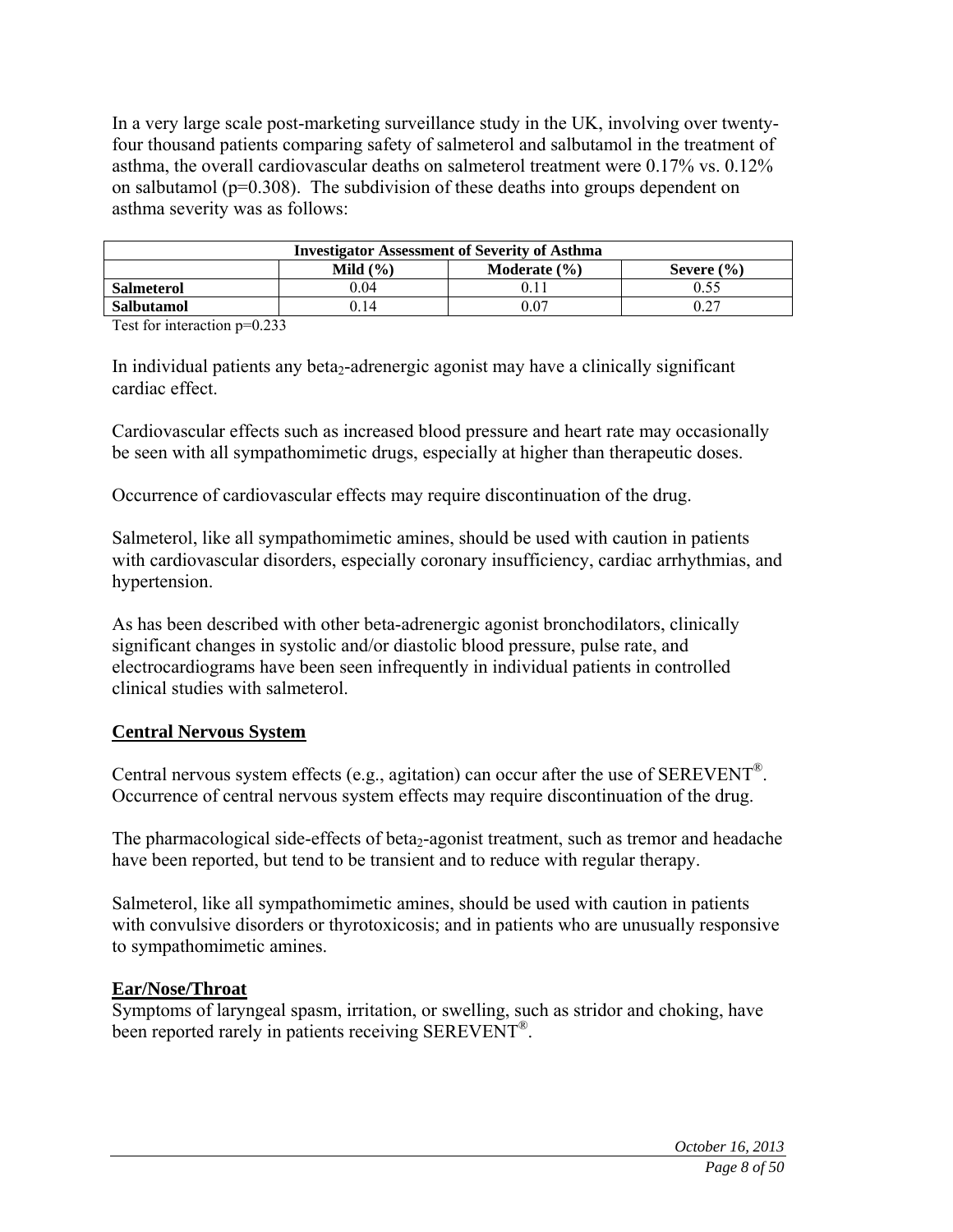### **Systemic Effects**

The results of a drug interaction study conducted in healthy subjects indicated that concomitant use of systemic ketoconazole (a strong cytochrome P450 3A4 inhibitor) increased exposure to salmeterol in some subjects. This increase in plasma salmeterol exposure may lead to prolongation in the QTc interval. Due to the potential increased risk of cardiovascular adverse events, the concomitant use of salmeterol with ketoconazole is not recommended (see DRUG INTERACTIONS, and ACTION AND CLINICAL PHARMACOLOGY: Pharmacokinetics). Caution should also be exercised when other CYP3A4 inhibitors are co-administered with salmeterol (e.g. ritonavir, atazanavir, clarithromycin, indinavir, itraconazole, nefazodone, nelfinavir, saquinavir, telithromycin).

### **Endocrine and Metabolism**

### **Metabolic Effects**

Similar to other beta-adrenergic agents, salmeterol can induce reversible metabolic changes (e.g. hyperglycemia, hypokalemia). There have been very rare reports of increases in blood glucose levels (see ADVERSE REACTIONS, Post-Market Adverse Drug Reactions) and this should be considered when prescribing to patients with a history of diabetes mellitus.

Doses of the related beta<sub>2</sub>-adrenoceptor agonist salbutamol, when administered intravenously, have been reported to aggravate pre-existing diabetes mellitus and ketoacidosis. Administration of beta<sub>2</sub>-adrenoceptor agonists may cause a decrease in serum potassium, possibly through intracellular shunting, which has the potential to increase the likelihood of arrythmias. The effect is usually seen at higher therapeutic doses and the decrease is usually transient, not requiring supplementation. Therefore, salmeterol should be used with caution in patients predisposed to low levels of serum potassium.

### **Hypersensitivity**

Immediate hypersensitivity reactions may occur after administration of  $SEREVENT^{\circledR}$ , as demonstrated by rare cases of urticaria, angioedema, rash, bronchospasm and very rare cases of anaphylactic shock, or anaphylactic reaction.

### **Respiratory**

As with other inhalation therapy, paradoxical bronchospasm, characterized by an immediate increase in wheezing after dosing may occur with SEREVENT®. This should be treated immediately with a rapid onset, short duration inhaled bronchodilator (e.g. salbutamol) to relieve acute asthmatic symptoms. SEREVENT<sup>®</sup> should be discontinued immediately, the patient assessed, and if necessary, alternative therapy instituted (see ADVERSE REACTIONS).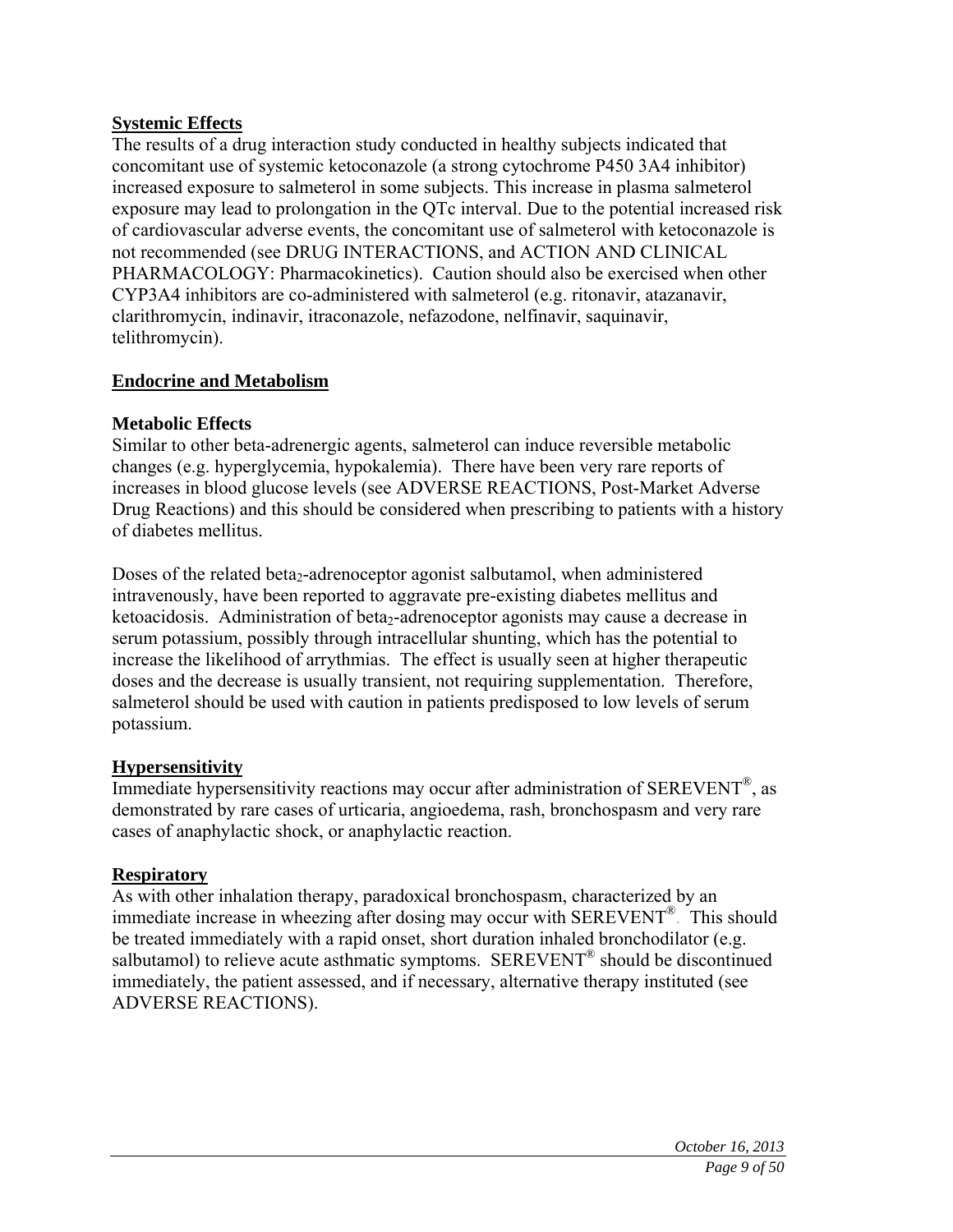### **Special Populations**

### **Pregnant Women**

In animal studies, some effects on the fetus, typical for a beta-agonist occurred at exposure levels substantially higher than those that occur with therapeutic use. Extensive use of other beta-agonists has provided no evidence that effects in animals are relevant to human use.

There are no adequate and well-controlled studies with SEREVENT<sup>®</sup> in pregnant women. SEREVENT<sup>®</sup> should be used during pregnancy only if the potential benefit justifies the potential risk to the fetus.

### **Use in Labour and Delivery**

There are no well-controlled human studies that have investigated effects of salmeterol on preterm labour or labour at term. Because of the potential for beta-agonist interference with uterine contractility, use of SEREVENT® during labour should be restricted to those patients in whom the benefits clearly outweigh the risks.

### **Nursing Women**

Plasma levels of salmeterol after inhaled therapeutic doses are very low (85 to 200 pg/mL) in humans and therefore levels in milk should be correspondingly low. Studies in lactating animals indicate that salmeterol is likely to be secreted in only very small amounts in breast milk. However, since there is no experience with use of  $SEREVENT^<sup>®</sup>$  by nursing mothers, a decision should be made whether to discontinue nursing or to discontinue the drug, taking into account the importance of the drug to the mother. Caution should be exercised when salmeterol xinafoate is administered to a nursing woman.

### **Pediatrics (***< 4 years of age***)**

The safety and efficacy of SEREVENT<sup>®</sup> in children younger than 4 years of age have not been established.

### **Pediatrics (***4-11 years of age***)**

The safety and efficacy of salmeterol in children 4-11 years old with asthma have been evaluated in controlled clinical trials for up to 1 year.

### **Geriatrics**

No apparent differences in the efficacy and safety of SEREVENT<sup>®</sup> were observed when geriatric patients were compared with younger patients in asthma and COPD clinical trials. As with other beta<sub>2</sub>-agonists, however, special caution should be observed when using SEREVENT® in elderly patients who have concomitant cardiovascular disease that could be adversely affected by this class of drug.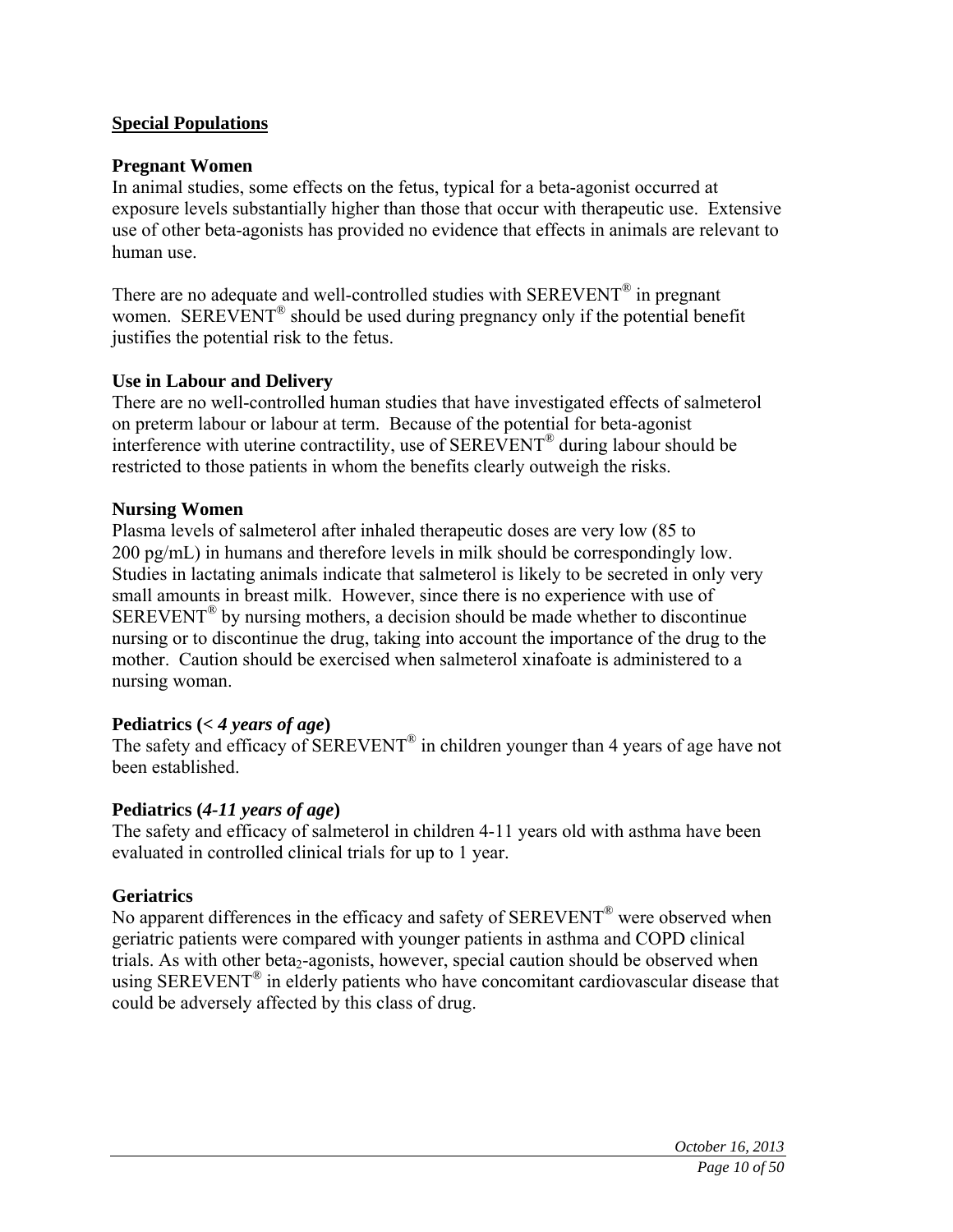### **Monitoring and Laboratory Tests**

#### **Monitoring Control of Asthma**

Asthma may deteriorate acutely over a period of hours or chronically over several days or longer. If the patient's rapid onset, short duration inhaled beta<sub>2</sub>-agonist becomes less effective or the patient needs more inhalation than usual, this may be a marker of destabilization of asthma. In this setting, the patient requires immediate re-evaluation with reassessment of the treatment regimen. Increasing the daily dosage of SEREVENT<sup>®</sup> in this situation is not appropriate.  $SEREVENT^{\circledR}$  should not be used more frequently than twice daily (morning and evening) at the recommended dose.

#### **Use in Adolescents/Children and Asthma Severity Reassessment**

In adolescents and children, the severity of asthma may be variable with age and periodic reassessment should be considered to determine if continued maintenance therapy with SEREVENT® is still indicated. Compliance, especially neglect of anti-inflammatory therapy and overuse of rapid onset, short duration beta<sub>2</sub>-agonists, should be carefully followed in adolescents/children receiving long-acting beta<sub>2</sub>-agonists.

### **ADVERSE REACTIONS**

### **Adverse Drug Reaction Overview**

As with other inhalation therapy, the potential for paradoxical bronchospasm should be kept in mind. If it occurs, the preparation should be discontinued immediately and alternative therapy instituted.

Adverse reactions to SEREVENT<sup>®</sup> (salmeterol xinafoate) are similar in nature to reactions to other selective beta<sub>2</sub>-adrenoceptor agonists, i.e. palpitation; immediate hypersensitivity reactions, including urticaria, rash, bronchospasm, edema, angioedema, and anaphylactic shock or anaphylactic reaction; headache; tremor; nervousness; oropharyngeal irritation, and paradoxical bronchospasm. There have also been reports of arthralgia and muscle cramps.

Cardiac arrhythmias (including atrial fibrillation, supraventricular tachycardia and extrasystoles) have been reported, usually in susceptible patients.

Clinically significant changes in blood glucose and/or serum potassium were seen rarely during clinical studies with long-term administration of SEREVENT<sup>®</sup> at recommended doses.

#### **Asthma**

Long-acting beta<sub>2</sub>-adrenergic agonists  $(LABA)$ , including salmeterol, the active ingredient in SEREVENT® DISKUS® and SEREVENT® DISKHALER® Disk, increase the risk of asthma-related death. Data from a large, 28-week, placebo-controlled US study that compared the safety of salmeterol (SEREVENT® Inhalation Aerosol) or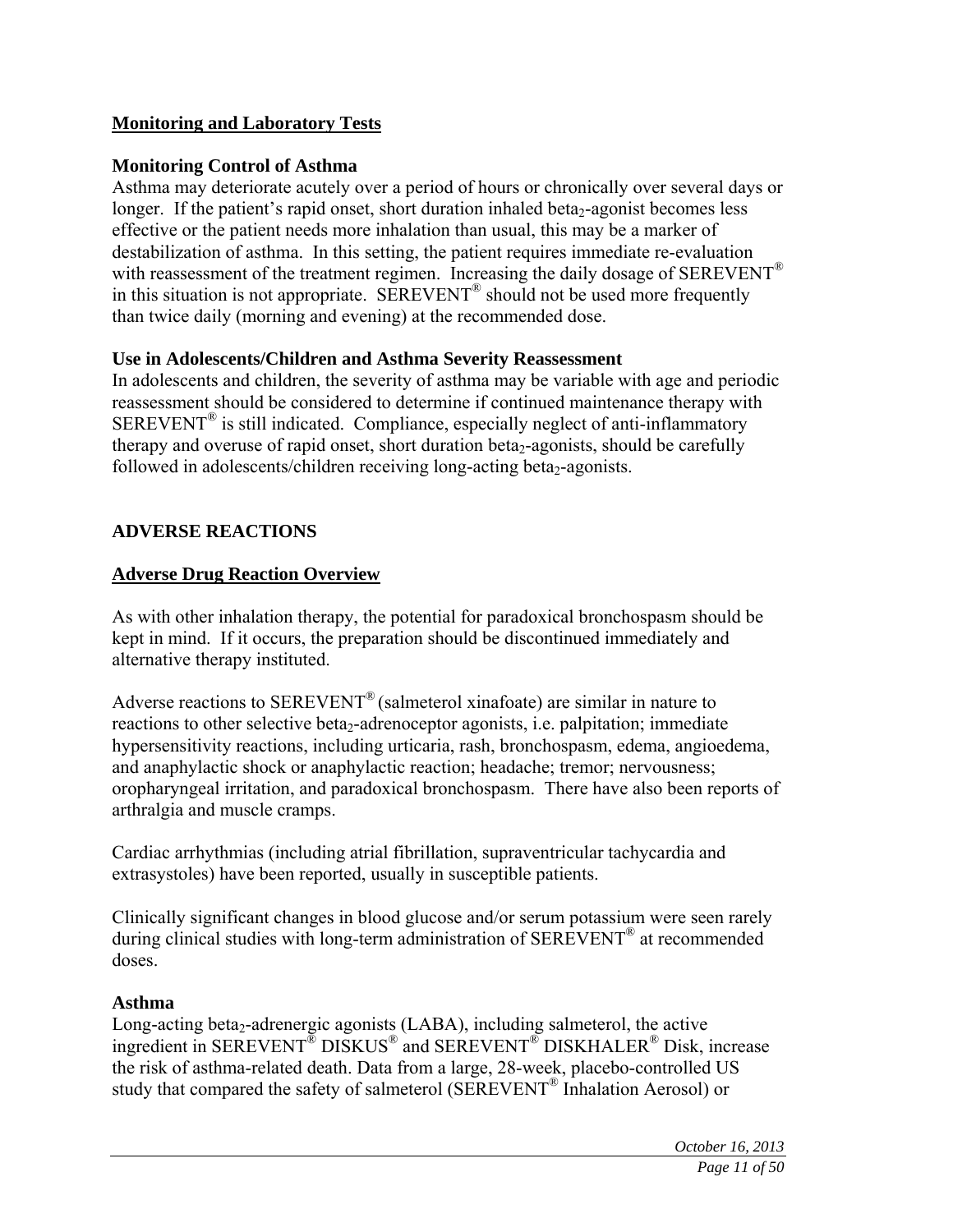placebo added to usual asthma therapy showed an increase in asthma-related death in patients receiving salmeterol. Post-hoc analysis of the SMART trial data suggests that the risks may be lower in patients who were using inhaled corticosteroids (ICS) at study entry. However, these post-hoc analysis results are not conclusive (see CLINICAL TRIALS: Salmeterol Multi-center Asthma Research Trial (SMART)).

Available data from controlled clinical trials suggest that LABA increase the risk of asthma-related hospitalization in pediatric and adolescent patients (see WARNINGS AND PRECAUTIONS, and CLINICAL TRIALS: Salmeterol Multi-center Asthma Research Trial (SMART).

### **Clinical Trial Adverse Drug Reactions**

*Because clinical trials are conducted under very specific conditions the adverse reaction rates observed in the clinical trials may not reflect the rates observed in practice and should not be compared to the rates in the clinical trials of another drug. Adverse drug reaction information from clinical trials is useful for identifying drug-related adverse events and for approximating rates*.

### **Use in Adolescents and Adults**

In controlled, multidose clinical trials involving almost 2000 patients, the most frequently occurring adverse events were headache, tremor and palpitations (see Table 1 below), which are pharmacologically predictable effects of beta<sub>2</sub>-adrenoceptor agonists. Tremor tended to be transient, dose-related and reduced with regular therapy. Headache and palpitations were reported but the incidence was not significantly different from placebo.

| <b>Adverse Event</b> | $SEREVENT^{\circledcirc}$ (50 mcg bid)<br>$n = 1462$<br>$\frac{9}{6}$ | placebo<br>$n = 195$<br>(%) |
|----------------------|-----------------------------------------------------------------------|-----------------------------|
| Headache             | 62(4.2)                                                               | 5(2.6)                      |
| Palpitations         | 22(1.5)                                                               | 4(2)                        |
| Tremor               | 20(1.4)                                                               | 12.1                        |

### **Table 1 Number (and percentage) of patients with adverse events**

In a subsequent controlled clinical trial patients received either salmeterol in combination with beclomethasone dipropionate (BDP) or BDP alone. A rapid onset, short duration inhaled beta<sub>2</sub>- adrenergic drug was also provided to all patients for use on an as-needed basis. The incidence of pharmacologically predictable adverse events was similar in all groups except for tremor which was significantly higher in the salmeterol 100 mcg group compared with the other two groups (see Table 2 below).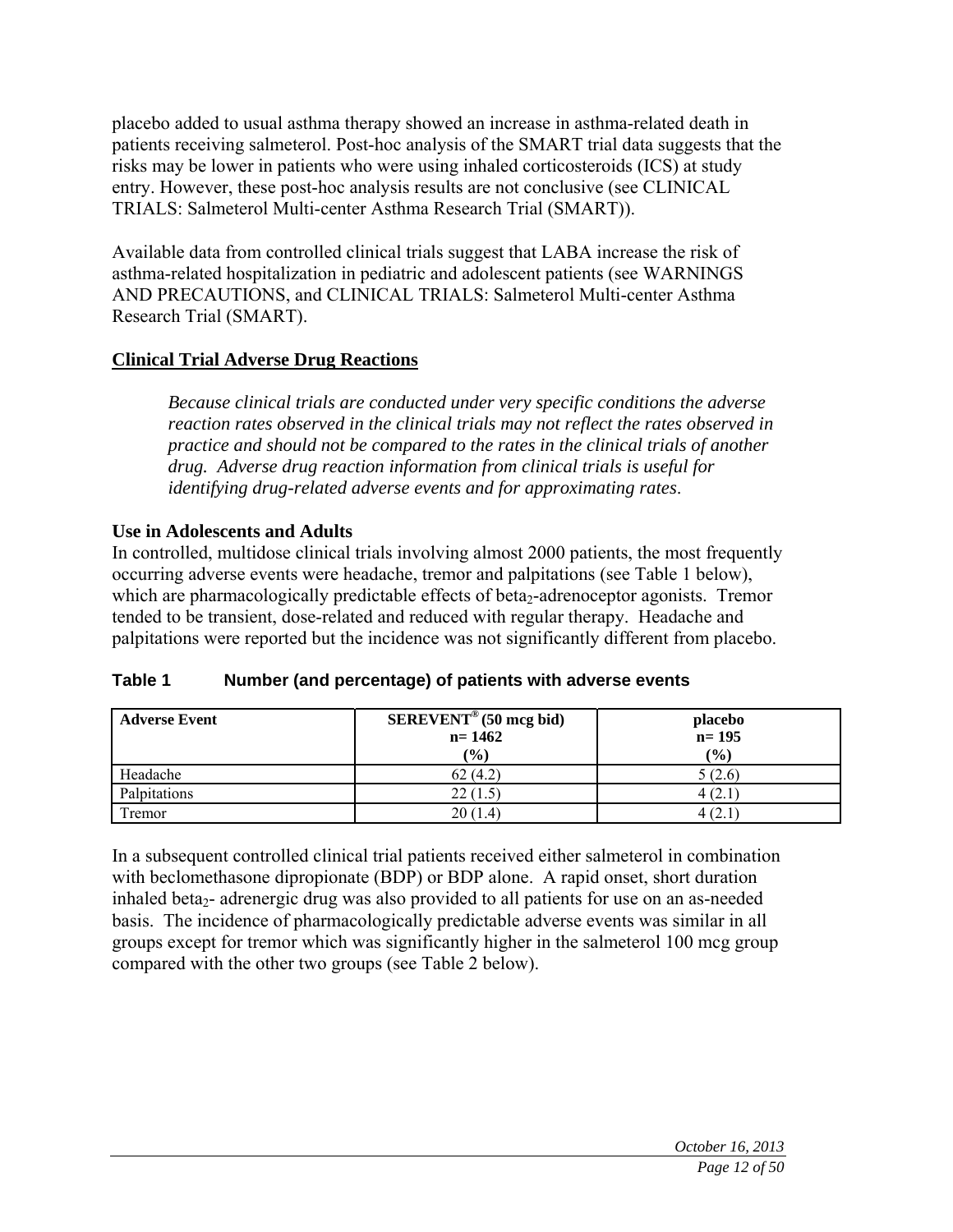#### **Table 2 Number (and percentage) of patients with drug-related adverse events**

| <b>Adverse Event</b> | Salmeterol 50 mcg bid         | Salmeterol 100 mcg bid <sup>1</sup> | <b>BDP</b> * 1000 mcg |
|----------------------|-------------------------------|-------------------------------------|-----------------------|
|                      | BDP* 500 mcg bid<br>$n = 243$ | BDP* 500 mcg bid<br>$n = 244$       | $n = 251$<br>(%)      |
|                      | $(\%)$                        | $(\%)$                              |                       |
| Headache             | 26(11)                        | 38(16)                              | 42 (17)               |
| <b>Tremors</b>       | 6(2)                          | 19(8)                               | 2 (<1                 |
| Palpitations         | 4(2)                          | 6(2)                                | 4(2)                  |
| Tachycardia          | 4(2)                          | 5(2)                                | 2(1)                  |

 $BDP* = beclomethasone dipropionate$ 

 $1 = 100$  mcg bid is not a recommended dose

#### **Use in Children**

Two multicenter, randomized, double-blind studies have compared twice daily administration of SEREVENT® 25 mcg and 50 mcg versus salbutamol in patients aged 4 to 16 years with asthma. Adverse events that occurred with an incidence of  $\geq$ 3% in the salmeterol groups, irrespective of the relationship to treatment, are summarized in Table 3 below.

| Table 3 | Number (and percentage) of patients with adverse events (incidence |
|---------|--------------------------------------------------------------------|
|         | $\geq$ 3%) in two large 12-month pediatric clinical trials.        |

|                  | <b>Adverse Event</b>                 | <b>SEREVENT<sup>®</sup></b><br>25 mcg bid<br>$n = 251$<br>$\left(\frac{0}{0}\right)$ | <b>SEREVENT<sup>®</sup></b><br>50 mcg bid<br>$n = 277$<br>$\left(\frac{0}{0}\right)$ | <b>Salbutamol</b><br>200 mcg bid<br>$(n=255)$<br>$(\%)$ |
|------------------|--------------------------------------|--------------------------------------------------------------------------------------|--------------------------------------------------------------------------------------|---------------------------------------------------------|
| Ear/Nose/Throat  | Upper Resp. Tract Infection<br>(URT) | 48                                                                                   | 49                                                                                   | $\overline{53}$                                         |
|                  | Sore Throat                          | 23                                                                                   | 19                                                                                   | 20                                                      |
|                  | Ear Infection                        | 10                                                                                   | 19                                                                                   | 5                                                       |
|                  | Nasal Symptoms                       | 5                                                                                    | 3                                                                                    | 4                                                       |
| Eye              | Conjunctivitis                       | 7                                                                                    | 6                                                                                    | 5                                                       |
|                  | Eye Infection                        | 3                                                                                    | $\theta$                                                                             |                                                         |
| Gastrointestinal | Nausea & Vomiting                    | 6                                                                                    | 6                                                                                    | 5                                                       |
|                  | Gastric Upset                        | 4                                                                                    | 4                                                                                    | $\overline{3}$                                          |
|                  | Gastroenteritis                      | 4                                                                                    | 5                                                                                    |                                                         |
|                  | Abdominal Pain                       | 3                                                                                    | $\overline{\mathcal{L}}$                                                             | 4                                                       |
| Hypersensitivity | Allergic Rhinitis                    | 8                                                                                    | 10                                                                                   | 7                                                       |
| Miscellaneous    | Fever                                | 8                                                                                    | 12                                                                                   | 10                                                      |
|                  | Influenza                            | 10                                                                                   | 6                                                                                    | 9                                                       |
|                  | Viral Infections                     | 5                                                                                    | 5                                                                                    | 3                                                       |
|                  | Chicken Pox                          | 3                                                                                    |                                                                                      | 3                                                       |
|                  | Injuries                             | 3                                                                                    | $\overline{2}$                                                                       | $\overline{c}$                                          |
| Neurological     | Headaches                            | 14                                                                                   | 14                                                                                   | 13                                                      |
| Respiratory      | Asthma                               | 50                                                                                   | 56                                                                                   | 47                                                      |
|                  | Cough                                | 18                                                                                   | 23                                                                                   | 18                                                      |
|                  | <b>Chest Infection</b>               | 10                                                                                   | 12                                                                                   | 13                                                      |
|                  | <b>Bronchitis</b>                    | 7                                                                                    | 10                                                                                   | 9                                                       |
| Skin             | Eczema                               | 5                                                                                    | 5                                                                                    | 3                                                       |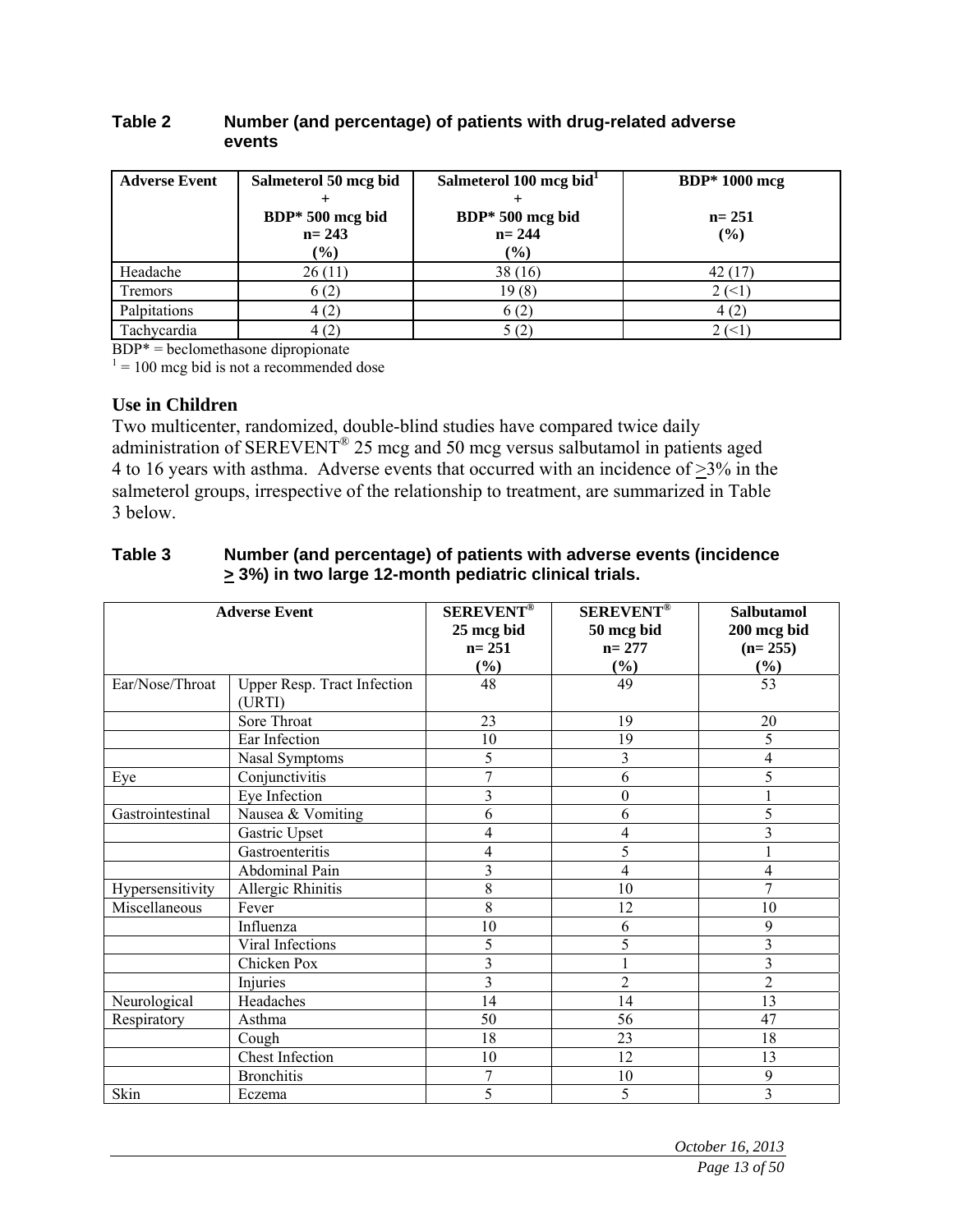The studies did not reveal any unexpected or clinically important differences between treatment with salmeterol 25 mcg bid or 50 mcg bid and salbutamol 200 mcg bid. There was no evidence to suggest that children of a younger age were more at risk than those in the older age groups.

### **Other Asthma Clinical Trial Adverse Drug Reactions**

In US clinical trials, other events occurring in the SEREVENT® treatment group at a frequency of 1% to 3% were:

**Ear/Nose/Throat:** laryngitis, rhinitis

**Gastrointestinal:** abdominal pain, dental pain, diarrhea, nausea and vomiting, viral gastroenteritis

**Hypersensitivity:** urticaria

**Musculoskeletal:** back pain, muscle cramp/contraction, muscular soreness, myalgia/myositis, pain in joints

**Neurological:** malaise/fatigue, nervousness

**Respiratory:** bronchitis/tracheitis

**Skin:** rash/skin eruption

**Urogenital:** dysmenorrhea

In small dose-response studies, tremor, nervousness, and palpitations appeared to be dose related.

# **COPD**

Two multicenter, 12-week, controlled studies have evaluated twice-daily doses of  $SEREVENT^{\circledR}$  inhalation aerosol in patients with COPD. In clinical trials,  $SEREVENT^{\circledR}$ was generally well tolerated over chronic dosing periods. The most frequently reported adverse events with SEREVENT® 50 mcg twice daily were headache, upper respiratory tract infection and sore throat.

Table 4 below includes all events (whether considered drug-related or non-drug-related by the investigator) that occurred at a rate of over 3% in the SEREVENT® inhalation aerosol treatment group and were more common in the SEREVENT® inhalation aerosol group than in the placebo group.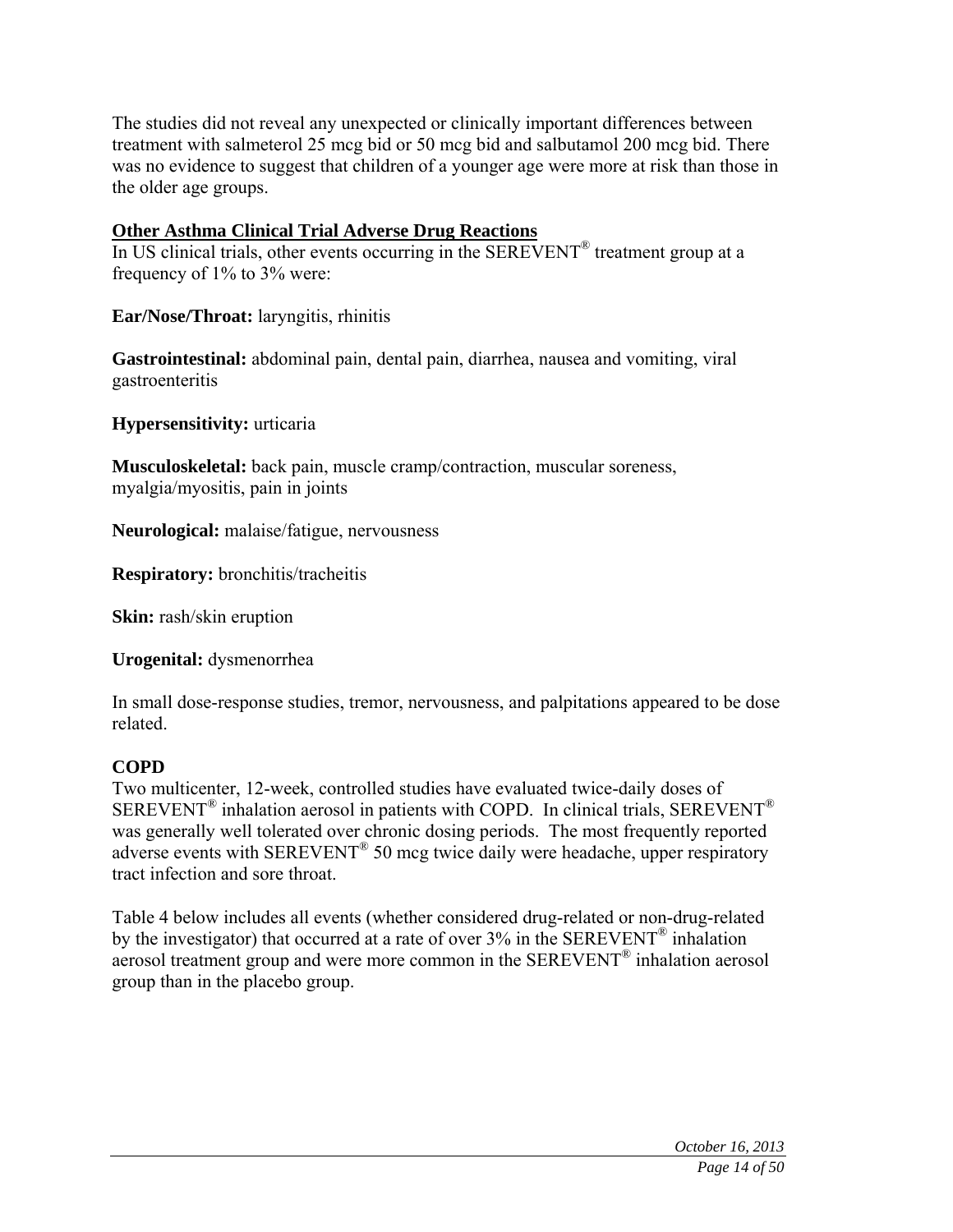| <b>Adverse Event</b> |                         | <b>SEREVENT<sup>®</sup></b><br>50 mcg bid<br>$n = 267$ | <b>Placebo</b><br>$n = 278$ | <b>Ipratropium</b><br>40 mcg qid<br>$n = 271$ |
|----------------------|-------------------------|--------------------------------------------------------|-----------------------------|-----------------------------------------------|
|                      |                         | $(\%)$                                                 | $(\%)$                      | $\frac{6}{6}$                                 |
| Ear/Nose/Throat      | Upper Resp. Tract       | 9                                                      |                             | 9                                             |
|                      | Infection (URTI)        |                                                        |                             |                                               |
|                      | Sore Throat             | 8                                                      |                             | 6                                             |
|                      | Nasal Sinus             |                                                        |                             |                                               |
|                      | Infection               |                                                        |                             |                                               |
| Gastrointestinal     | Diarrhea                |                                                        | 3                           |                                               |
| Musculoskeletal      | Back Pain               |                                                        |                             |                                               |
| Neurological         | Headache                | 12                                                     | 10                          | 8                                             |
| Respiratory          | <b>Chest Congestion</b> |                                                        | 3                           |                                               |

#### **Table 4 Adverse experience incidence (>3%) in two large 12-week COPD clinical trials**

Common cold, rhinorrhea, bronchitis, cough, exacerbation of chest congestion, chest pain, and dizziness occurred at 3% or more but were equally common on placebo.

### **Electrocardiographic Monitoring in Patients with COPD**

Continuous electrocardiographic (Holter) monitoring was performed on 284 patients in two large COPD clinical trials during five 24-hour periods. No significant increase in the incidence of ventricular and supraventricular ectopic events was observed between SEREVENT® and placebo. No cases of sustained ventricular tachycardia were observed. At baseline, non-sustained, asymptomatic ventricular tachycardia was recorded for  $7$  (7.1%), 8 (9.4%), and 3 (3.0%) patients in the placebo, SEREVENT<sup>®</sup>, and ipratropium groups, respectively. During treatment, non-sustained, asymptomatic ventricular tachycardia that represented a clinically significant change from baseline was reported for 11 (11.6%), 15 (18.3%), and 20 (20.8%) patients receiving placebo, SEREVENT<sup>®</sup>, and ipratropium, respectively. Four of these cases of ventricular tachycardia were reported as adverse events (1 placebo, 3 SEREVENT®) by one investigator based upon review of Holter data. One case of ventricular tachycardia was observed during ECG evaluation of chest pain (ipratropium) and reported as an adverse event.

### **Other COPD Clinical Trial Adverse Drug Reactions**

Other events occurring in the SEREVENT<sup>®</sup> inhalation aerosol treatment group at a frequency of 1% to 3% were:

**Ear/Nose/Throat:** cold symptoms, earache, epistaxis, nasal congestion, nasal sinus congestion, sinus headache, sneezing

**Gastrointestinal:** abdominal pain, constipation, dyspepsia, gastric pain, gastric upset, heartburn, nausea, oral candidiasis, surgical removal of tooth, vomiting, xerostomia

**Musculoskeletal:** leg cramps, muscle injury of neck, myalgia, neck pain, pain in arm, shoulder pain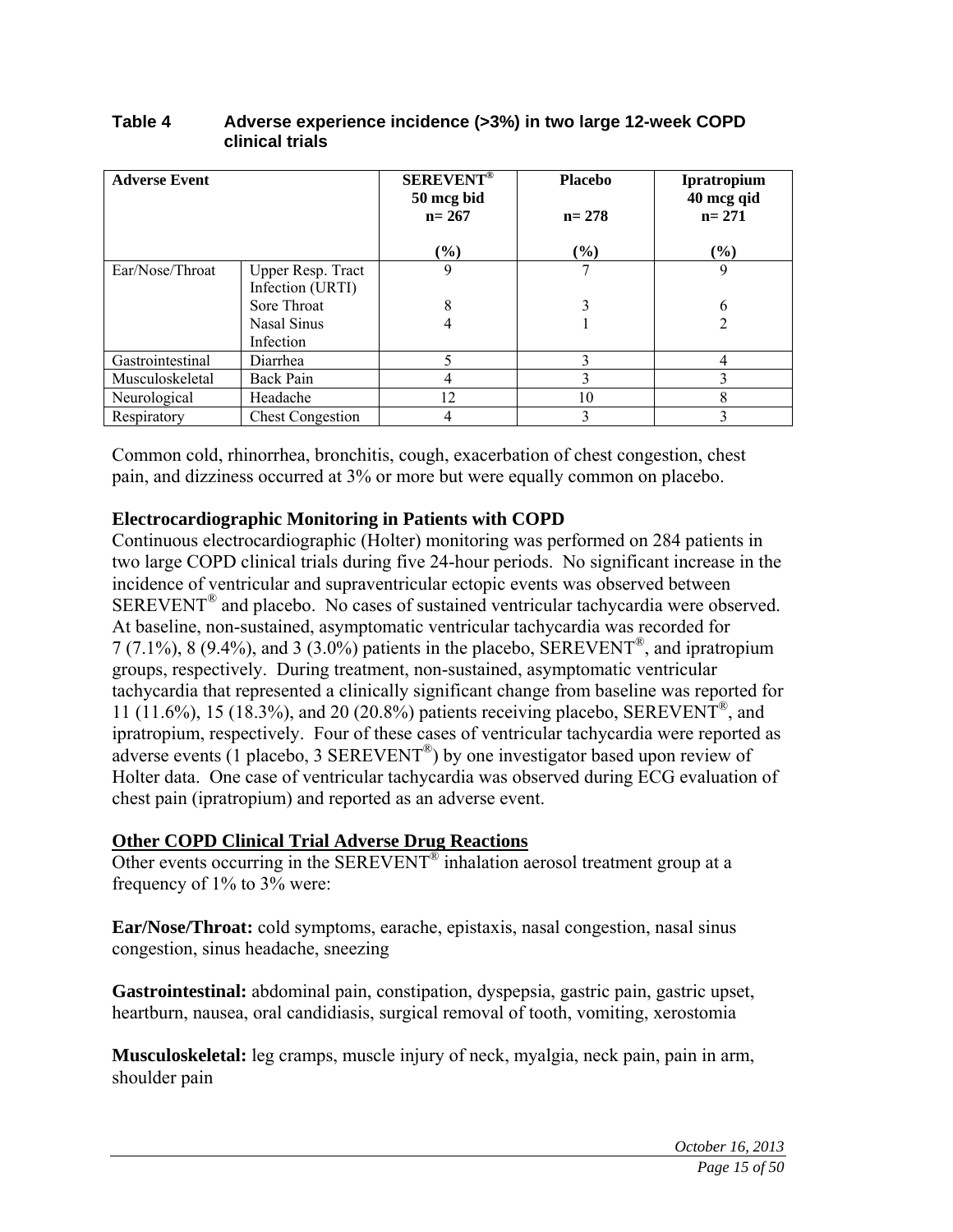### **Neurological:** insomnia

**Non Site Specific:** discomfort in chest, fatigue, fever, pain in body

**Respiratory:** acute bronchitis, dyspnea, influenza, lower respiratory tract infection, pneumonia, respiratory tract infection, shortness of breath

**Urogenital:** urinary tract infection

### **Post-Market Adverse Drug Reactions**

In addition to adverse events reported from clinical trials, the following events have been identified during worldwide use of any formulation of  $SEREVENT^{\circledR}$  or ADVAIR<sup>®</sup> (fluticasone propionate and salmeterol), regardless of indication. These events have been chosen for inclusion due to either their seriousness, frequency of reporting, or causal connection to SEREVENT® or ADVAIR® or a combination of these factors.

### **Cardiac Disorders**

*Very rare:* Hypertension and arrhythmias (including atrial fibrillation, supraventricular tachycardia, and extrasystoles).

### **Immune System Disorders**

Immediate hypersensitivity reactions: *Rare:* Urticaria, angiodema, rash, and bronchospasm.

*Very rare:* Anaphylactic shock or anaphylactic reaction.

### **Metabolism and Nutrition Disorders**

*Very rare*: Hyperglycemia.

### **Respiratory, Thoracic and Mediastinal Disorders**

*Rare:* Upper airway symptoms of laryngeal spasm, irritation, or swelling, such as stridor and choking.

*Very rare:* Oropharyngeal irritation and paradoxical bronchospasm (see WARNINGS AND PRECAUTIONS).

In extensive worldwide postmarketing experience, serious exacerbations of asthma, including some that have been fatal, have been reported. In most cases, these have occurred in patients with severe asthma and/or in some patients in whom asthma has been acutely deteriorating (see WARNINGS AND PRECAUTIONS), but they have occurred in a few patients with less severe asthma as well. It was not possible from these reports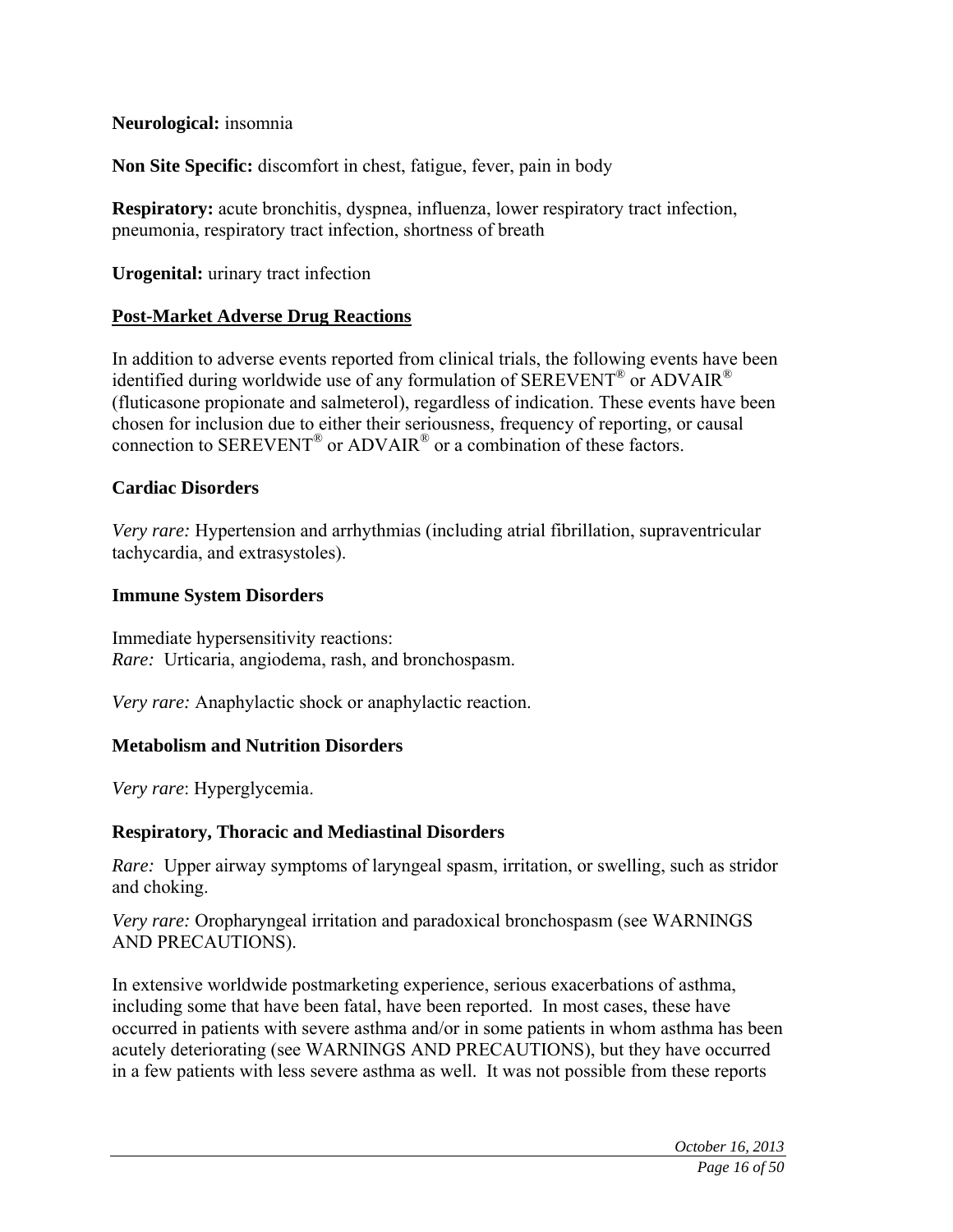to determine whether SEREVENT® contributed to these events or simply failed to relieve the deteriorating asthma.

# **DRUG INTERACTIONS**

# **Overview**

Use SEREVENT<sup>®</sup> (salmeterol xinafoate) with caution in patients receiving other medications causing hypokalemia and/or increased QTc interval (diuretics, high dose steroids, antiarrhythmics) and monoamine oxidase inhibitors or tricyclic antidepressants, since cardiac and vascular effects may be potentiated.

**Inhibitors of cytochrome P450 3A4:** Co-administration of repeat dose ketoconazole (a cytochrome P450 3A4 inhibitor) and salmeterol in healthy subjects resulted in a significant increase in plasma salmeterol exposure  $(1.4\text{-}fold$  increase in  $C_{\text{max}}$  and 15-fold increase in AUC). This increase in plasma salmeterol exposure may cause a prolongation of the QTc interval (see WARNINGS AND PRECAUTIONS and ACTION AND CLINICAL PHARMACOLOGY: Pharmacokinetics).

**Cromoglycate:** In clinical trials, inhaled cromolyn sodium did not alter the safety profile of SEREVENT® when administered concurrently.

**Ipratropium Bromide:** In COPD trials, ipratropium bromide did not alter the safety profile of SEREVENT® when administered concurrently.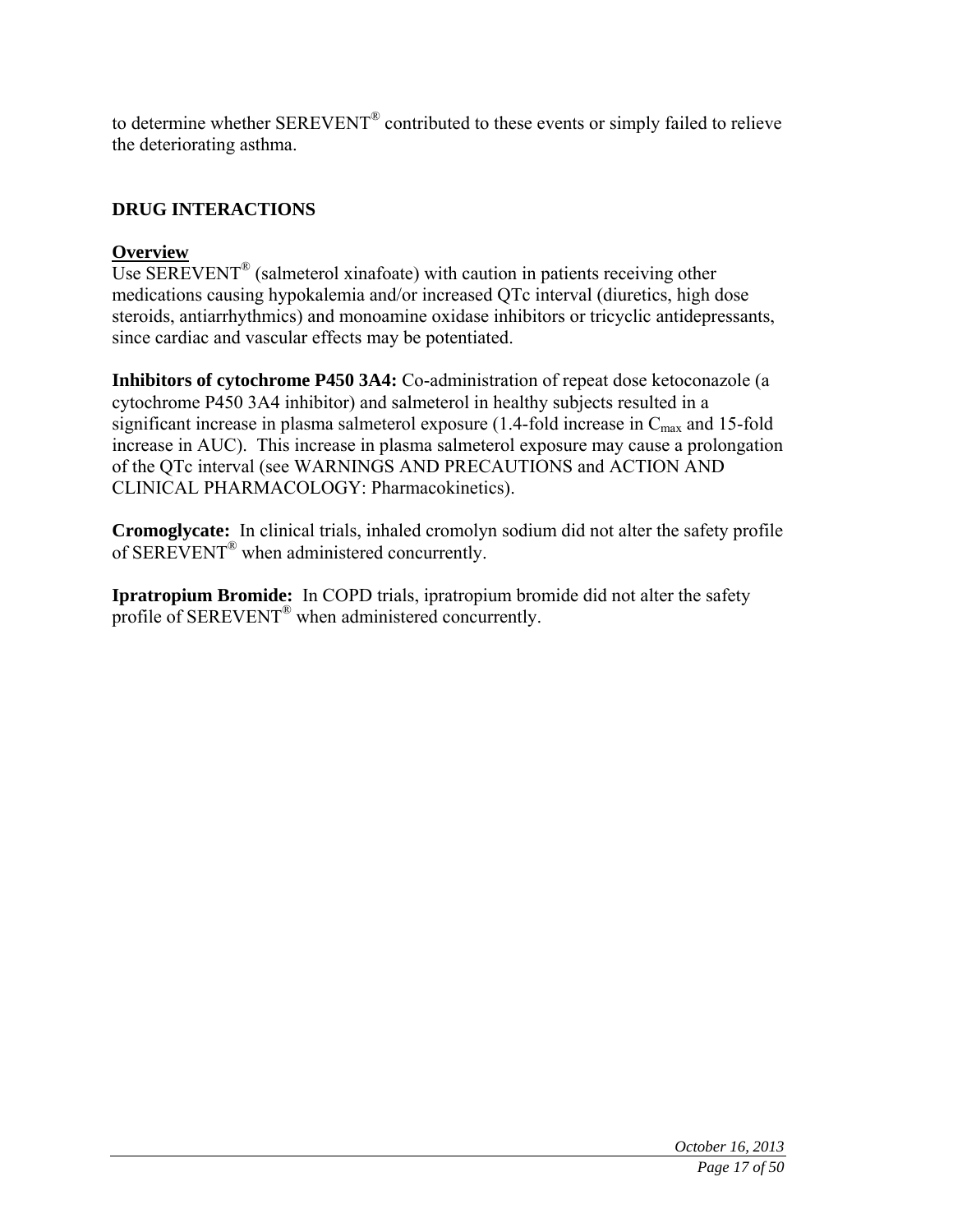# **Drug-Drug Interactions**

| Drug type                                                          | <b>Ref</b> | <b>Effect</b>                                                     | <b>Clinical comment</b>                                                                                                                                                                                                                                                                                                                                                                                                                                         |
|--------------------------------------------------------------------|------------|-------------------------------------------------------------------|-----------------------------------------------------------------------------------------------------------------------------------------------------------------------------------------------------------------------------------------------------------------------------------------------------------------------------------------------------------------------------------------------------------------------------------------------------------------|
| Sympathomimetic<br>agents                                          | <b>CT</b>  | May lead to deleterious<br>cardiovascular effects.                | Aerosol bronchodilators of the rapid onset, short<br>duration adrenergic stimulant type may be used for<br>relief of breakthrough symptoms while using<br>salmeterol for asthma. However, increasing use of<br>such preparations to control symptoms indicates<br>deterioration of asthma control and the patient's<br>therapy plan should be reassessed. The regular,<br>concomitant use of salmeterol and other<br>sympathomimetic agents is not recommended. |
| Monoamine<br>Oxidase Inhibitors<br>or Tricyclic<br>Antidepressants | CS         | Action of salmeterol on<br>vascular system may be<br>potentiated. | Salmeterol should be administered with extreme<br>caution to patients being treated with monoamine<br>oxidase inhibitors or tricyclic antidepressants, or<br>within 2 weeks of discontinuation of such agents.                                                                                                                                                                                                                                                  |
| Methylxanthines                                                    | <b>CT</b>  | Unknown                                                           | The concurrent use of intravenously or orally<br>administered methylxanthines (e.g., aminophylline,<br>theophylline) by patients receiving salmeterol has<br>not been completely evaluated.                                                                                                                                                                                                                                                                     |
| Beta-Blockers                                                      | CS         | May antagonise the<br>bronchodilating action of<br>salmeterol.    | Non-selective beta-blocking drugs, should never be<br>prescribed in combination with salmeterol.<br>Cardioselective beta-blocking drugs should be used<br>with caution in patients using medications for<br>bronchodilation.                                                                                                                                                                                                                                    |
| Inhibitors of<br>cytochrome P450<br>3A4                            | <b>CT</b>  | Increased systemic<br>exposure to salmeterol<br>xinafoate.        | Caution is advised when co-administering potent<br>cytochrome P450 3A4 inhibitors (e.g. ketoconazole)<br>(See "DRUG INTERACTIONS", "WARNINGS<br>AND PRECAUTIONS ", and "ACTION AND<br>CLINICAL PHARMACOLOGY:<br>Pharmacokinetics"                                                                                                                                                                                                                               |

# **Table 5 Established or Potential Drug-Drug Interactions**

Legend:  $C = Case Study$ ;  $CT = Clinical Trial$ ;  $CS = Class Statements$ ;  $T = Theoretical$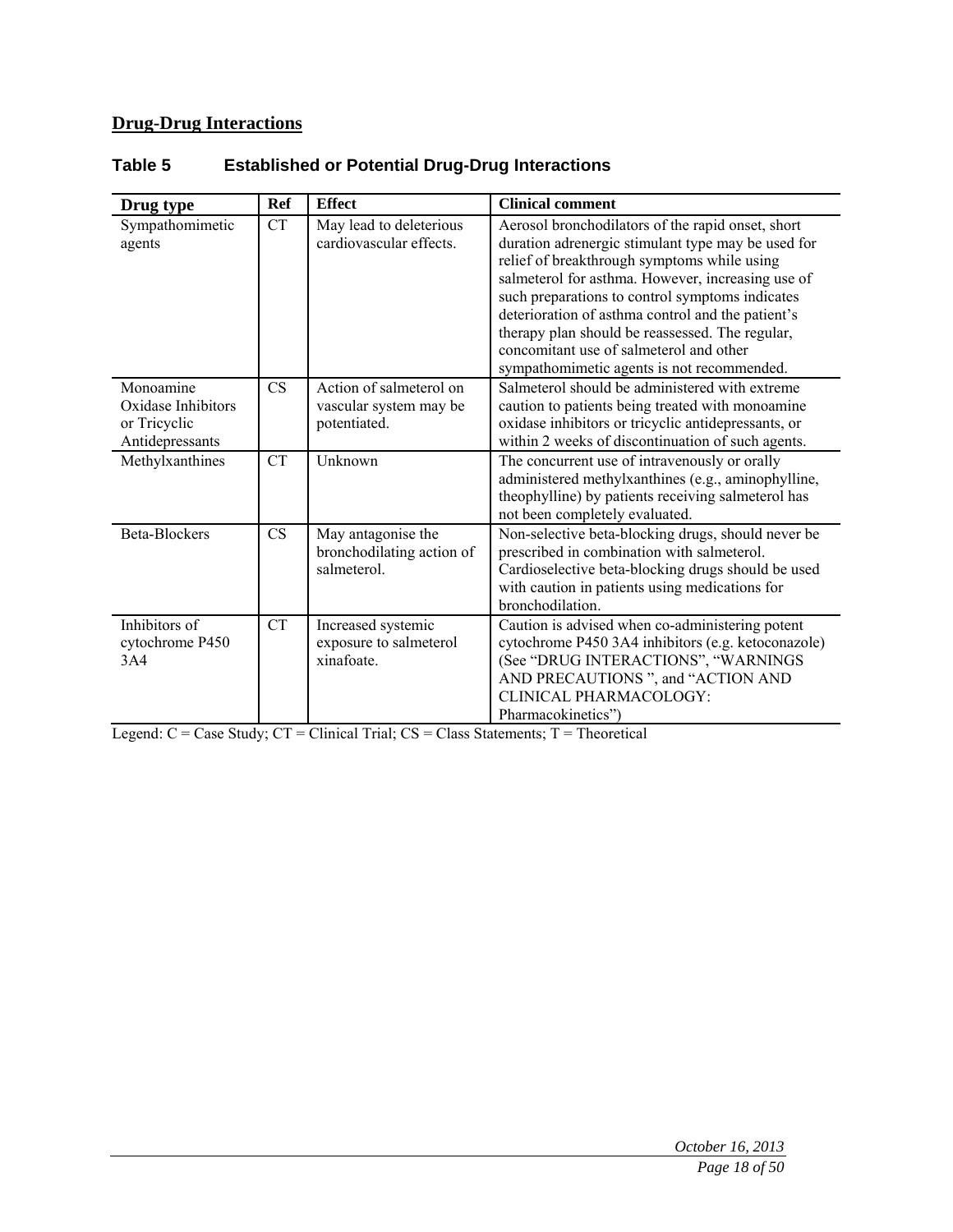# **DOSAGE AND ADMINISTRATION**

### **Dosing Considerations, Asthma**

Long-acting beta<sub>2</sub>-adrenergic agonists  $(LABA)$ , such as salmeterol, the active ingredient in SEREVENT® DISKUS® and SEREVENT® DISKHALER® Disk, increase the risk of asthma-related death (see WARNINGS AND PRECAUTIONS). **Because of this risk, use of SEREVENT® DISKUS® or SEREVENT® DISKHALER® Disk for the treatment of asthma without concomitant use of an inhaled corticosteroid, a longterm asthma control medication, is contraindicated** (see CONTRAINDICATIONS). Use SEREVENT® DISKUS® and SEREVENT® DISKHALER® Disk only as add-on therapy for patients with asthma who are currently taking but are inadequately controlled on an inhaled corticosteroid.

Once asthma control is achieved and maintained, assess the patient at regular intervals. If possible without loss of asthma control, discontinue SEREVENT® DISKUS® or  $SEREVENT^{\circledR} DISKHALER^{\circledR}$  Disk and maintain the patient on an inhaled corticosteroid, a long-term asthma control medication. Do not use SEREVENT® DISKUS® or  $SEREVENT^{\circledR}$  DISKHALER<sup>®</sup> Disk for patients whose asthma is adequately controlled on low or medium dose inhaled corticosteroids (see WARNINGS AND PRECAUTIONS).

**Pediatric and Adolescent Patients (4 to 17 years of age):** Available data from controlled clinical trials suggest that LABA increase the risk of asthma-related hospitalization in pediatric and adolescent patients. For patients with asthma less than 18 years of age who require addition of a LABA to an inhaled corticosteroid, a fixed-dose combination product containing both an inhaled corticosteroid and LABA should ordinarily be used to ensure adherence with both drug. In cases where use of a separate inhaled corticosteroid and LABA is clinically indicated, appropriate steps must be taken to ensure adherence with both treatment components. If adherence cannot be assured, a fixed-dose combination product containing both an inhaled corticosteroid and LABA is recommended (see WARNINGS AND PRECAUTIONS).

### **General Considerations for Asthma and COPD**

The dosage or frequency of SEREVENT<sup>®</sup> administration should not be increased since there may be serious adverse effects associated with excessive dosing. SEREVENT<sup>®</sup> should not be used more than twice daily.

*Elderly and patients with impaired renal or hepatic function:* There is no need to adjust the dose in the otherwise healthy elderly or in patients with impaired renal function. Because salmeterol is predominantly cleared by hepatic metabolism, patients with hepatic disease should be closely monitored.

### **Asthma**

**SEREVENT® (salmeterol xinafoate) should not be initiated in patients with significantly worsening or acutely deteriorating asthma, which may be a lifethreatening condition (see WARNINGS AND PRECAUTIONS).**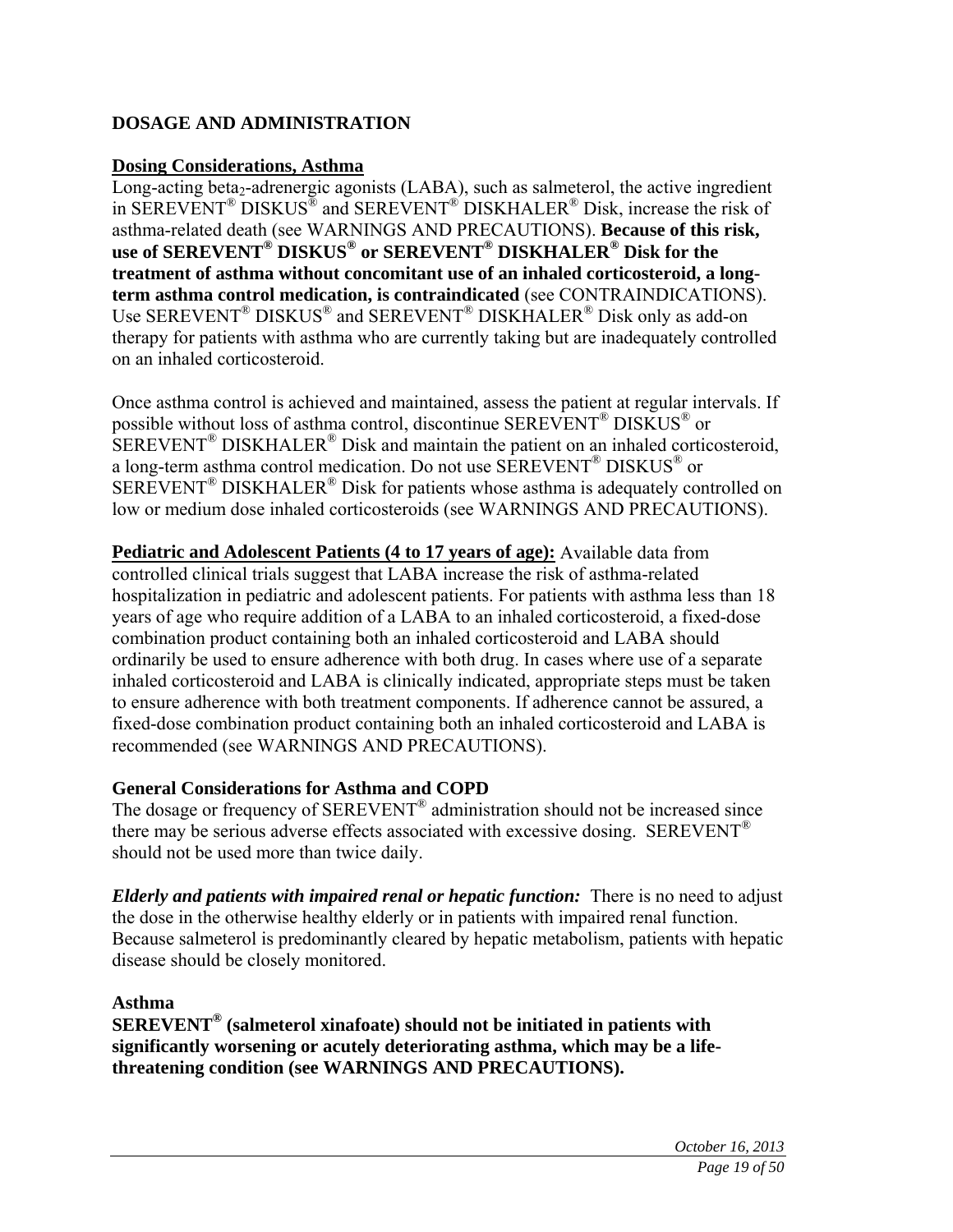**SEREVENT® is not a replacement for inhaled or oral corticosteroid therapy; its use is complementary to it. Patients must be warned not to stop or reduce antiinflammatory therapy (see CONTRAINDICATIONS).** 

**SEREVENT® should not be used to treat acute symptoms. It is crucial to inform patients of this and prescribe a rapid onset, short duration beta<sub>2</sub>-agonist for this purpose. The need for additional symptomatic bronchodilator therapy is usually reduced with SEREVENT® (see WARNINGS AND PRECAUTIONS section). Medical attention should be sought if patients find that rapid onset, short duration relief bronchodilator treatment becomes less effective or if they need more inhalations than usual.** 

Bronchodilators should not be the only or the main treatment in patients with moderate to severe or unstable asthma. Patients with severe asthma require regular medical assessment since death may occur. These patients will require high dose inhaled or oral corticosteroid therapy. Sudden worsening of symptoms may require increased corticosteroid dosage which should be administered under medical supervision.

As twice-daily regular treatment, SEREVENT® provides 24-hour bronchodilation and can replace regular use of a rapid onset, short duration (4 hour) inhaled or oral bronchodilator (e.g. salbutamol) when optimum corticosteroid therapy is being used.

For full therapeutic benefit, regular usage of SEREVENT<sup>®</sup> is recommended in the treatment of reversible airways obstruction.

*Adolescents/Children:* At present, there are insufficient clinical data to recommend the use of salmeterol xinafoate in children younger than 4 years of age. Based on available data, no adjustment of salmeterol dosage in pediatric patients is warranted. In adolescents/children the severity of asthma may be variable with age and periodic reassessment should be considered to determine if continued maintenance therapy with SEREVENT<sup>®</sup> is still indicated.

### **COPD**

Counselling on smoking cessation should be the first step in treating patients with COPD. Smoking cessation produces symptomatic benefits and has been shown to confer a survival advantage by slowing or stopping the progression of chronic bronchitis and emphysema.

*Use with Rapid Onset, Short Duration Bronchodilators:* When beginning treatment with SEREVENT®, COPD patients should be instructed to use their rapid onset, short duration bronchodilators as determined by their treating physician, at the lowest dose to relieve their symptoms. The regular twice-daily administration of SEREVENT<sup>®</sup> should reduce the excessive use of rapid onset, short duration, inhaled bronchodilators.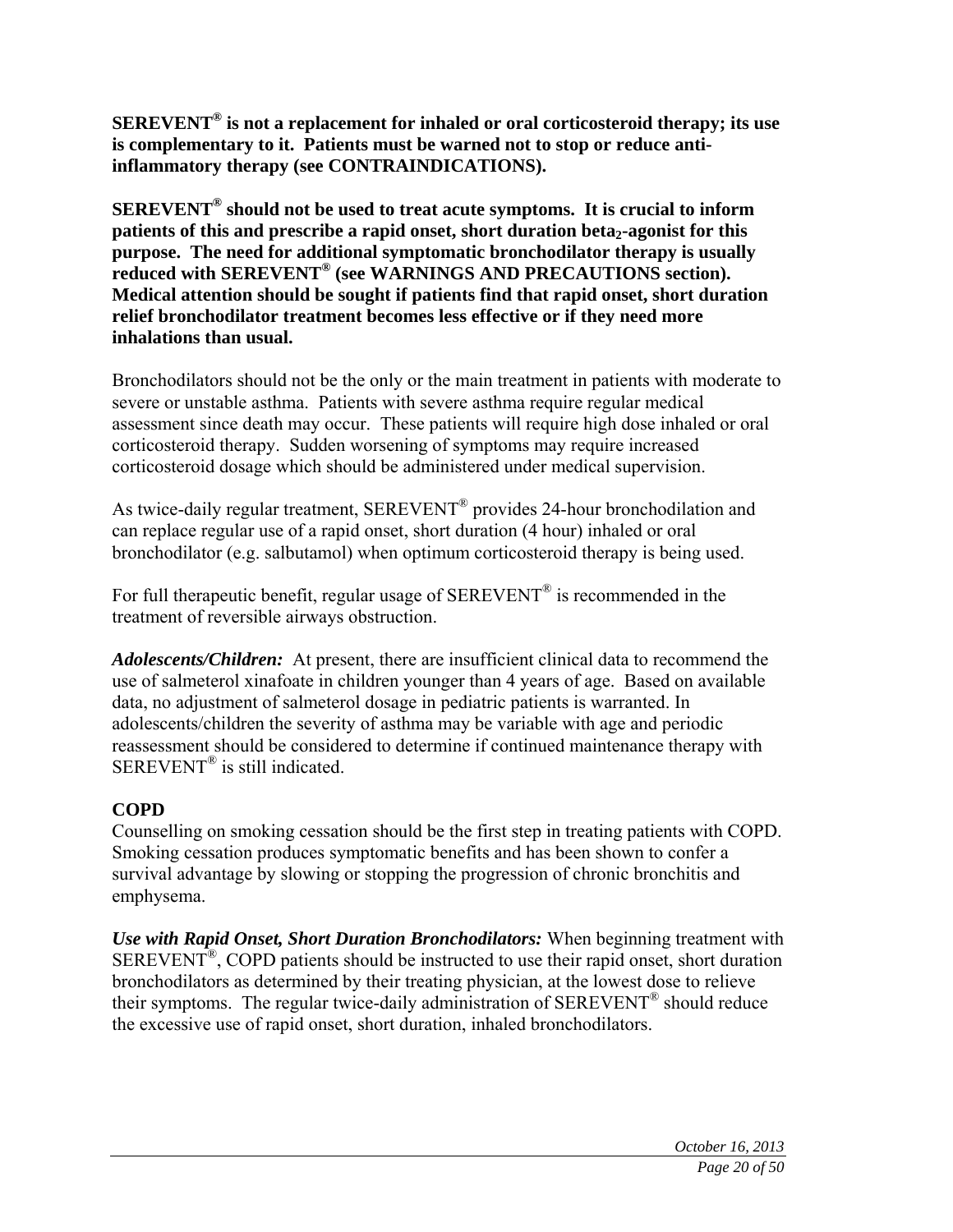### **Recommended Dose - Asthma**

#### **Maintenance Therapy**

### *SEREVENT® DISKHALER® Disk:*

 $SEREVENT^{\circledR}$  DISKHALER<sup>®</sup> Disks are for use with a SEREVENT<sup>®</sup> DISKHALER<sup>®</sup> device only.

Patients 4 years of age and older: One blister [50 micrograms of salmeterol (as the xinafoate)] twice daily.

### *SEREVENT® DISKUS®:*

Patients 4 years of age and older: One blister [50 micrograms of salmeterol (as the xinafoate)] twice daily.

### **Recommended Dose - COPD**

# *SEREVENT® DISKHALER® Disk:*

One blister [50 micrograms of salmeterol (as the xinafoate)] twice daily.

### *SEREVENT® DISKUS®:*

One blister [50 micrograms of salmeterol (as the xinafoate)] twice daily.

#### **Missed Dose**

If a patient forgets to inhale a dose, instruct the patient to inhale another as soon as they remember **unless** it is near the time for their next dose. If so the patient should wait until the next dose and resume the regular dosing schedule. Do not double dose.

#### **Administration**

 $\overline{\text{SEREVENT}}^{\textcircled{B}}$  is administered by the inhaled route only.

### **OVERDOSAGE**

For management of a suspected drug overdose, contact your regional Poison Control Centre.

**Do Not Exceed Recommended Dosage:** As with other inhaled beta<sub>2</sub>-adrenergic drugs, SEREVENT® should not be used more often or at higher doses than recommended. Fatalities have been reported in association with excessive use of inhaled sympathomimetic drugs. Large doses of inhaled or oral salmeterol (12 to 20 times the recommended dose) have been associated with clinically significant prolongation of the QTc interval, which has the potential for producing ventricular arrhythmias (see WARNING AND PRECAUTIONS, Cardiovascular).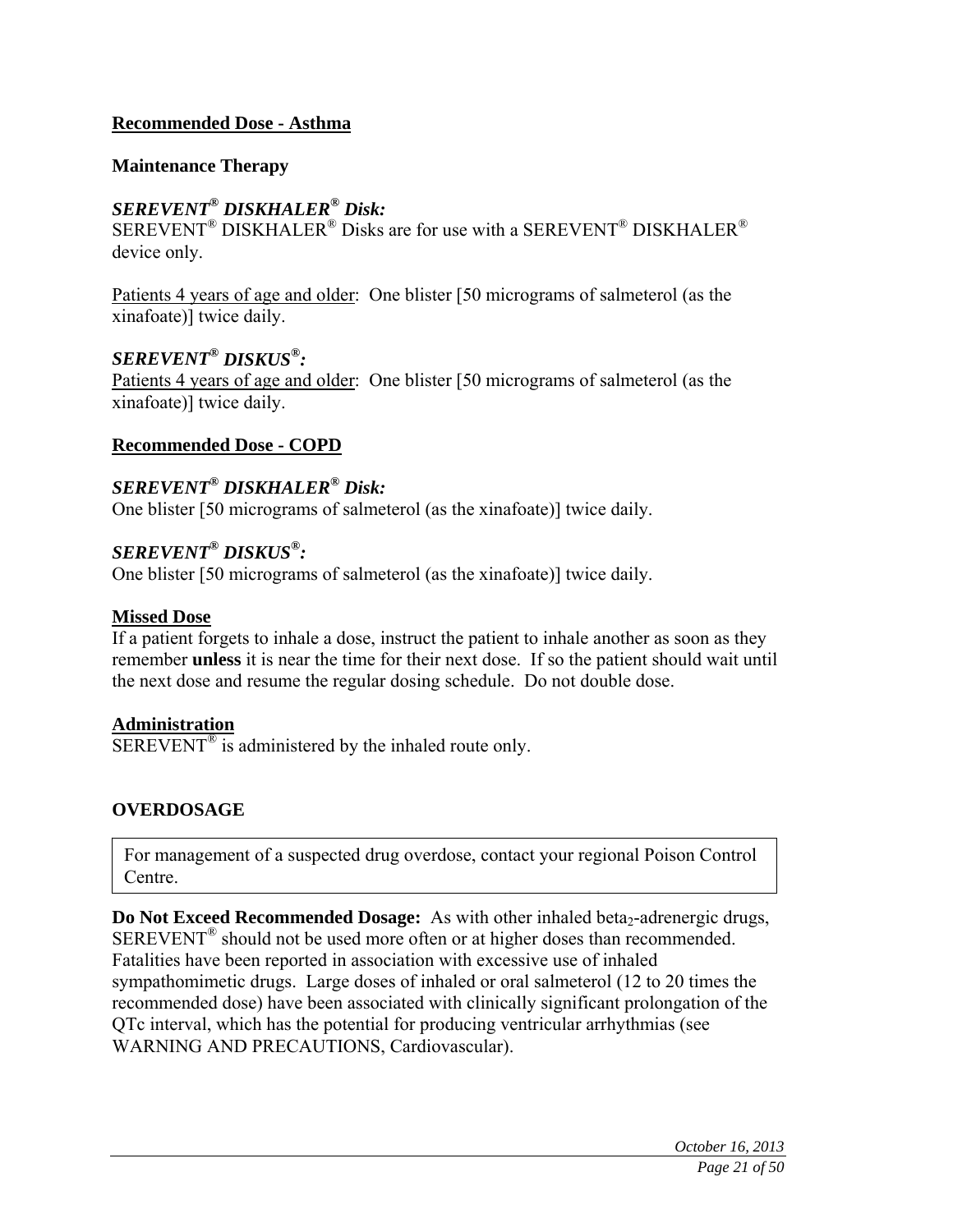The expected signs and symptoms of salmeterol overdosage are those typical of excessive beta<sub>2</sub> adrenergic stimulation including tremor, headache, tachycardia, increases in systolic blood pressure, cardiac arrhythmias, hypokalemia, hypertension, or hypotension, metabolic acidosis (in rare cases) and, in extreme cases, sudden death. There is no specific treatment for an overdose of salmeterol. If overdose occurs, the patient should be treated supportively with appropriate monitoring as necessary. The judicious use of a cardioselective beta-receptor blocker may be considered, bearing in mind that such medication can produce bronchospasm.

Fatalities have been reported following excessive use of aerosol preparations containing sympathomimetic amines, the exact cause of which is unknown. Cardiac arrest was reported in several instances.

# **ACTION AND CLINICAL PHARMACOLOGY**

### **Mechanism of Action**

 $SEREVENT^{\circledR}$  (salmeterol xinafoate) is a selective, long-acting (12 hours), slow onset (10-20 minutes) beta<sub>2</sub>- adrenoceptor agonist with a long side-chain which binds to the exo-site of the receptor.

Salmeterol offers more effective protection against histamine-induced bronchoconstriction and produces a longer duration of bronchodilation, lasting for at least 12 hours, than recommended doses of conventional rapid onset, short duration beta<sub>2</sub>agonists.

In contrast to conventional rapid onset, short duration beta<sub>2</sub>-agonists, the onset of the bronchodilator effect of salmeterol usually occurs in 10-20 minutes. However, the full benefits only become apparent after the first or second dose of the drug. Regular dosing produces sustained improvement in lung function thereby reducing symptoms of airways obstruction.

*In vitro* tests on human lung, have shown salmeterol is a potent and long-lasting inhibitor of the release of mast cell mediators, such as histamine, leukotrienes and prostaglandin  $D<sub>2</sub>$ .

In man, salmeterol inhibits the early and late phase response to inhaled allergen. The late phase response is inhibited for over 30 hours after a single dose, when the bronchodilator effect is no longer evident. The full clinical significance of these findings is not yet clear. The mechanism is different from the anti-inflammatory effect of corticosteroids.

### **Pharmacodynamics**

In patients, salmeterol by both pressurised and powder inhalers in single doses of 25 mcg or greater has been shown to produce bronchodilation lasting for approximately 12 hours. This long duration of action has been confirmed by challenge studies using exercise, histamine and methacholine as bronchoconstrictor agents. Salmeterol has also been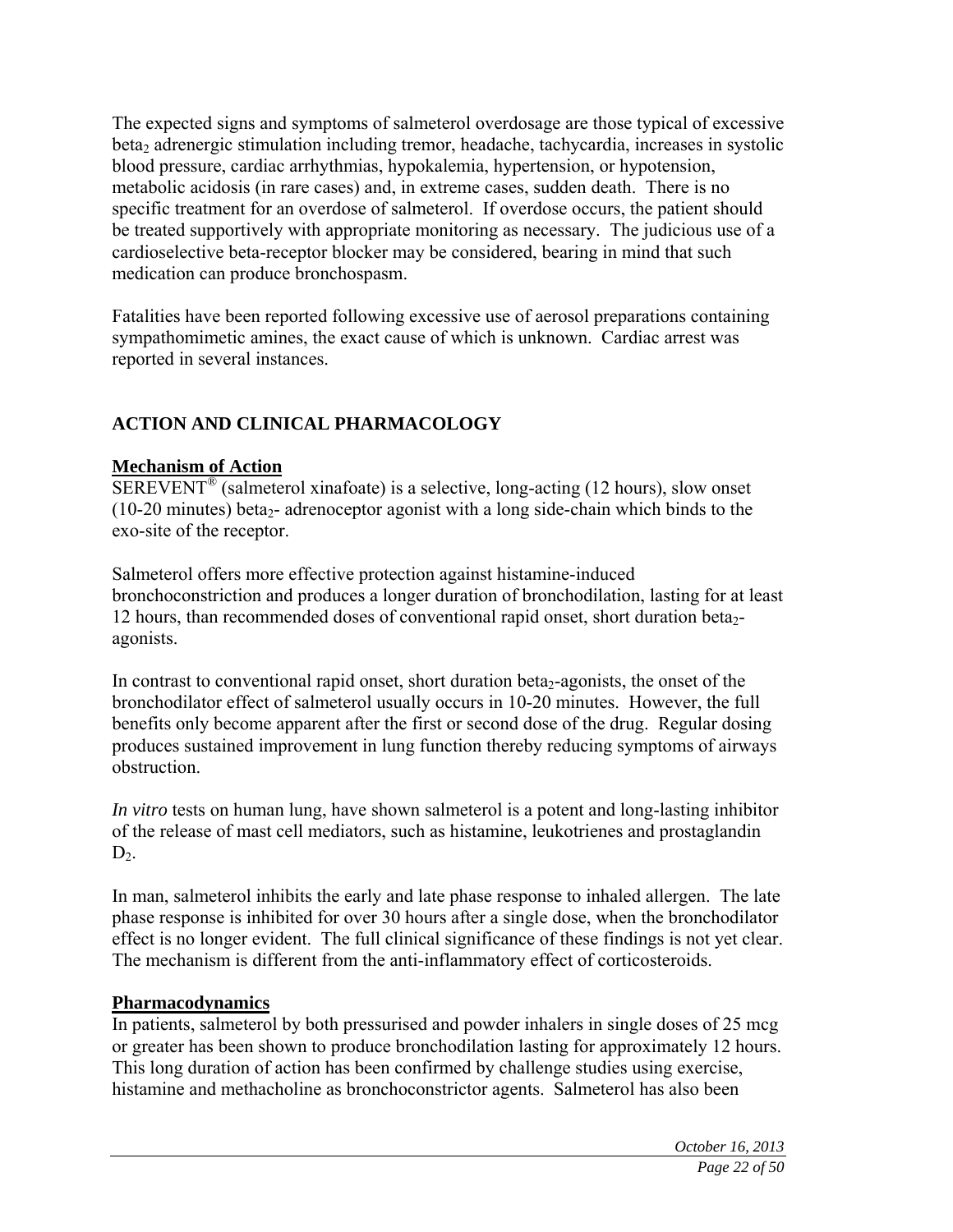shown to abolish both the early and late phase bronchoconstrictor response to inhaled allergen, the clinical significance of which has not been established.

### **Pharmacokinetics**

Salmeterol acts locally in the lung; plasma levels therefore do not predict therapeutic effect. Because of the low therapeutic dose, systemic levels of salmeterol are low or undetectable after inhalation of recommended doses (50 mcg twice daily).

Salmeterol is predominantly cleared by hepatic metabolism; liver function impairment may lead to accumulation of salmeterol in plasma. Therefore, patients with hepatic disease should be closely monitored.

An *in vitro* study showed that salmeterol is extensively metabolised to  $\alpha$ hydroxysalmeterol (aliphatic oxidation) by cytochrome P450 3A4 (CYP3A4). A repeat dose study with salmeterol and erythromycin in healthy volunteers showed no clinically significant changes in pharmacodynamic effects at 500 mg three times daily doses of erythromycin. However, a salmeterol-ketoconazole interaction study resulted in a significant increase in plasma salmeterol exposure (see WARNINGS AND PRECAUTIONS, and DRUG INTERACTIONS).

In a placebo-controlled, crossover drug interaction study in 15 healthy subjects, coadministration of salmeterol (50 mcg twice daily inhaled) and the cytochrome P450 3A4 (CYP3A4) inhibitor, ketoconazole (400 mg once daily orally), for 7 days, resulted in a significant increase in plasma salmeterol exposure  $(1.4\text{-}fold \, C_{\text{max}}$  and 15-fold AUC). There was no increase in salmeterol accumulation with repeat dosing. Three subjects were withdrawn from salmeterol and ketoconazole co-administration due to QTc prolongation or palpitations with sinus tachycardia. In the remaining 12 subjects, coadministration of salmeterol and ketoconazole did not result in a clinically significant effect on heart rate, blood potassium or QTc duration (see WARNINGS AND PRECAUTIONS, and DRUG INTERACTIONS).

### **STORAGE AND STABILITY**

SEREVENT® DISKHALER® Disk should not be exposed to extremes of temperature, and should be stored below  $25^{\circ}$  C and protected from humidity.

A SEREVENT<sup>®</sup> DISKHALER<sup>®</sup> Disk may be kept in the DISKHALER<sup>®</sup> at all times but a blister should only be pierced immediately prior to use. Failure to observe this instruction will affect operation of the DISKHALER®.

SEREVENT<sup>®</sup> DISKUS<sup>®</sup> should be stored below 30 $\degree$ C and in a dry place.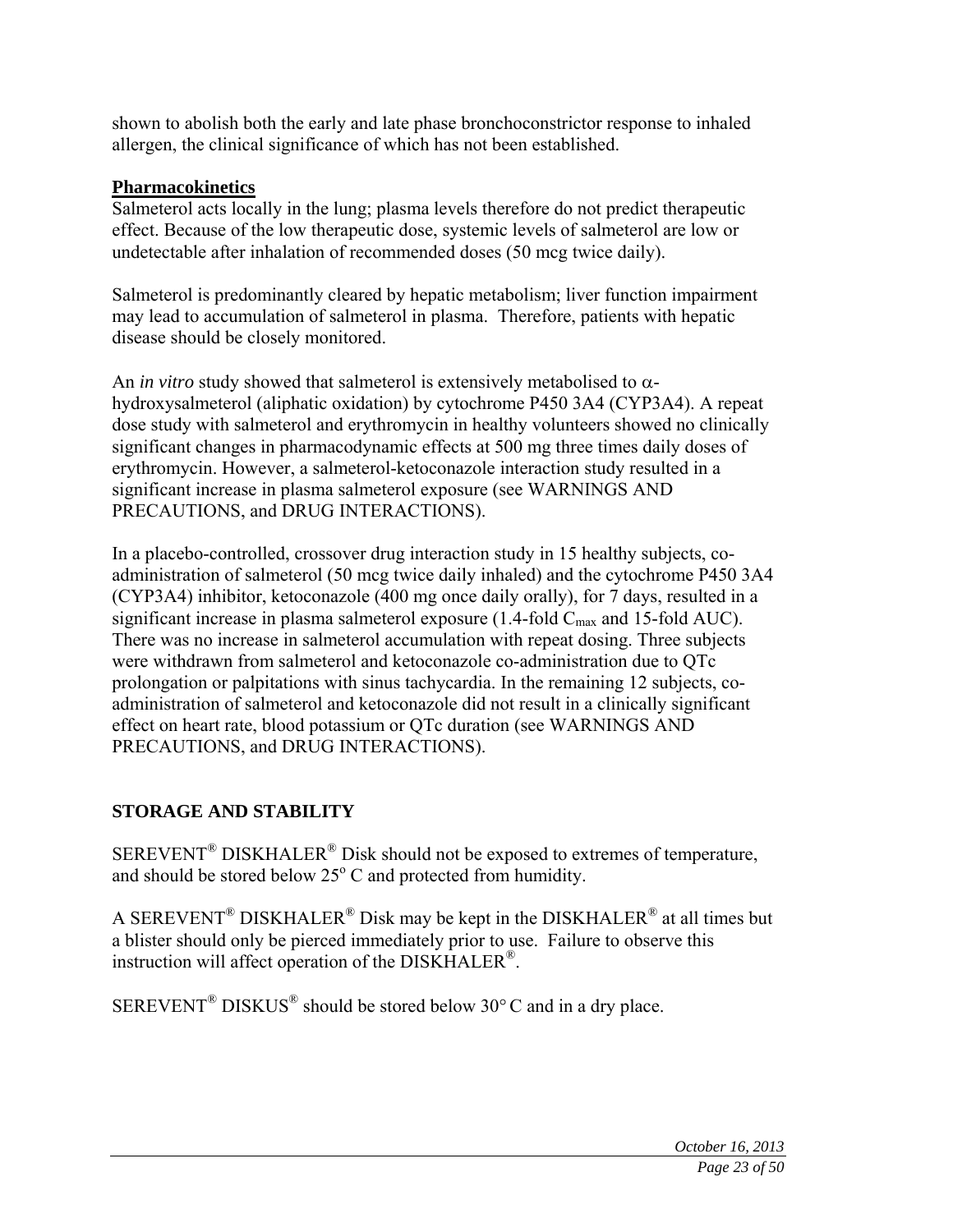# **DOSAGE FORMS, COMPOSITION AND PACKAGING**

# **SEREVENT® DISKHALER® Disks**

SEREVENT<sup>®</sup> DISKHALER<sup>®</sup> Disks are circular, double-foil blister packs with four regularly distributed blisters, each containing a dry powder blend of microfine salmeterol (as the xinafoate salt) and lactose (which contains milk protein). Each blister contains 50 mcg salmeterol. The disk blister packs are available in cartons of 15 disks (4 blisters/disk). SEREVENT® DISKHALER® Disks are available individually.

# **SEREVENT® DISKUS®**

SEREVENT® DISKUS® is a novel dry powder presentation of microfine salmeterol (as the xinafoate salt) for inhalation. It also contains lactose (milk sugar), including milk protein, which acts as the 'carrier'. The product consists of 60 doses, each containing the equivalent of 50 mcg of salmeterol per dose.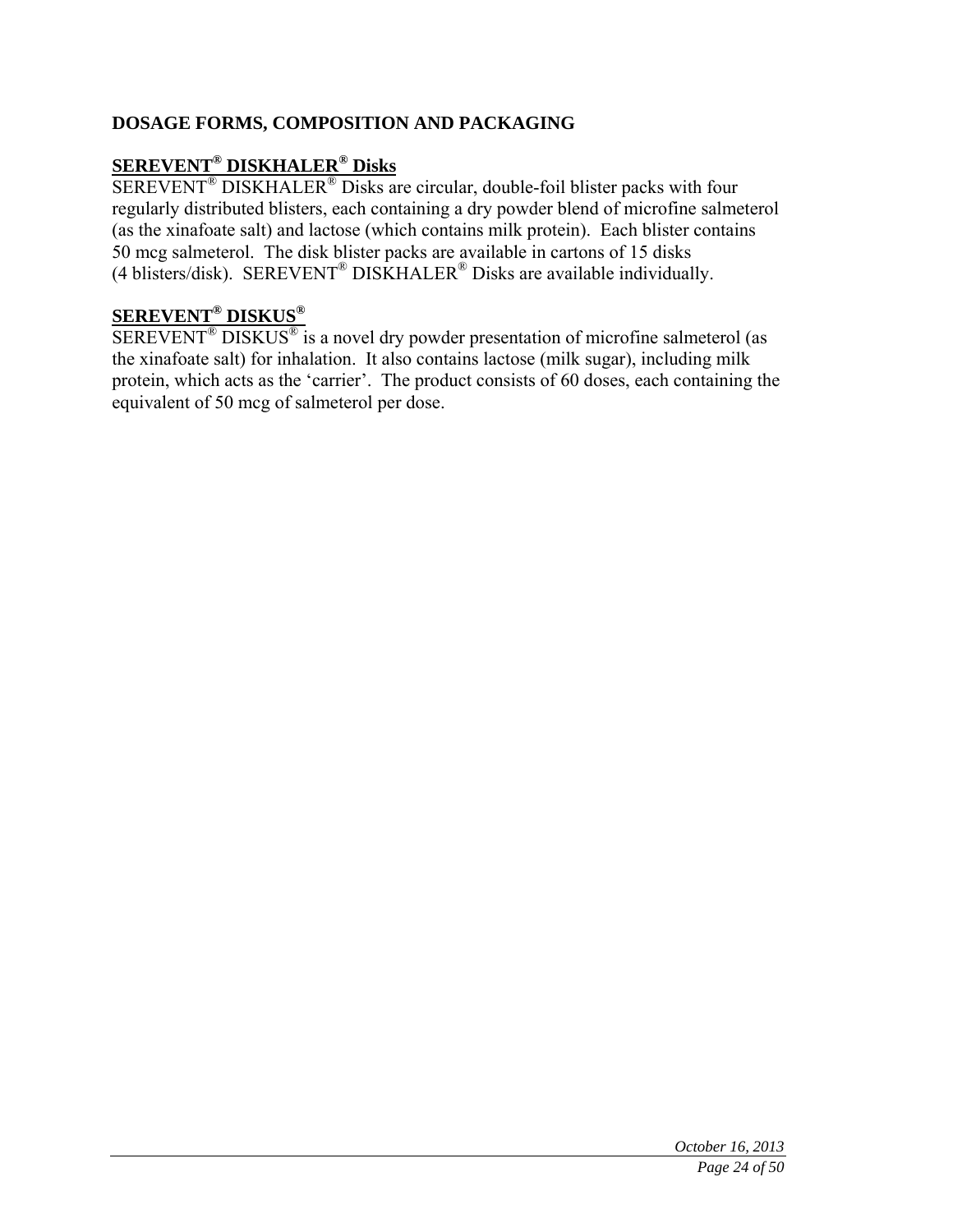# **PART II: SCIENTIFIC INFORMATION**

### **PHARMACEUTICAL INFORMATION**

#### **Drug Substance**

Proper name: salmeterol xinafoate

Chemical name:  $4$ -hydroxy- $\alpha^1$ -[[[6-(4-phenylbutoxy) hexyl]amino] -methyl]-1, 3-benzenedimethanol, 1-hydroxy-2-naphthoate

Molecular formula and molecular mass:  $C_{25}H_{37}NO_4 \cdot C_{11}H_8O_3$  603.8

Structural formula:



Physicochemical properties:

*Description*: White to off-white crystalline powder with a melting point  $\geq 123^{\circ}$ C

*Solubility*:

In water  $\geq 0.07$  mg/mL (pH  $\geq 8$ ) In saline  $\geq 0.08$  mg/mL (0.9%w/v) In methanol  $\geq 40$  mg/mL In ethanol  $\geq 7$  mg/mL In chloroform  $\geq 3$  mg/mL In isopropanol  $\geq 2$  mg/mL

### *pKa and pH*:

Salmeterol is amphoteric and is partially ionised in water over the whole pH range. The ionised species have a low solubility, thus accurate determination of the two macro-dissociation constants by potentiometric titration has not been possible. The apparent pKa for dissociation of the phenolic group (as determined by ultraviolet spectrophotometry) is 9.3. The four microconstants lie between 8.9 and 9.7.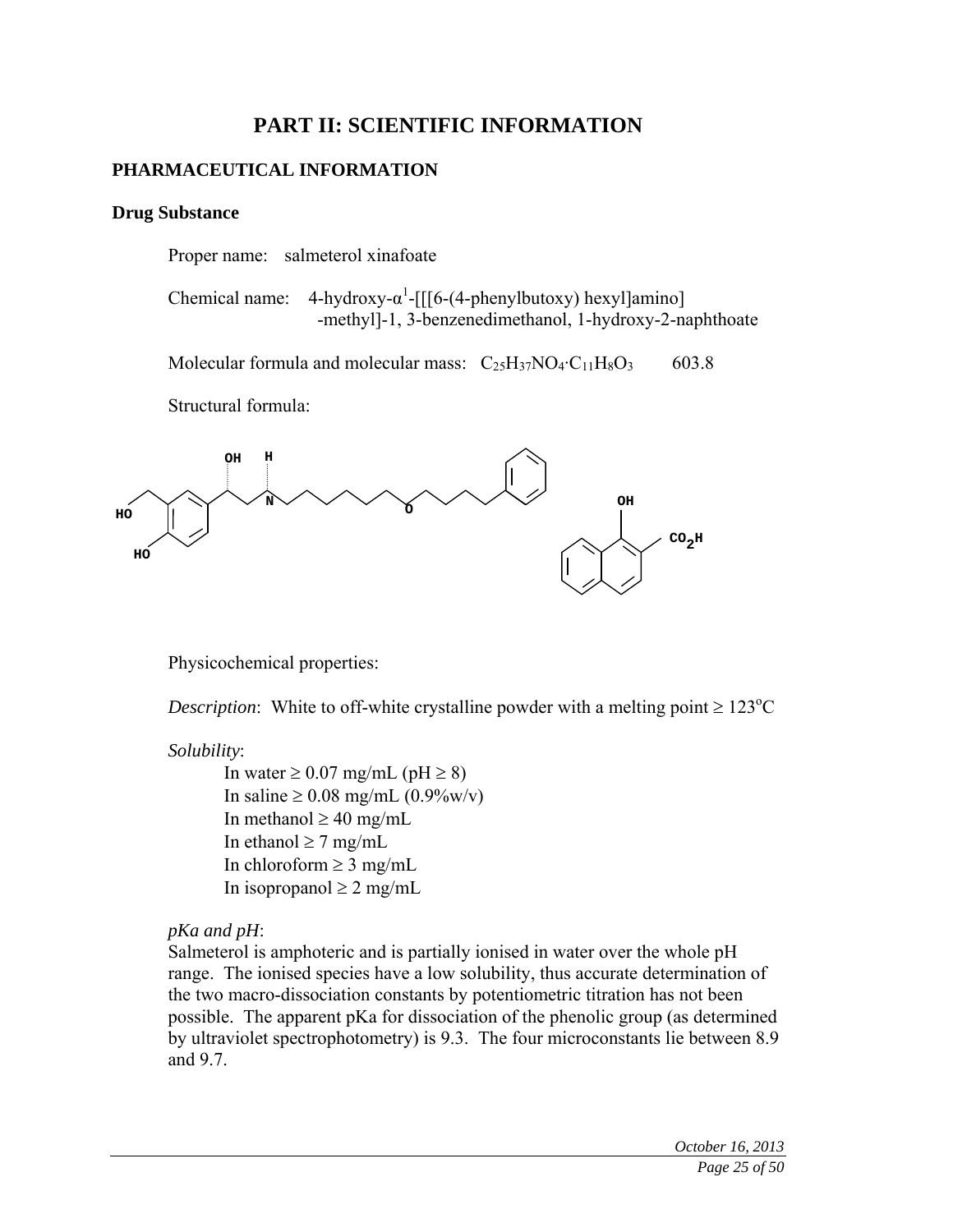The pH of a saturated aqueous solution of salmeterol xinafoate (0.07 mg/mL) is about 8.

# *Partition Coefficient*:

The partition coefficient between n-octanol and water is pH-dependent and has been determined by an HPLC procedure.

 $log D = 3.2$  (pH 9.2)  $log D = 2.0$  (pH 7.4)  $log D = 0.6$  (pH 4.0)

# **CLINICAL TRIALS**

# **Asthma - Clinical Experience**

### **Use in adolescents and adults**

The efficacy of SEREVENT<sup>®</sup> (salmeterol xinafoate) was evaluated in controlled clinical studies using both the aerosol and dry powder formulations. The doses used in these studies were 50 mcg bid and 100 mcg bid for moderate to severe patients.

These studies involved over 1500 patients with mild, moderate and severe airways obstruction. In these trials, salmeterol demonstrated superior efficacy as compared with salbutamol 200 mcg (aerosol) and 400 mcg (powder) four times daily, and dose-titrated theophylline, twice daily.

In these trials, salmeterol treatment significantly improved lung function and reduced nocturnal and daytime symptoms and the requirement for additional rapid onset, short duration inhaled bronchodilators (e.g. salbutamol).

There were no significant differences between the aerosol and dry powder formulations with respect to any of the efficacy parameters.

# **SEREVENT® Nationwide Post-Marketing Surveillance Study**

Subsequent to the completion of the clinical trial program, a large scale post-marketing surveillance study, involving 25,180 patients was carried out in the UK, to compare safety of salmeterol and salbutamol in treating asthma. This was a randomised, double blind, double-dummy, parallel group, 16-week study. Randomisation was 2 salmeterol patients: 1 salbutamol patient.

Medical withdrawals due to asthma were statistically significant, fewer with salmeterol than with salbutamol  $(2.91\% \text{ vs. } 3.79\% \text{, } p=0.0002)$ .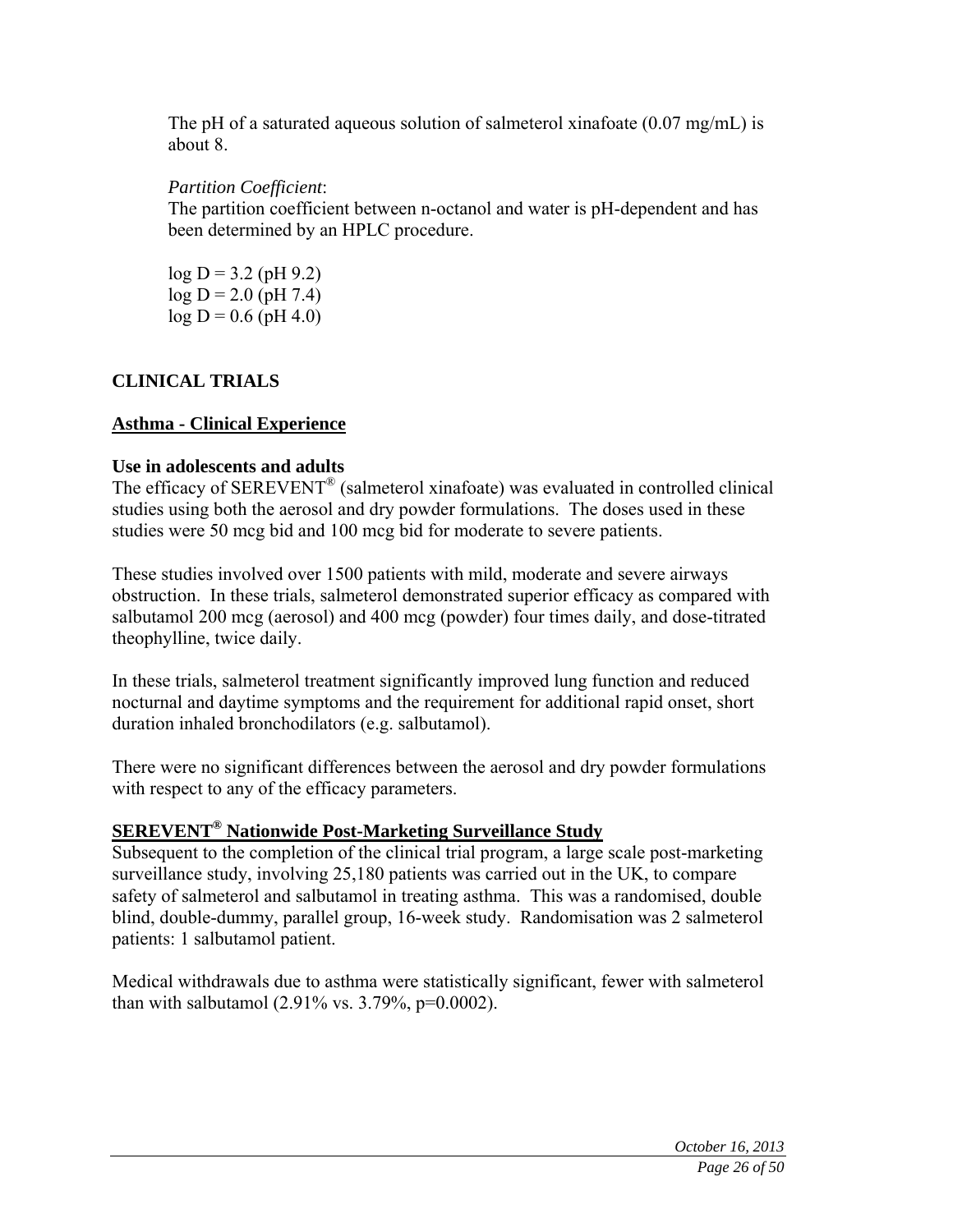However there was a small increase in mortality in the group taking salmeterol for obstructive airways disease deaths [16 (0.10%) in salmeterol and 3 (0.04%) in salbutamol groups ( $p=0.105$ )] and cardiovascular deaths [29 (0.17%) in salmeterol and 10 (0.12%) in salbutamol (p=0.308)].

For both treatment groups the number of nonfatal adverse events was related to severity of asthma on entry.

### **Salmeterol Multi-center Asthma Research Trial (SMART)**

The SMART study was a large US post-marketing study that compared the safety of SEREVENT® inhalation aerosol (salmeterol 50 mcg twice daily) and placebo, added to the usual asthma therapy for a 28-week treatment period. This study was prematurely terminated after a planned interim analysis in which a safety issue was identified. This analysis was performed on 26,355 patients, approximately half of the intended number for enrollment in this trial.

Analysis of the data available to date showed increased risk for asthma-related death and other serious respiratory-related outcomes in patients treated with SEREVENT<sup>®</sup> compared to those treated with placebo, in addition to their usual asthma therapy. The risk for the primary endpoint of combined respiratory-related death or life-threatening experience (i.e., intubation and/or mechanical ventilation) which includes the asthmarelated outcomes, during the 28-week treatment period, was 40% higher in patients using salmeterol in addition to their usual asthma therapy compared to those using placebo in addition to their usual asthma therapy  $(50 \text{ in } 13,176 \text{ vs } 36 \text{ in } 13,179; \le 1\% \text{ in both cases};$ relative risk of 1.40 with 95% CI: 0.91, 2.14). When asthma-related death was analysed alone, a statistically significant increased risk of greater than four-fold was seen in patients who used salmeterol as compared to those who used placebo in addition to their usual asthma therapy (13 in 13,176 vs 3 in 13,179;  $\leq$ 1% in both cases; relative risk of 4.37 with 95% CI: 1.25, 15.34). In addition, statistically significant increased risks were observed for the outcomes of combined asthma-related death or life-threatening experience (37 vs 22; relative risk of 1.71 with 95% CI: 1.01, 2.89) and respiratoryrelated death (24 vs 11; relative risk of 2.16 with 95% CI: 1.06, 4.41). These statistically significant increased risks were observed at interim analysis when enrollment was half the planned number, and the power relatively low.

Post-hoc subgroup analyses suggest that the risk for these serious events may be greater in the African-American population. In this subgroup, the relative risks after the 28-week treatment period were: 4.10 for the primary endpoint (20 out of 2,366 vs 5 out of 2,319; 95% CI: 1.54, 10.90) in patients using salmeterol in addition to their usual asthma therapy compared to those using placebo in addition to their usual asthma therapy, 7.26 for asthma-related death (7 vs 1; 95% CI; 0.89, 58.94), 4.92 for combined asthma-related death or life-threatening experience (19 vs 4; 95% CI: 1.68, 14.45), and 3.88 for respiratory-related death (8 vs 2; 95% CI: 0.83, 18.26). The relative risks in the Caucasian population were: 1.05 for the primary endpoint (29 out of 9,281 vs 28 out of 9,361; 95% CI: 0.62, 1.76) for patients using salmeterol in addition to their usual asthma therapy compared to those adding placebo, 5.82 for asthma-related death (6 vs 1; 95%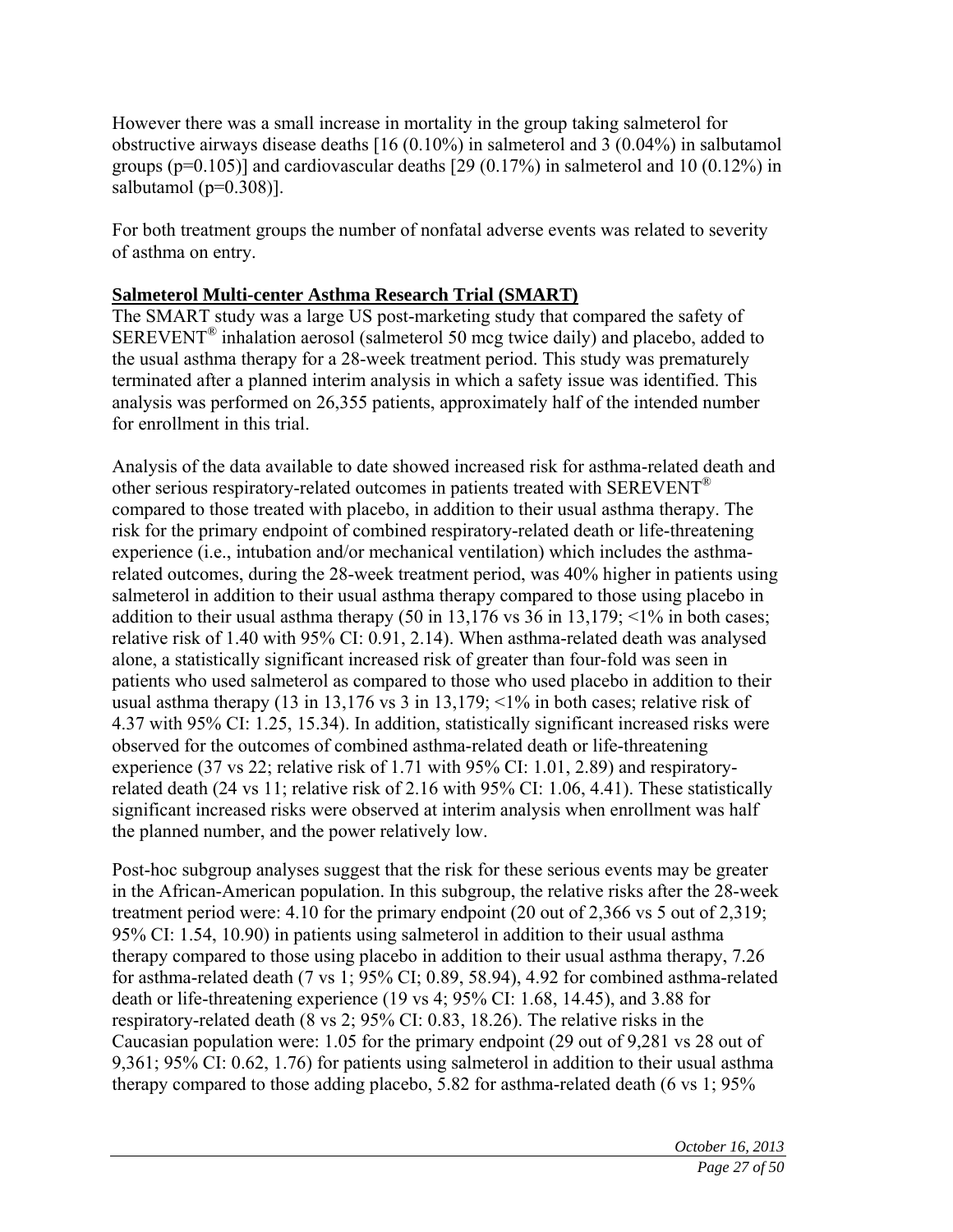CI: 0.70, 48.37), 1.08 for combined asthma-related death or life-threatening experience (17 vs 16; 95% CI: 0.55, 2.14), and 2.29 for respiratory-related death (16 vs 7; 95% CI: 0.94, 5.56).

While not conclusive, a post-hoc analyses, of the data from the SMART trial suggested that the use of inhaled corticosteroids as reported at study entry, had a protective effect regarding asthma-related outcomes in patients taking SEREVENT®. For the primary endpoint of combined respiratory-related death or life-threatening experience, a relative risk of 1.60 (27 out of 7,049 vs 17 out of 7,041; 95% CI: 0.87, 2.93) was observed for patients not reporting inhaled corticosteroid use at study entry, while a relative risk of 1.21 (23 out of 6,127 vs 19 out of 6,138; 95% CI: 0.66, 2.23) was observed for those who did report ICS use. For asthma-related death alone, the relative risks were: 18.98\* (9 vs 0; with 95% CI: 1.10, 326.15) for those without baseline ICS use, and 1.35 (4 vs 3; 95% CI: 0.30, 6.04) for those reporting ICS use. For asthma-related death or life-threatening experience, the relative risks were: 2.39 (21 vs 9; 95% CI: 1.10, 5.22) for those without baseline ICS use, and 1.24 (16 vs 13; 95% CI; 0.60, 2.58) for those reporting ICS use; and, for respiratory-related death: 2.28 (14 vs 6; 95% CI; 0.88, 5.94) for those without baseline ICS use, and 2.00 (10 vs 5; 95% CI: 0.69, 5.86) for those reporting ICS use. Hence, the apparent protective effect was most notable for asthma-related outcomes. When ICS effect was further analysed by ethnicity, risks of asthma-related outcomes were diminished for the African-American subgroup with ICS use (as reported at study entry), but contrary to the Caucasian subgroup, these risks were not extinguished, although the data for this analysis were sparse. It is to be noted that the SMART study data do not include information regarding the continued use of ICS after study entry, nor information regarding the dose(s) of ICS used throughout the treatment period of 28 weeks.

A number of limitations are noted in the clinical trial's design and conduct, such as the ascertainment and enumeration of events, collection of covariate information (i.e., continued concurrent ICS use) and confounding factors, which may make the interpretation of the results problematic. In addition, post-hoc subgroup analyses may be unstable and/or easily influenced by small changes in covariates or additional events.

The findings from SMART are similar to the Salmeterol Nationwide Surveillance study conducted in the UK, where increased asthma-related deaths were observed for patients treated with salmeterol as compared to salbutamol over a 16-week period.

Given the similar basic mechanisms of action of  $\beta_2$ -agonists, it is possible that the findings seen in this study may be consistent with a class effect.

\*Estimated by adding .5 to each cell of the treatment by event occurrence table.

(See WARNINGS AND PRECAUTIONS)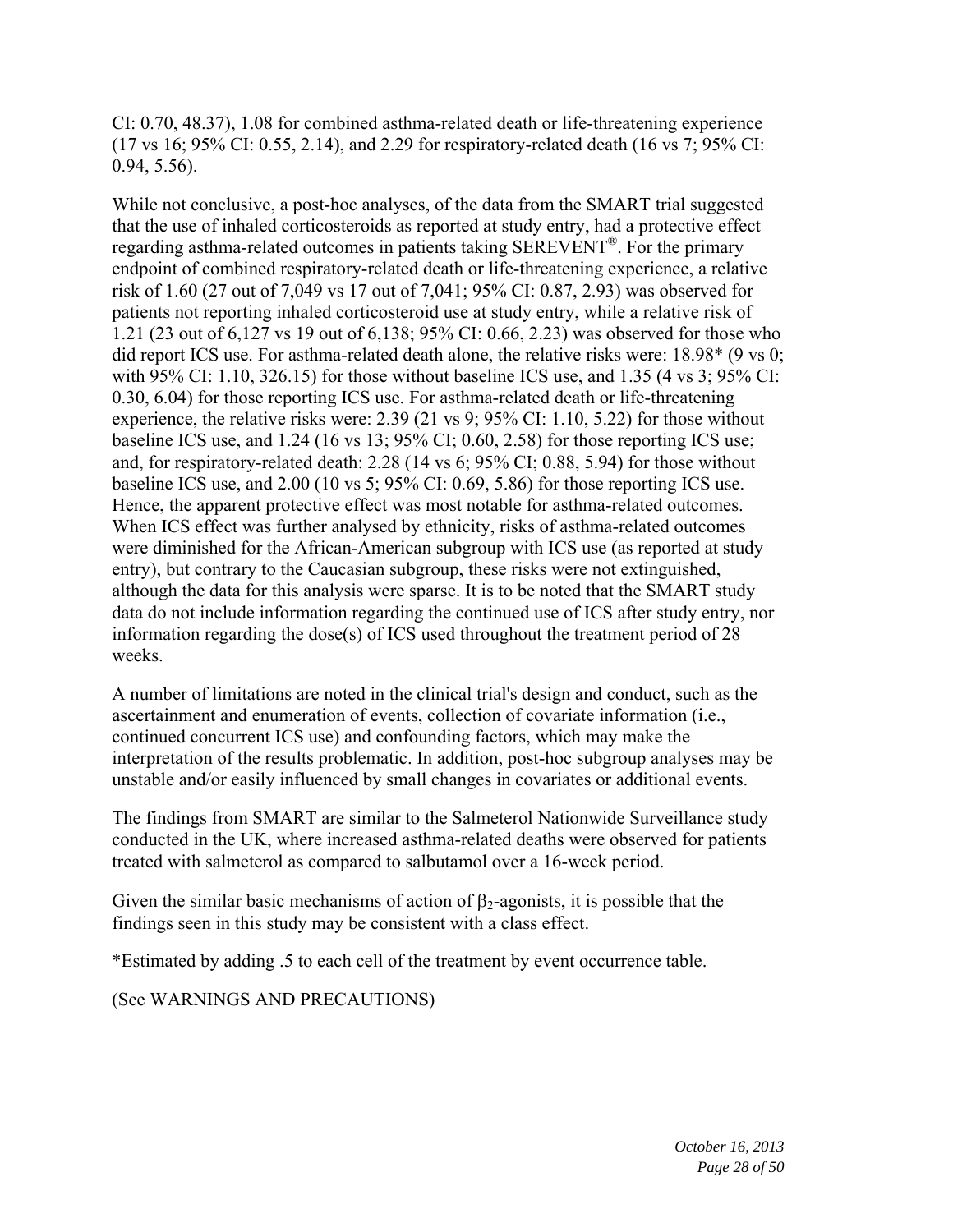### **Chronic Obstructive Pulmonary Disease (COPD) – Clinical Experience**

In two large randomized, double-blind studies, SEREVENT® inhalation aerosol was compared with placebo and ipratropium bromide in patients with COPD (emphysema and chronic bronchitis), including patients who were reversible ( $\geq 12\%$  and  $\geq 200$  mL increase in baseline  $FEV_1$  after salbutamol treatment) and non-reversible to salbutamol. After a single 50 mcg dose of SEREVENT®, significant improvement in pulmonary function (mean  $FEV<sub>1</sub>$  increase of 12% or more) occurred within 30 minutes, reached a peak within 4 hours on average and persisted for 12 hours with no loss in effectiveness observed over a 12-week treatment period. Serial 12 hour measurements of  $FEV<sub>1</sub>$  from these two 12-week trials are shown below for both the first (Figure 1) and last treatment (Figure 2) days.





\* ipratropium (or matching placebo) administered immediately following hour 6 assessment.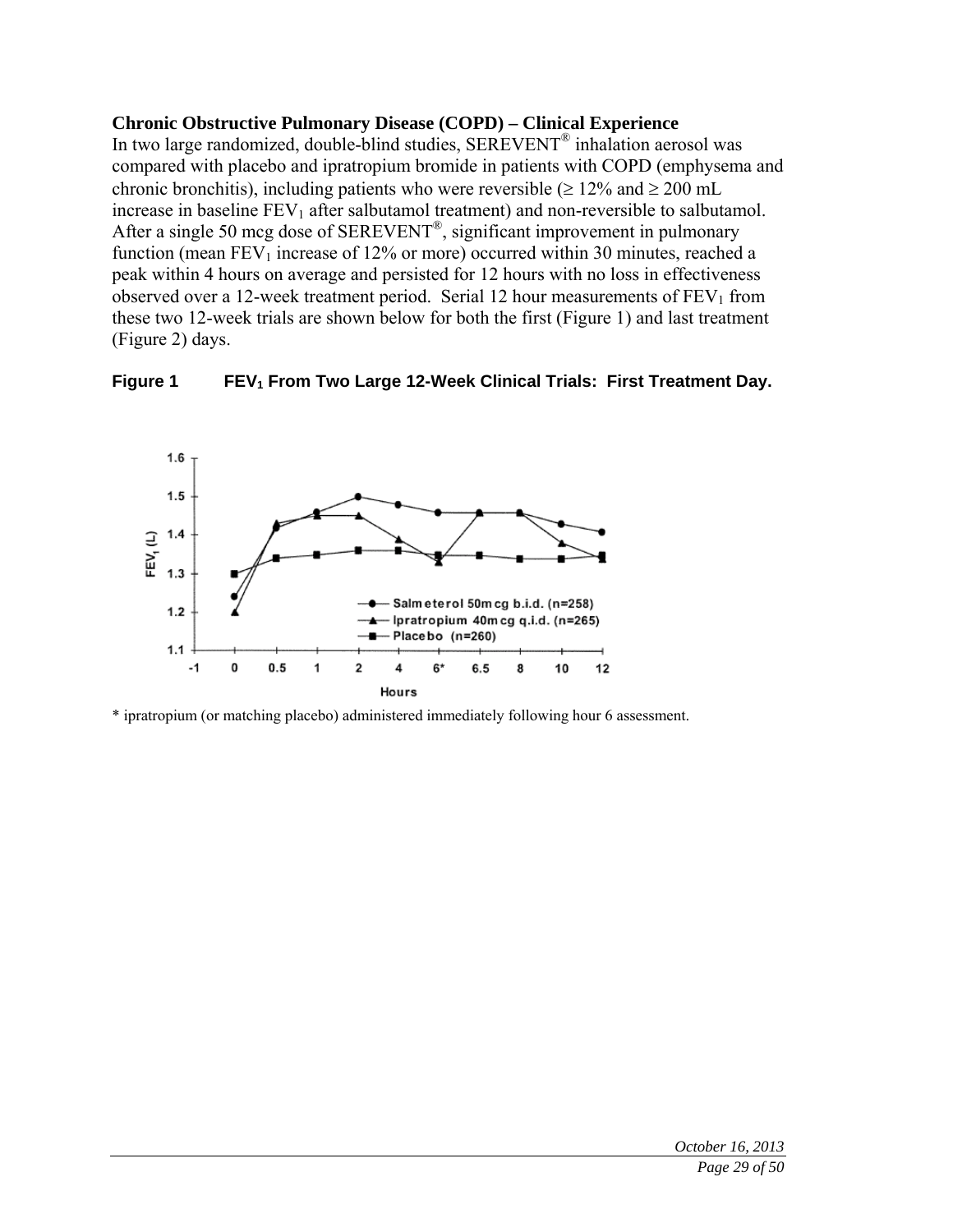

**Figure 2** FEV<sub>1</sub> From Two Large 12-Week Clinical Trials: Last Treatment Day **(Week 12).** 

 $FEV_1$  area under the curve (FEV<sub>1</sub> over time) was consistently greater with SEREVENT<sup>®</sup> as compared to ipratropium in the total population and in patients reversible to salbutamol. SEREVENT<sup>®</sup> and ipratropium had a similar treatment response in patients that were non-reversible to salbutamol. Results similar to those shown above were seen in the groups reversible and non-reversible to salbutamol. However, the magnitude of response was greater in the group of patients reversible to salbutamol. In addition, improvement in dyspnea as measured using the Baseline Dyspnea Index and Transitional Dyspnea Index occurred within 2 weeks of treatment. Improvement in dyspnea was sustained over 12 weeks of treatment. No clinically significant age or gender related differences in efficacy were observed. Improvement in disease specific quality of life was assessed using the Chronic Respiratory Disease Questionnaire. In patients using SEREVENT® a significantly greater percentage of patients showed improvement in global quality of life scores (46%) as compared to patients receiving placebo (32%).

### **DETAILED PHARMACOLOGY**

#### **Animals**

Salmeterol is a potent, selective beta<sub>2</sub>-agonist in respiratory smooth muscle and on lung mast cells. Salmeterol is virtually devoid of beta<sub>1</sub>-adrenoceptor activity with only weak agonist activity at beta<sub>3</sub>-adrenoceptors.

<sup>\*</sup> ipratropium (or matching placebo) administered immediately following hour 6 assessment.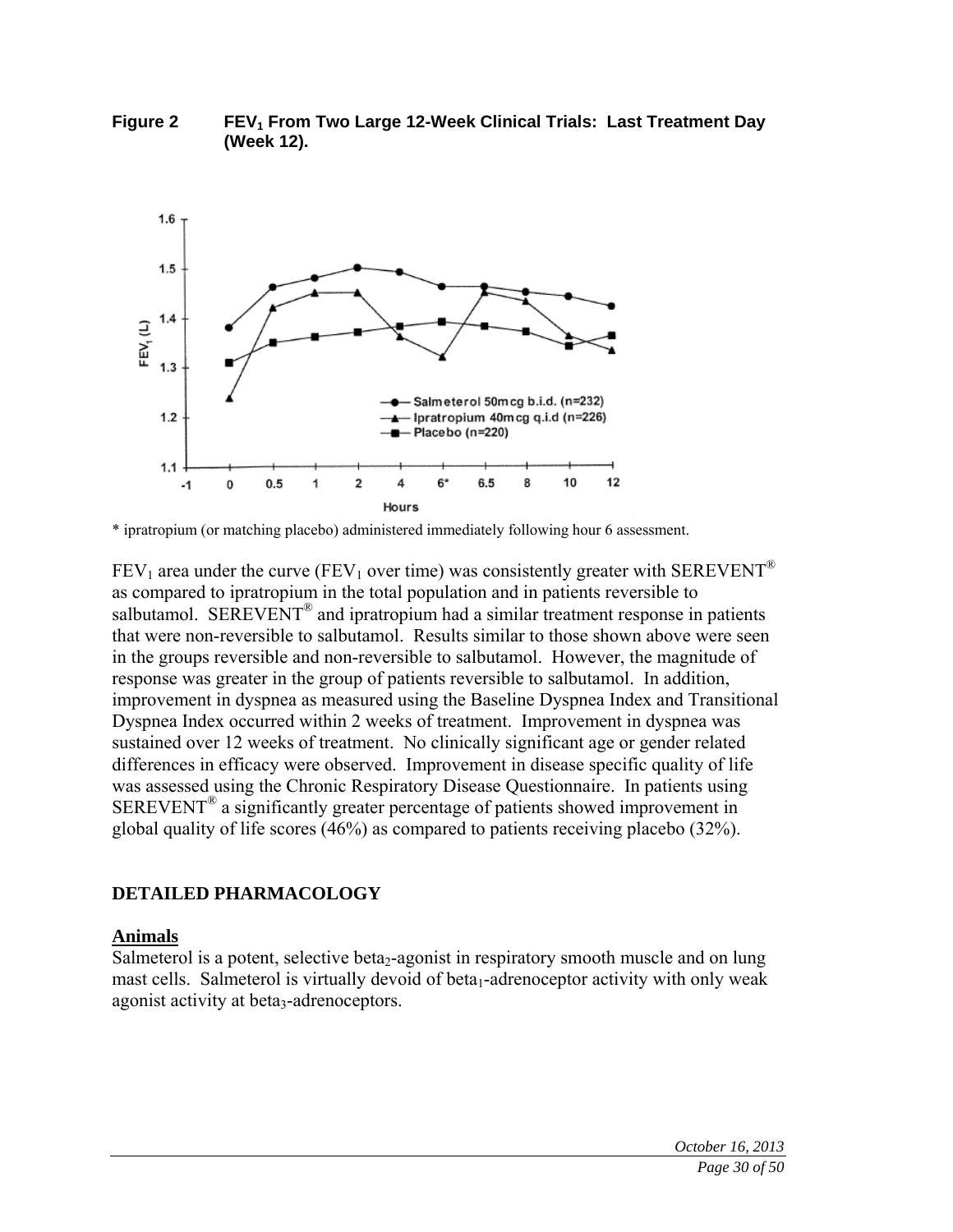### **In vitro Studies**

In the isolated, electrically-stimulated guinea pig trachea, salmeterol was 7-fold more potent than isoprenaline and 20-fold more potent than salbutamol. In the PGF2  $α$ contracted guinea pig tracheal strip, salmeterol was equipotent with isoprenaline and twice as potent as salbutamol ( $EC_{50}$  3.5nM salmeterol, and 6.4nM salbutamol).

Salmeterol xinafoate was an extremely weak partial agonist in the electrically-driven left atrium of the rat, a beta<sub>1</sub>-adrenoceptor containing preparation.

In the isolated guinea pig fundus preparation, salmeterol xinafoate produced smooth muscle relaxation. The concentration required to cause relaxation of guinea pig fundus, containing beta<sub>3</sub>-adrenoceptors, was at least 1000 times higher than that required to activate beta<sub>2</sub>-adrenoceptors in airways smooth muscle.

Salmeterol has a significantly longer duration of action than salbutamol (12 minutes and 2-4 minutes, respectively). This was confirmed in the electrically-stimulated guinea pig trachea where there was less than 50% recovery from the inhibitory responses to even submaximally effective concentrations of salmeterol xinafoate for periods in excess of 8 hours, despite continuous superfusion of the tissue without drug. The persistent action of the drug could be fully reversed by the beta<sub>1</sub>- and beta<sub>2</sub>-adrenoceptor blocker, sotalol, but when the antagonist was washed out, the activity of salmeterol was reasserted. In contrast, salbutamol and isoprenaline exhibited shorter durations of action (2-3 minutes and 11.4 minutes respectively).

Despite the sustained agonist action, no tolerance or tachyphylaxis has been observed with salmeterol in respiratory smooth muscle.

Binding studies in rats have shown evidence of slow dissociation of the drug from its receptor site.

The long duration of effect of salmeterol is due to a unique method of action whereby a portion of the molecule binds with high affinity to non-polar domains or exosites from where the rest of the molecule can interact freely with the active site of the beta<sub>2</sub>adrenoceptor.

### **In vivo Studies**

The potency and duration of action of the bronchodilator activity of salmeterol was determined in conscious guinea-pigs following inhaled and oral administration. Nebulised aerosols of (0.012-12 μM, equivalent to 5-5000 mcg/mL) caused dose-related inhibition of histamine-induced bronchoconstriction, with bronchodilator activity being similar to salbutamol. There were no clear differences between the durations of action of salmeterol and salbutamol by the oral route.

However, following inhaled administration, the duration of action of salmeterol was substantially longer, exceeding 6 hours, at concentrations of 50 mcg/mL and above, compared with 1.5-3 hours for salbutamol (478 mcg/mL).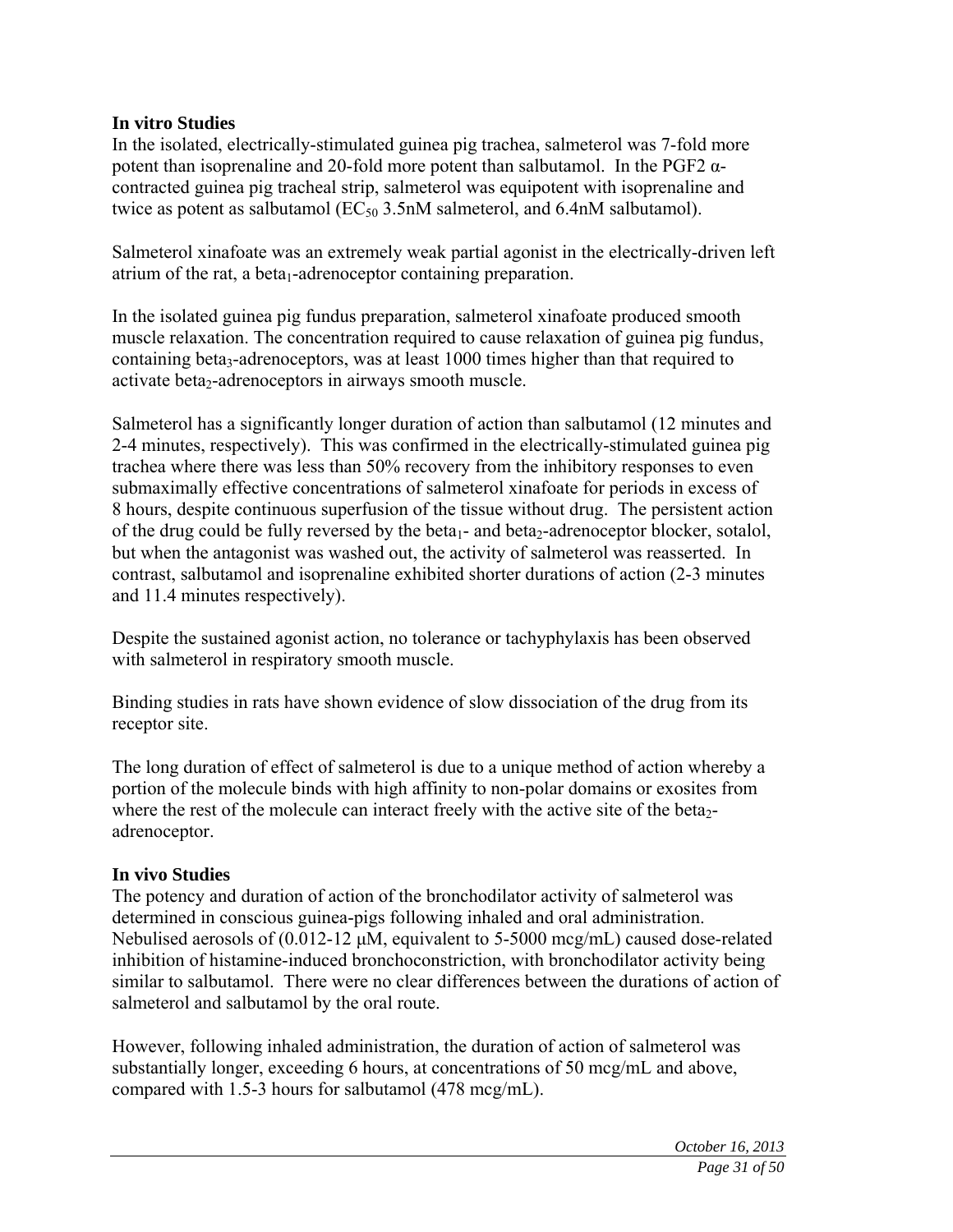Nebulised aerosols of salmeterol (0.001-1mg/mL) caused a dose-related inhibition of plasma protein extravasation (PPE) induced by histamine. Both salmeterol and salbutamol had an  $ED_{50}$  of approximately 0.01 mg/mL, but the duration of action of salmeterol was substantially longer, being 6-8 hours compared with less than 2 hours for salbutamol. Orally administered salmeterol (0.01-1 mg/kg) also reduced histamineinduced PPE in a dose-related manner with an  $ED_{50}$  of 0.02 mg/kg.

Prior treatment of animals with propranolol abolished the inhibition of PPE, indicating that these effects were mediated by beta-adrenoceptors, probably at the level of the vascular endothelium.

The effects of salmeterol (as either the base or the xinafoate salt) on behaviour, muscle tone, reflexes and autonomic function were investigated following intravenous dosing in the dog and acute oral administration in conscious rat and dog. These effects were consistent with the known pharmacology of beta<sub>2</sub>-adrenoceptor agonists. Salmeterol base  $(0.1-1.0 \text{ mg/kg} \text{ i.v.})$  in the dog caused marked tachycardia. At 0.3 mg/kg, there was slight vasodilation and vomiting. Animals receiving 1 mg/kg showed signs of subdued behaviour. Salmeterol (25-100 mg/kg p.o.) reduced general activity in the rat. In the dog, oral salmeterol (1, 3 and 10 mg/kg) induced persistent tachycardia and cutaneous vasodilation, with some lacrimation occurring at 3 and 10 mg/kg. Salmeterol caused no overt effects on gastrointestinal function following oral administration, producing no emetic or defaecatory effects in dogs over the dose range 1-10 mg/kg and no effects on defaecatory activity in rats at doses of 25-100 mg/kg.

However, emesis was observed in the dog following intravenous doses of 0.3 and 1 mg/ $kg$ .

In conscious cynomolgus monkey, oral salmeterol (1 and 10 mg/kg) had only minor cardiovascular effects, causing small increases in heart rate which were not clearly doserelated. There was no evidence of dysrhythmia or of significant changes in the electrocardiogram at either dose level.

Salmeterol did not affect pentobarbitone-induced sleeping time in mice suggesting it is unlikely to interfere with hepatic drug metabolism.

### **Pharmacokinetics**

Salmeterol is extensively absorbed across the GI tract in both rat and dog following oral administration. However, the clearance of salmeterol is about three times higher in rat than in dog indicating that hepatic extraction is also higher in the rat.

In radiolabelled studies in rat, dog, mouse and pregnant rabbit, peak plasma levels were attained within 1 hour of dosing and were much lower than the mean peak concentrations of total drug-related material indicating extensive metabolism. However, salmeterol represented a much higher proportion of the circulating radioactivity in the dog than in the rat. This is consistent with the oral bioavailability of salmeterol being lower in rat  $(\leq 15\%)$  than in dog (approx. 60%).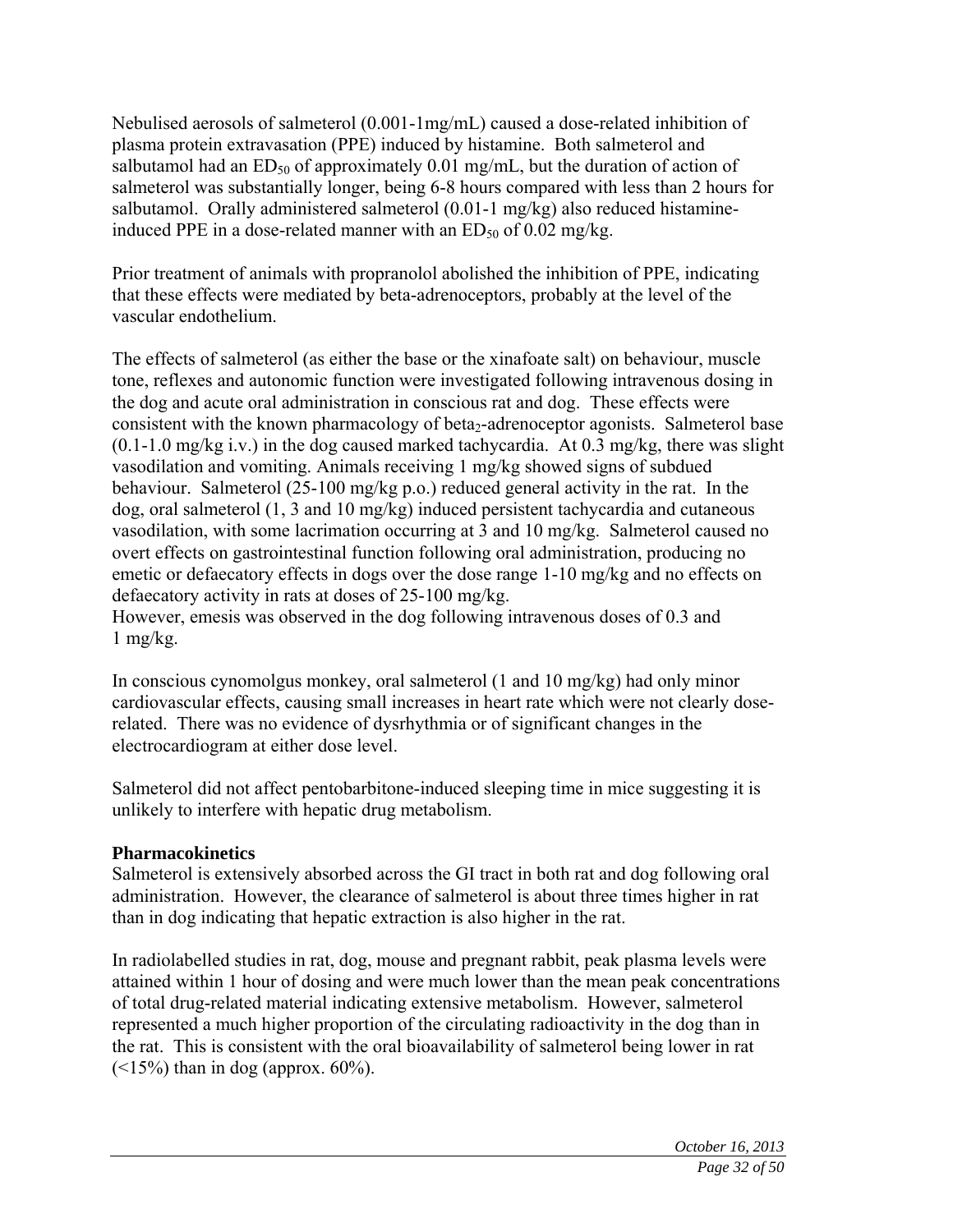The maximum concentrations of salmeterol detected in plasma from animals in repeatdose, combined oral/inhalation toxicity studies exceeds by several hundred-fold the maximum concentrations (200 pg/mL) determined after the standard therapeutic dose in humans. The species used in toxicological studies were subjected to a systemic exposure of salmeterol of up to 1800-fold greater than that resulting from the therapeutic dosage in humans.

The distribution of salmeterol xinafoate in body tissues is consistent with that expected of a highly lipophilic base. At least 93% of the salmeterol distributed between erythrocytes and plasma is reversibly bound to the plasma proteins, beta<sub>1</sub>-acid glycoprotein and albumin, in the mouse, rat, rabbit, dog, and in man. The high plasma clearance of salmeterol indicates that changes in the degree of protein binding are unlikely to influence the rate of elimination.

In all species, salmeterol and its metabolites are excreted predominantly in the bile. Enterohepatic circulation of salmeterol has been demonstrated in the rat; however, no enterohepatic circulation of drug-related material occurs in the dog.

Glucuronidation of salmeterol is the major metabolic pathway in the rat, rabbit and mouse, but not in the dog. The major metabolite of salmeterol in humans, hydroxylated on the butyl chain, is only a minor metabolite in the rat. However, exposure to this metabolite during rat toxicology studies was 100-fold greater than in humans.

The pharmacokinetics of hydroxynaphthoic acid (HNA), a xenobiotic, has been extensively investigated in both animal and human studies. Tissue distribution studies in rat have shown that HNA is rapidly absorbed in the blood and widely distributed following administration.

With the exception of the rabbit, HNA accumulates on repeat dosing in animals. Accumulation was also observed in humans, but the steady-state concentrations (100 NG/mL) in humans were 1000-fold lower than those seen in species used in toxicology testing. It is likely that the major metabolite of HNA in humans is the same as that in rats. HNA and its metabolites are excreted predominantly via urine.

### **Human**

### **Pharmacology**

Salmeterol caused a concentration-related inhibition of mediators such as histamine, leukotrienes C4/D4 and PGD2 in sensitized human lung tissue and was significantly more potent than salbutamol. Inhibition of mediator release induced by salbutamol was of short duration of action (<2 hours) whereas significant activity was observed with salmeterol after 20 hours.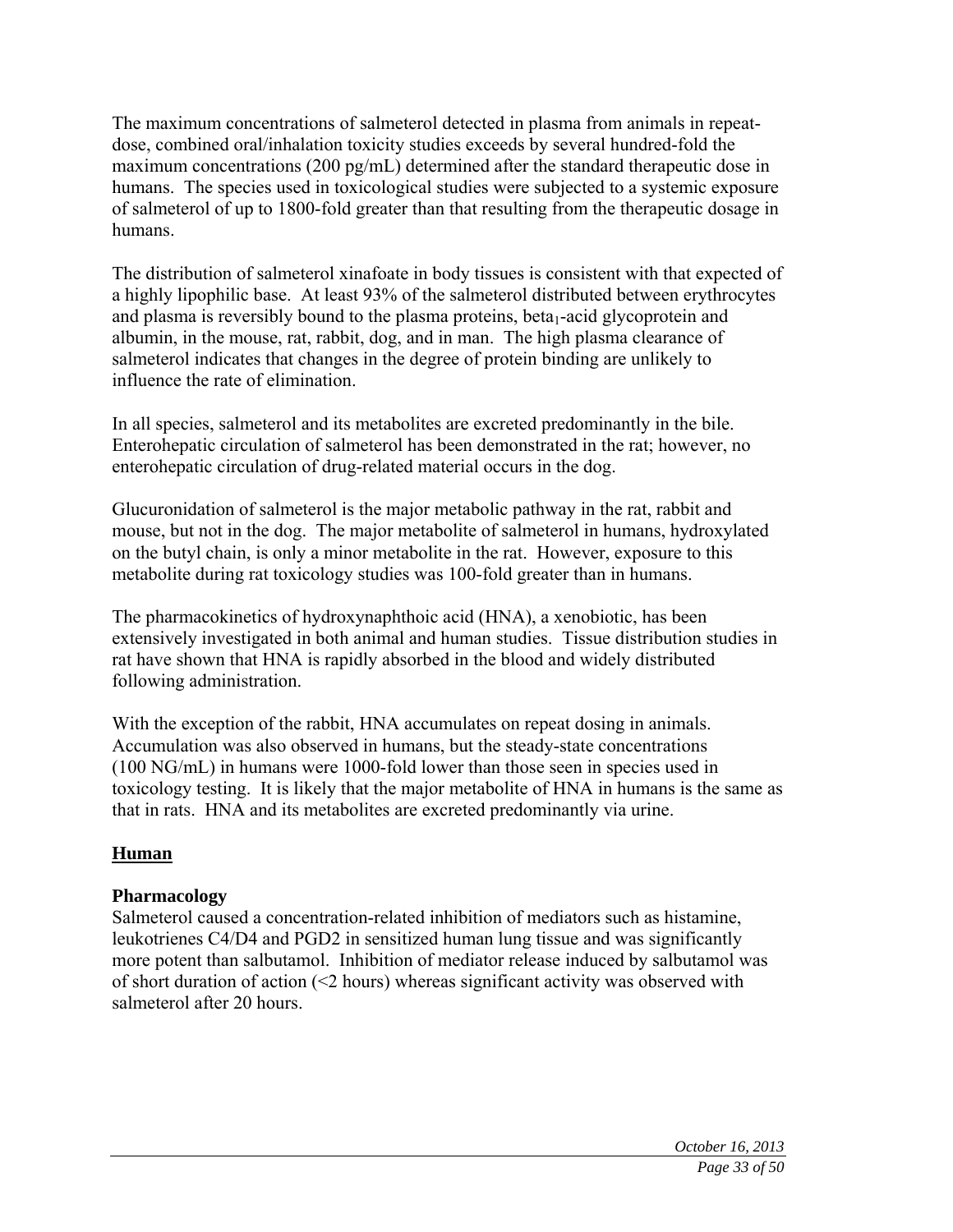The pharmacodynamics of salmeterol has been investigated in healthy subjects and in patients with reversible airways obstruction. In healthy subjects, there were pharmacologically predictable extra-pulmonary effects on pulse rate, tremor and metabolic parameters. These effects, however, became clinically significant only at doses of 200 mcg and greater.

The onset of bronchodilator action of salmeterol (10-20 minutes) is slower than that seen with salbutamol (5-15 minutes). There was no evidence of tachyphylaxis in the bronchodilator effects of salmeterol.

### **Pharmacokinetics**

Following inhalation of a single dose of 50 mcg salmeterol, plasma concentrations of approximately 200 pg/mL were detected. Since salmeterol acts locally in the lung, plasma levels are not predictive of therapeutic effect.

# **TOXICOLOGY**

### **Animals**

### **Acute Toxicity**

Extremely high levels of salmeterol xinafoate, relative to the therapeutic dose, were tolerated irrespective of the route of administration or species employed. At the maximum achievable or maximum non-lethal dosages, clinical signs were generally nonspecific or were expected consequences of the pharmacological activity of salmeterol (e.g. vasodilation and tachycardia in dogs). There were no findings indicative of specific target organ toxicity and salmeterol was well tolerated in the respiratory tract.

| <b>Species</b> | Approx. $LD_{50}$<br>(mg/kg) | <b>Maximum Non-Lethal</b><br>Dose [MNLD]<br>(mg/kg) | <b>MNLD</b> as a Multiple of<br><b>Therapeutic Dose</b> |
|----------------|------------------------------|-----------------------------------------------------|---------------------------------------------------------|
| <b>Mouse</b>   | $>150$ ; $\geq 500$          | >150                                                | >75,000                                                 |
| Rate           | >600                         | >1000                                               | >500,000                                                |
| Rat (juv.)     | >300                         | >300                                                | >150,000                                                |
| Rat            | >2.9                         | $\geq$ 2.9                                          | >1400                                                   |
| Dog            | >0.7                         | >0.7                                                | >350                                                    |

### **Long-term Toxicity**

Subacute toxicity studies of up to 13 weeks in rats, at doses up to 0.7 mg/kg/day by inhalation and/or 2.0 mg/kg/day orally were conducted. No significant treatment-induced changes were seen. Findings included reductions in the number of platelets, decreased plasma glucose, increased urea and creatinine, increased urine volume associated with decreased specific gravity, increased heart and lung weights, and decreased liver and kidney weights. These regressed following a 4-week recovery period and were considered to be a consequence of the pharmacological activity of salmeterol.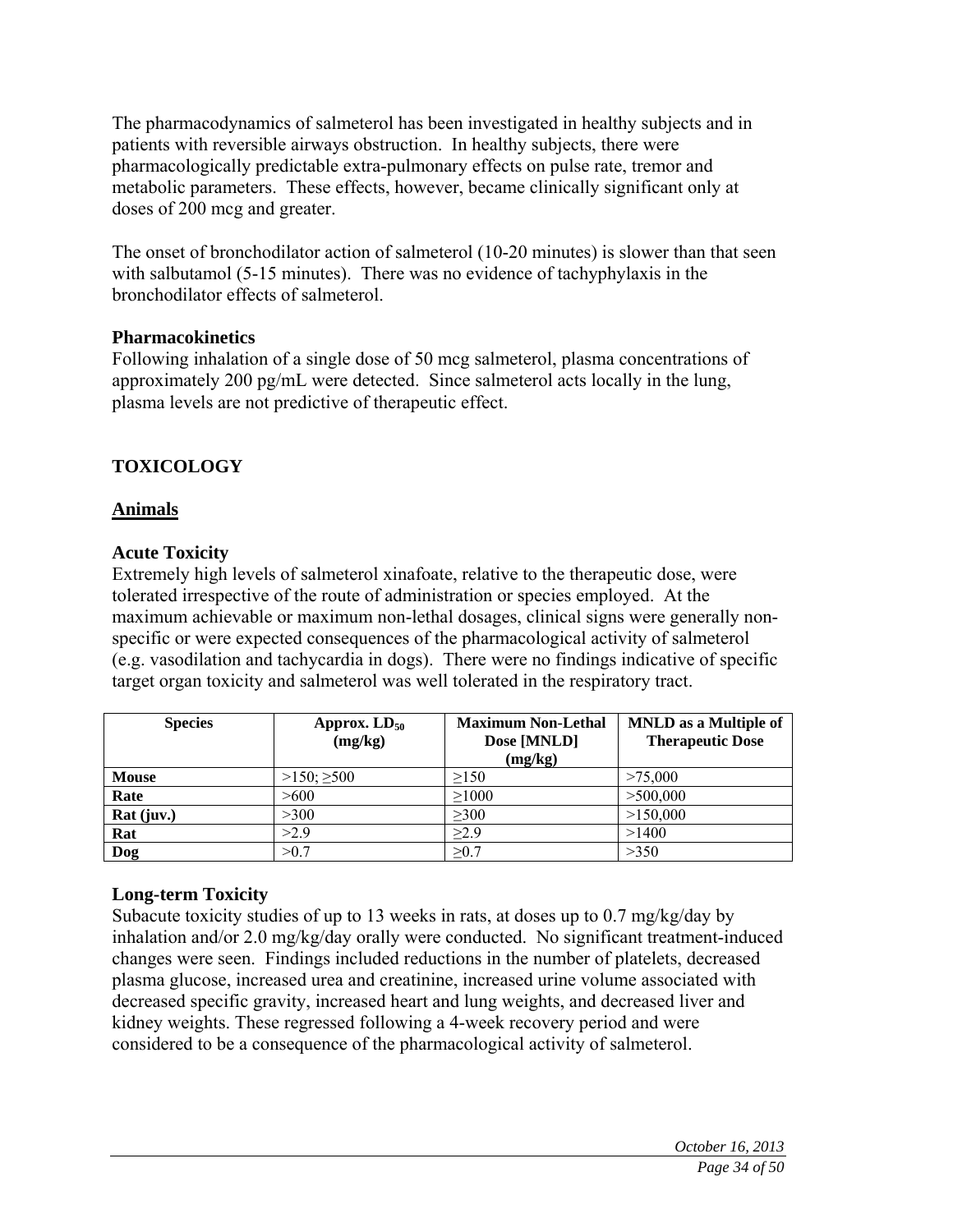Slight increases in serum transaminases and bilirubin concentration were considered to reflect metabolic adaptation by the liver to high circulating concentrations of salmeterol and regressed fully during the recovery period.

In dog studies up to 13 weeks, reductions in mean cell volume and mean cell hemoglobin, and increases in anisocytosis and hypochromia were found to occur at doses greater than 0.05 mg/kg/day orally and 0.07 mg/kg/day by inhalation. In two female dogs treated at these dosages, histological changes were observed in the papillary muscle of the heart in common with known effects of other adrenoceptor agonists.

Chronic toxicity studies were carried out for up to 18 months in rats and up to 12 months in dogs. Repeated high exposures to salmeterol xinafoate were tolerated well by rats and dogs, both locally within the respiratory tract, and systemically. Minor laryngeal changes occurred only after prolonged exposure to high inhaled doses  $(\geq 0.18 \text{ mg/kg/day})$  and were confined to the rat, a species known to be especially sensitive. Other findings were a consequence of excessive pharmacological activity or expected metabolic adjustments in response to high circulating plasma levels of salmeterol. No effects attributable to hydroxynaphthoic acid were observed in any study.

A slight, work-induced increase in heart weight was found to occur in rats treated with inhaled salmeterol xinafoate. Cardiovascular effects in dogs dosed orally at 0.1- 10.0 mg/kg/day included slight to marked transient reflex tachycardia as a consequence of peripheral vasodilation and occasional areas of focal papillary muscle necrosis as a consequence of tachycardia.

Skeletal muscle hypertrophy was evident in rats and dogs treated orally or by inhalation. In rats, the effect diminished with extended treatment and reversed over 18 months. Small increases in plasma urea and creatinine in some rat and dog studies were concluded to be associated with skeletal muscle hypertrophy; no renal pathology was detected.

Minor fluctuations in serum enzyme activity levels occurred in some rat studies without significant histopathological changes and were attributed to slight metabolic adjustments by the liver to high circulating salmeterol levels. Mild, transient reductions in some erythrocyte measurements occurred in some dogs treated orally at doses of 1 mg/kg/day or more of salmeterol. The effects regressed despite continued treatment.

### **Carcinogenicity**

In an 18-month oral carcinogenicity study in CD-mice, salmeterol xinafoate caused a dose-related increase in the incidence of smooth muscle hyperplasia, cystic glandular hyperplasia, and leiomyomas of the uterus and a dose-related increase in the incidence of cysts in the ovaries. A higher incidence of leiomyosarcomas was not statistically significant; tumor findings were observed at oral doses of 1.4 and 10 mg/kg, which gave 9 and 63 times, respectively, the human exposure based on rodent:human AUC comparisons.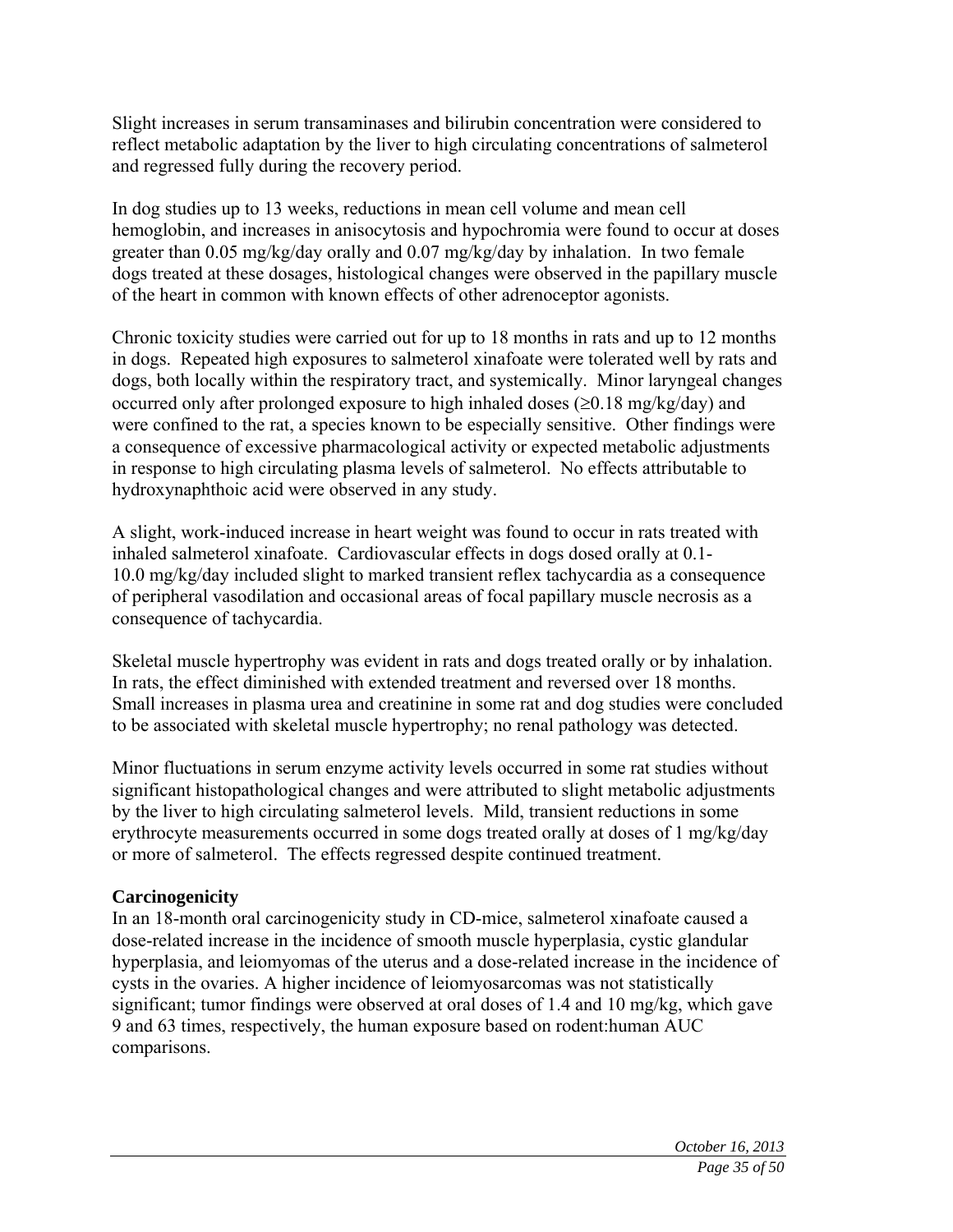Salmeterol caused a dose-related increase in the incidence of mesovarian leiomyomas and ovarian cysts in Sprague Dawley rats in a 24-month inhalation/oral carcinogenicity study. Tumors were observed in rats receiving doses of 0.68 and 2.58 mg/kg per day (about 55 and 215 times the recommended clinical dose  $[mg/m<sup>2</sup>]$ ). These findings in rodents are similar to those reported previously for other beta-adrenergic agonist drugs. The relevance of these findings to human use is unknown.

No significant effects occurred in mice at 0.2 mg/kg (1.3 times the recommended clinical dose based on comparisons of the AUCs) and in rats at 0.21 mg/kg (15 times the recommended clinical dose on a mg/m<sup>2</sup> basis).

### **Mutagenicity**

Salmeterol xinafoate produced no detectable or reproducible increases in microbial and mammalian gene mutation in vitro. No blastogenic activity occurred *in vitro* in human lymphocytes or *in vivo* in a rat micronucleus test. No effects on fertility were identified in male and female rats treated orally with salmeterol xinafoate at doses up to 2 mg/kg orally (about 160 times the recommended clinical dose on a mg/m<sup>2</sup> basis).

### **Reproduction and Teratology**

No significant effects of maternal exposure to oral salmeterol xinafoate occurred in the rat at doses up to the equivalent of about 160 times the recommended clinical dose on a mg/m2 basis. Dutch rabbit fetuses exposed to salmeterol xinafoate *in utero* exhibited effects characteristically resulting from beta-adrenoceptor stimulation; these included precocious eyelid openings, cleft palate, sternebral fusion, limb and paw flexures, and delayed ossification of the frontal cranial bones. No significant effects occurred at 0.6 mg/kg given orally (12 times the recommended clinical dose based on comparison of the AUCs).

New Zealand White rabbits were less sensitive since only delayed ossification of the frontal bones was seen at 10mg/kg given orally (approximately 1,600 times the recommended clinical dose on a mg/m<sup>2</sup> basis). Extensive use of other beta-agonists has provided no evidence that these class effects in animals are relevant to use in humans.

### **Irritancy and Local Tolerance**

In an eye irritation study, 4 puffs (100 mg/puff) of salmeterol aerosol suspension were administered to the right eyes of female New Zealand White rabbits. The left eyes served as controls. No signs of iritis or irritant reaction of the cornea were seen over the 24-hour period following the administration of salmeterol xinafoate aerosol.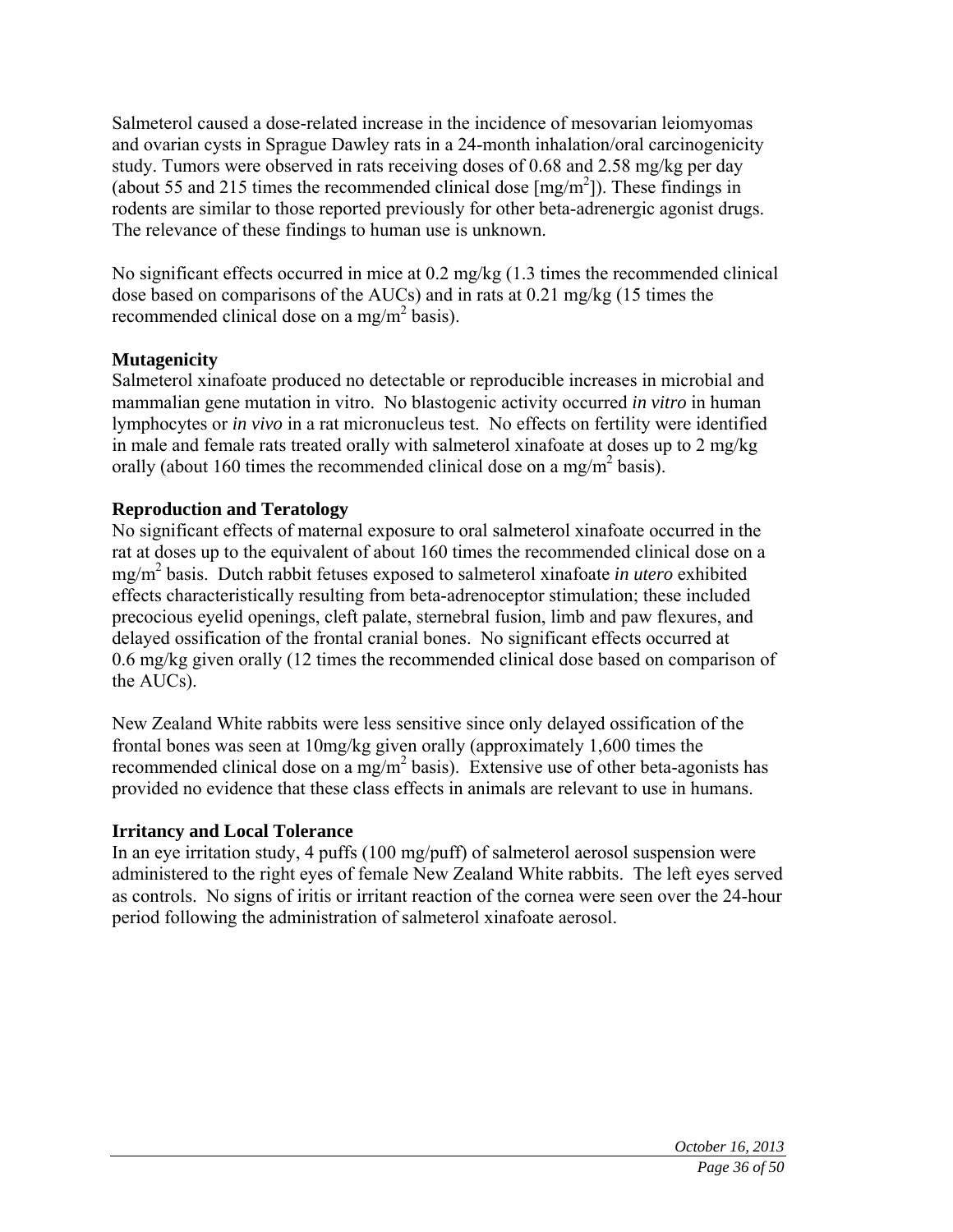#### **REFERENCES**

- 1. Britton M. Salmeterol and salbutamol: large multicentre studies. Eur Resp Rev 1991; 1(4):288-292.
- 2. Britton MG, Earnshaw JS, Palmer JB. A twelve month comparison of salmeterol with salbutamol in asthmatic patients. European Study Group. Eur Respir J 1992; 5(9):1062-1067.
- 3. Brogden RN, Faulds D. Salmeterol xinafoate. A review of its pharmacological properties and therapeutic potential in reversible obstructive airways disease. Drugs 1991; 42(5):895-912.
- 4. Castle W, Fuller R, Hall J, Palmer J. Serevent nationwide surveillance study: comparison of salmeterol with salbutamol in asthmatic patients who require regular bronchodilator treatment. BMJ 1993; 306(6884):1034-1037.
- 5. Cheung D, Timmers MC, Zwinderman AH, Bel EH, Dijkman JH, Sterk PJ. Longterm effects of a long-acting beta 2-adrenoceptor agonist, salmeterol, on airway hyperresponsiveness in patients with mild asthma. N Engl J Med 1992; 327(17):1198-1203.
- 6. Fitzpatrick MF, Mackay T, Driver H, Douglas NJ. Salmeterol in nocturnal asthma: a double blind, placebo controlled trial of a long acting inhaled beta 2 agonist. BMJ 1990; 301(6765):1365-1368.
- 7. Holgate ST. Allergen challenge studies. Eur Resp Review 1991; (1)(4:):268-271.
- 8. Lofdahl CG, Chung KF. Long-acting beta 2-adrenoceptor agonists: a new perspective in the treatment of asthma. Eur Respir J 1991; 4(2):218-226.
- 9. Lotvall J, Lunde H, Ullman A, Tornqvist H, Svedmyr N. Twelve months, treatment with inhaled salmeterol in asthmatic patients. Effects on beta 2-receptor function and inflammatory cells. Allergy 1992; 47(5):477-483.
- 10. Lundback B, Rawlinson DW, Palmer JB. Twelve month comparison of salmeterol and salbutamol as dry powder formulations in asthmatic patients. European Study Group. Thorax 1993; 48(2):148-153.
- 11. Malo JL, Ghezzo H, Trudeau C, L'Archeveque J, Cartier A. Salmeterol, a new inhaled beta 2-adrenergic agonist, has a longer blocking effect than albuterol on hyperventilation-induced bronchoconstriction. J Allergy Clin Immunol 1992; 89(2):567-574.
- 12. Pauwels R, Derom E. Salmeterol's early clinical development and challenge studies. Eur Resp Rev 1991;(4):261-264.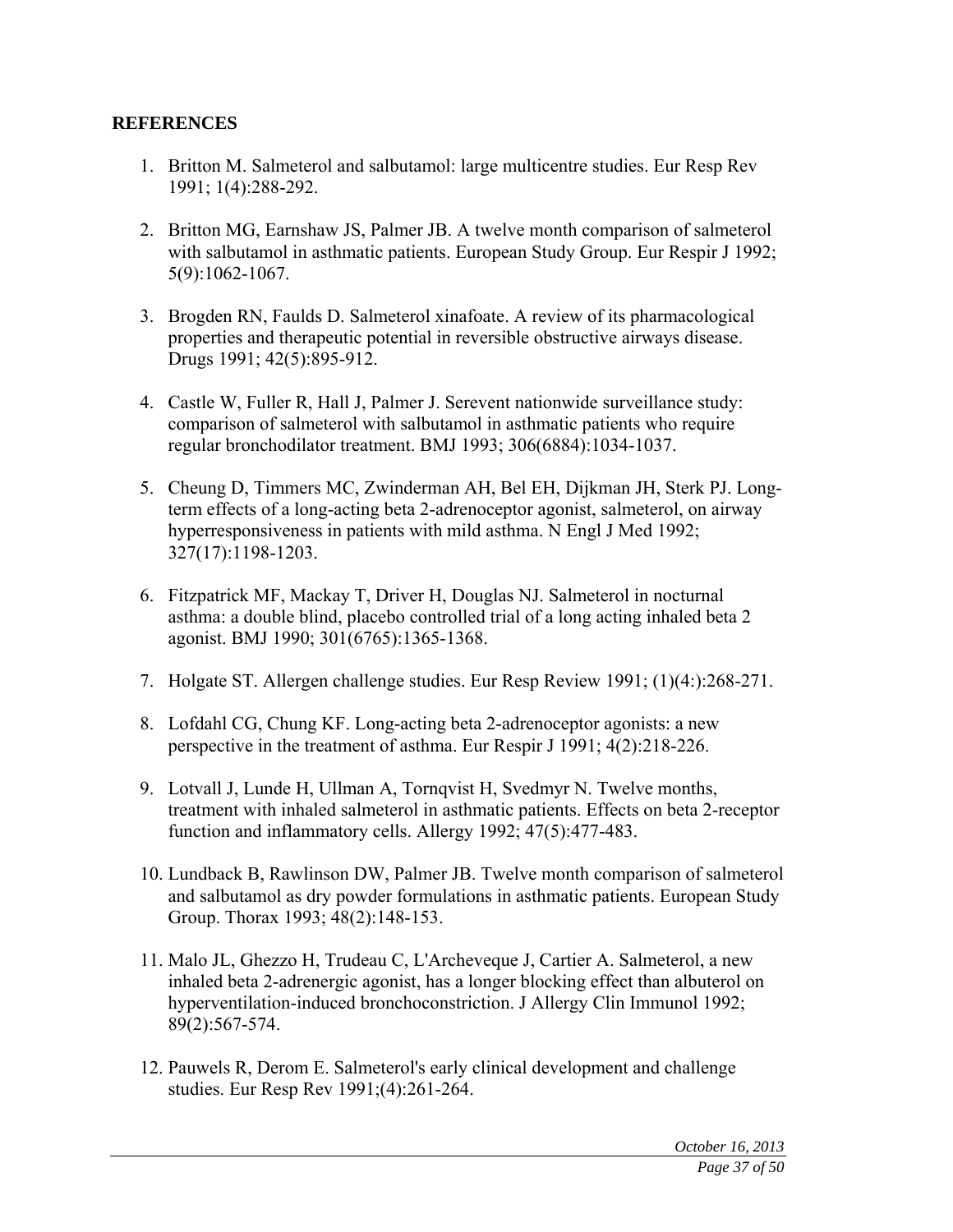- 13. Pearlman DS, Chervinsky P, LaForce C, Seltzer JM, Southern DL, Kemp JP et al. A comparison of salmeterol with albuterol in the treatment of mild-to-moderate asthma. N Engl J Med 1992; 327(20):1420-1425.
- 14. Sears MR, Taylor DR, Print CG, Lake DC, Li QQ, Flannery EM et al. Regular inhaled beta-agonist treatment in bronchial asthma. Lancet 1990; 336(8728):1391-1396.
- 15. Simons FE, Soni NR, Watson WT, Becker AB. Bronchodilator and bronchoprotective effects of salmeterol in young patients with asthma. J Allergy Clin Immunol 1992; 90(5):840-846.
- 16. Spitzer WO, Suissa S, Ernst P, Horwitz RI, Habbick B, Cockcroft D et al. The use of beta-agonists and the risk of death and near death from asthma. N Engl J Med 1992; 326(8):501-506.
- 17. Twentyman OP, Finnerty JP, Harris A, Palmer J, Holgate ST. Protection against allergen-induced asthma by salmeterol. Lancet 1990; 336(8727):1338-1342.
- 18. Ullman A, Svedmyr N. Salmeterol, a new long acting inhaled beta 2 adrenoceptor agonist: comparison with salbutamol in adult asthmatic patients. Thorax 1988; 43(9):674-678.
- 19. Ullman A, Hedner J, Svedmyr N. Inhaled salmeterol and salbutamol in asthmatic patients. An evaluation of asthma symptoms and the possible development of tachyphylaxis. Am Rev Respir Dis 1990; 142(3):571-575.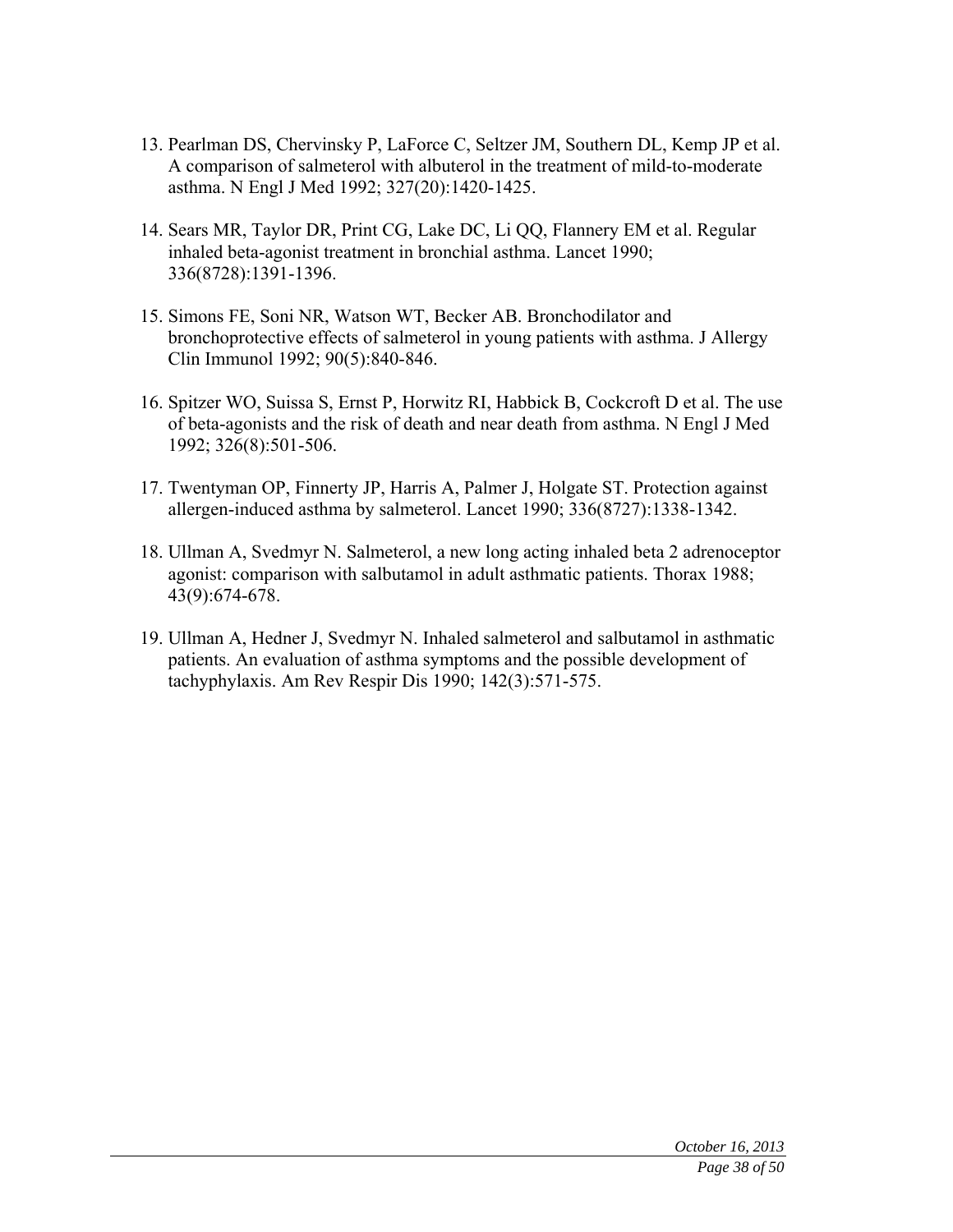#### **PART III: CONSUMER INFORMATION**

#### **PrSEREVENT® DISKHALER® Disk salmeterol xinafoate dry powder for inhalation**

This leaflet is part III of a three-part "Product Monograph" for SEREVENT® DISKHALER® Disk and is designed specifically for Consumers. This leaflet is a summary and will not tell you everything about SEREVENT® DISKHALER® Disk. Contact your doctor or pharmacist if you have any questions about the drug.

#### **ABOUT THIS MEDICATION**

#### **What the medication is used for: Asthma (patients 4 years old and older):**

Asthma is a chronic inflammatory disease of the lungs characterized by episodes of difficulty in breathing. People with asthma have extra sensitive or "twitchy" airways. During an asthma attack, the airways react by narrowing making it more difficult for the air to flow in and out of the lungs.

Control of asthma requires avoiding irritants that cause asthma attacks and taking the appropriate medications. For example, patients should avoid exposure to house dust mites, mold, pets, tobacco smoke and pollens.

SEREVENT® DISKHALER® Disk helps to prevent breathlessness and wheezing from happening due to asthma. SEREVENT® DISKHALER® Disk is used **only as an add-on therapy to an inhaled corticosteroid** when an inhaled corticosteroid by itself is not adequate to control your asthma symptoms.

Note to Parents: It is extremely important to make sure that children 4 to 18 years take both SEREVENT® DISKHALER® Disk **and** an inhaled corticosteroid together. If this cannot be **guaranteed**, speak to your doctor. A single combination product, containing both a bronchodilator and an inhaled corticosteroid, may be required.

#### **Chronic Obstructive Pulmonary Disease (COPD):**

COPD is a type of lung disease in which there is a permanent narrowing of the airways, leading to breathing difficulties. In many patients, this narrowing of the airways is a result of many years of cigarette smoking. If you suffer from COPD, you must stop smoking to prevent further lung damage. Please contact your physician or other health care provider for help in smoking cessation.

 $SEREVENT^{\circledR}$  DISKHALER<sup>®</sup> Disk is to be used for the longterm control of symptoms due to COPD and to prevent wheezing in adults with COPD.

This medicine is for you. Only a doctor can prescribe it for you. Never give it to someone else. It may harm them even if their symptoms are the same as yours.

#### **What it does:**

SEREVENT® DISKHALER® Disk is a bronchodilator. It works by relieving spasm or narrowing in the small air passages in the lungs. This helps to open up the airways and makes it easier for air to get in and out of the lungs. The effects of SEREVENT® DISKHALER® Disk last for at least 12 hours. When it is taken regularly for the treatment of COPD or in combination with an inhaled corticosteroid for the treatment of asthma, it helps the small air passages to stay open.

#### **When it should not be used:**

**SEREVENT***®* **DISKHALER® Disk does not act quickly enough to provide relief from a sudden attack of breathlessness or wheezing due to asthma or COPD. A fast acting 'reliever' medicine, such as salbutamol (e.g., VENTOLIN®) should be used for any sudden attacks of breathlessness or wheezing (e.g., asthma attacks).** 

#### **Remember:**

If you are being treated for asthma, you should always be given an inhaled corticosteroid for use together with SEREVENT® DISKHALER® Disk. The inhaled corticosteroid decreases the inflammation in your lungs while SEREVENT® DISKHALER® Disk opens the airways.

#### Do not use SEREVENT® DISKHALER® Disk:

- Without an inhaled corticosteroid if you are being treated for asthma
- If you are allergic or have had an allergic reaction (swelling, anaphylactic reaction) to salmeterol or any of the ingredients
- If you have a medical history of cardiac tachyarrhythmias (problems of your heart beating fast and/or irregularly)
- If you are allergic to lactose (milk sugar) or milk protein

#### **What the medicinal ingredient is:**

salmeterol xinafoate.

#### **What the nonmedicinal ingredients are:**

lactose (milk sugar) and milk protein.

#### **What dosage forms it comes in:**

SEREVENT® DISKHALER® Disks are circular foil disks each having four blisters around the edge. Each blister contains 50 mcg of salmeterol.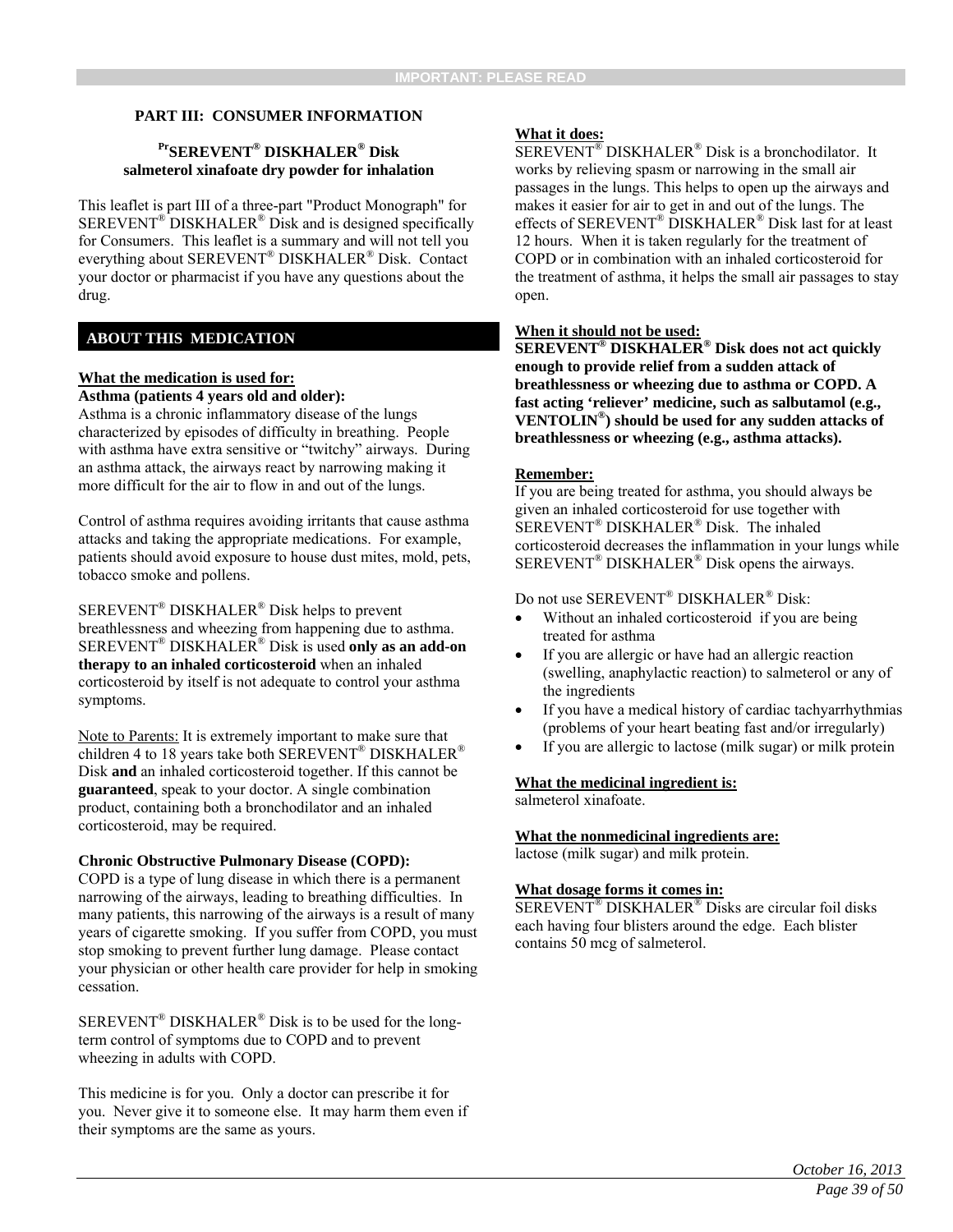#### **WARNINGS AND PRECAUTIONS**

#### SERIOUS WARNINGS FOR ASTHMA PATIENTS TAKING SEREVENT® DISKHALER® Disk

SEREVENT® DISKHALER® Disk increases the risk of asthma-related death. SEREVENT® DISKHALER® Disk may increase the risk of asthma-related hospitalizations in patients 4 to 18 years old. Therefore, SEREVENT<sup>®</sup> DISKHALER® Disk:

- must **only** be used as an **add-on** therapy when your inhaled corticosteroid does not adequately control your asthma symptoms.
- must be used together with an inhaled corticosteroid.
- may be discontinued by your doctor when your asthma is assessed as adequately under control.

For any concerns regarding the use of SEREVENT<sup>®</sup> DISKHALER® Disk, consult with your doctor.

**SEREVENT® DISKHALER® Disk is not for the treatment of acute asthma attacks or sudden increase of breathlessness and wheezing in COPD.** If you get a sudden attack of wheezing and breathlessness between your doses of SEREVENT® DISKHALER® Disk and inhaled corticosteroid, you should use your fast acting 'reliever' medicine, such as salbutamol (e.g. VENTOLIN<sup>®</sup>) which your doctor has prescribed to you. Use the medication as directed by your doctor.

**Before** and while you use SEREVENT® DISKHALER® Disk talk to your doctor or pharmacist if the following situations apply to you so that they can determine whether you should start or continue taking this medication:

- Had to stop taking another medication for your breathing problems because you were allergic to it or it caused problems.
- Have been told that you are allergic to lactose (milk sugar) or milk protein.
- Are receiving treatment for a thyroid condition.
- Have diabetes.
- Have raised blood pressure.
- Have a heart problem.
- Are pregnant, planning to become pregnant or breastfeeding.
- Are taking a medicine called ketoconazole, used to treat fungal infection.
- If you have a past history of seizures.

**SEREVENT® DISKHALER®** Disk can increase your blood sugar levels. Diabetic patients may need their blood sugar monitored more often. If you notice changes, discuss this with your doctor. Your diabetes medication may need a dosage adjustment.

#### **Asthma:**

You should have your asthma assessed at regular intervals as agreed upon with your doctor. Once control of your asthma is achieved and maintained, your doctor may discontinue your SEREVENT® DISKHALER® Disk. Do not stop taking your SEREVENT® DISKHALER® Disk unless your doctor has advised you to do so.

**If you notice the following warning signs, you should contact your doctor as soon as possible or go to the nearest hospital:** 

- **A sudden worsening of your shortness of breath and wheezing shortly after using your fast acting 'reliever' medicine or after using SEREVENT***®*  **DISKHALER® Disk and inhaled corticosteroid.**
- **You do not feel relief within 10 minutes after using your fast acting 'reliever' medicine or the relief does not last for at least 3 hours.**
- **Measurement from your peak flow meter indicates a value less than 60 percent of predicted or personal best.**
- **You are breathless at rest.**
- **Your pulse is more than 120 beats per minute.**

The following warning signs indicate that your asthma condition may be worsening and that your treatment needs to be reassessed by your doctor.

- A change in your symptoms such as more coughing, attacks of wheezing, chest tightness, or an unusual increase in the severity of the breathlessness.
- You wake up at night with chest tightness, wheezing or shortness of breath.
- You use increasing amounts of your fast acting 'reliever' medicine.
- Measurement from your peak flow meter indicates a value between 60 and 80 percent of predicted or personal best.

#### **COPD:**

If you have COPD, it is very important that even mild chest infections be treated right away. If you think you have an infection, see your doctor immediately.

People with COPD are more likely to get the flu (influenza). You should ask your doctor about flu vaccination.

The following warning signs indicate that your COPD condition may be worsening. You should contact your doctor as soon as possible if you notice:

 An unusual increase or decrease in the amount of phlegm.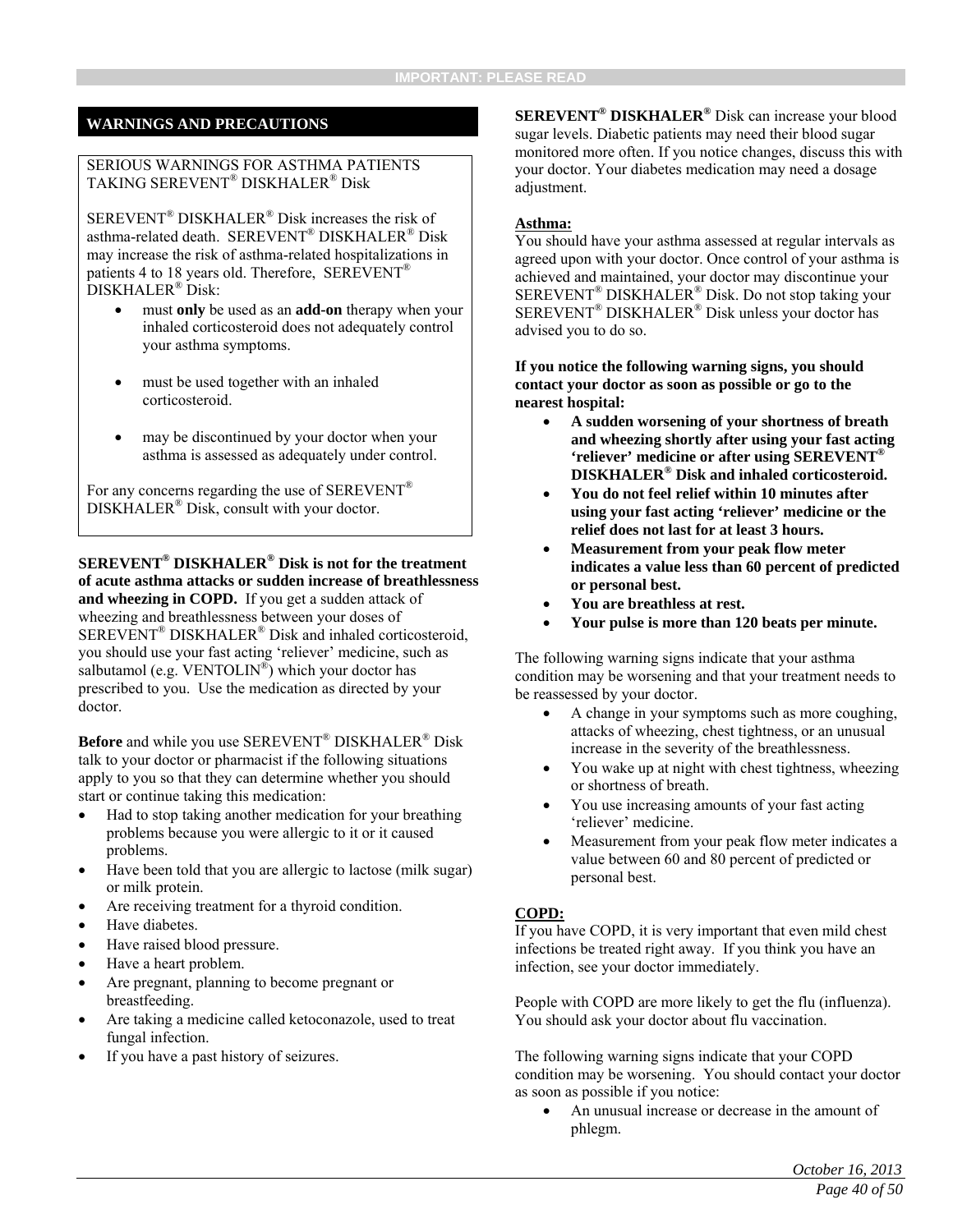- An unusual increase in the consistency and stickiness of the phlegm.
- The presence of blood in phlegm.
- A change in the colour of the phlegm to either brown, yellow or green.
- An unusual increase in the severity of the breathlessness.
- The necessity to increase the number of pillows in order to sleep in comfort.
- Symptoms of a cold (e.g., sore throat).
- Unexplained tiredness or fever.
- Chest tightness.
- Unexplained swelling.

#### **INTERACTIONS WITH THIS MEDICATION**

Make sure that your doctor knows what other medicines you are taking such as those for allergies, nervousness, depression, migraine, other airway-opening medications ( e.g. other asthma medications), high blood pressure, heart problems, water pills (diuretics) and azole antifungals (e.g. ketoconazole), including those you can buy without a prescription as well as herbal and alternative medicines.

#### **PROPER USE OF THIS MEDICATION**

It is very important that you use SEREVENT® DISKHALER® Disk twice a day, even if you have no symptoms. Use it once in the morning and again in the evening. When used for the treatment of COPD or together with an inhaled corticosteroid for the treatment of asthma, SEREVENT® DISKHALER® Disk will help protect you against breakthrough symptoms throughout the day and during the night. **You should not use it more than twice a day**. SEREVENT® DISKHALER® Disk does not replace your fast acting 'reliever' medicine, such as salbutamol (e.g., VENTOLIN<sup>®</sup>) or inhaled corticosteroid therapy, such as fluticasone propionate (e.g., FLOVENT®). The overuse of SEREVENT<sup>®</sup> DISKHALER<sup>®</sup> Disk can cause serious side effects.

After you have started taking SEREVENT® DISKHALER® Disk it is likely that you will not need to use the fast acting 'reliever' medicine as often. If you have more than one medicine be careful not to confuse them.

If your doctor decides to stop treatment, do not keep any leftover medicine unless your doctor tells you to.

#### **Usual Asthma Dose:**

The usual dose is 1 inhalation twice daily (1 inhalation in the morning and 1 inhalation in the evening).

Even if you feel much better after starting to use SEREVENT<sup>®</sup> DISKHALER® Disk, you must continue to use an inhaled corticosteroid for your asthma according to your doctor's

instructions.

#### **Adolescents/Children with Asthma (4 to 18 years of age):**

SEREVENT® DISKHALER® Disk is suitable for children 4 years of age and older. The severity of asthma changes with age. Your child should therefore be periodically re-examined by a doctor. It is important to make sure that he/she understands and properly follows the asthma therapies that have been prescribed. These will include in addition to SEREVENT® DISKHALER® Disk, a drug which reduces the inflammation in the lung due to asthma (also known as an inhaled corticosteroid or controller medication) and a rapid onset, short duration bronchodilator (also known as a fast acting 'reliever' medicine).

It is extremely important to make sure that children 4 to 18 years take both SEREVENT® DISKHALER® Disk **and** an inhaled corticosteroid together. If this cannot be **guaranteed**, speak to your doctor. A single combination product, containing both a bronchodilator and an inhaled corticosteroid, may be required.

#### **Usual COPD Dose:**

The usual dose is 1 inhalation twice daily (1 inhalation in the morning and 1 inhalation in the evening).

#### **COPD:**

If you are troubled with mucus, try to clear your chest as completely as possible by coughing before you use SEREVENT® DISKHALER® Disk. This will allow  $SEREVENT^{\circledR} DISKHALER^{\circledR}$  Disk to pass more deeply into your lungs.

Even if you feel much better after starting to use SEREVENT® DISKHALER® Disk, you must continue to use your other COPD medication(s) according to your doctor's instructions.

#### **Overdose:**

In case of drug overdose, contact a health care practitioner, hospital emergency department or regional Poison Control Centre immediately, even if there are no symptoms.

If you accidentally take a **larger dose than recommended**, you may notice that your heart is beating faster than usual and that you feel shaky. Other symptoms you may experience include headache, muscle weakness and aching joints. Tell your doctor as soon as possible or contact your hospital emergency department.

Excessive use of SEREVENT® DISKHALER® Disk can be extremely dangerous. If you have used a larger than allowed recommended dose of SEREVENT® DISKHALER® Disk for a long period of time (months or years), you should talk to your doctor or pharmacist for advice. A gradual reduction of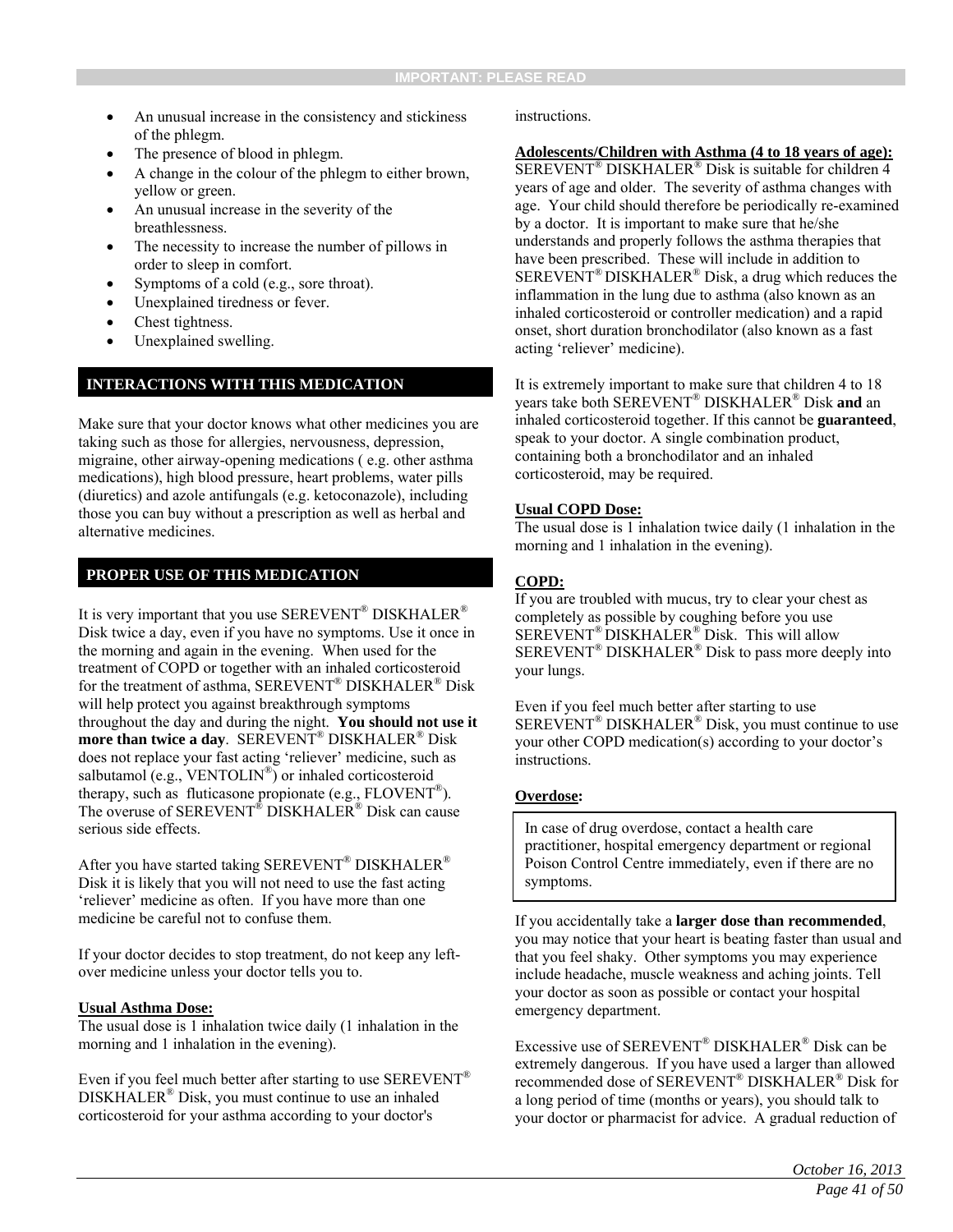your dose may be needed. Do not stop taking the medication suddenly.

#### **Missed Dose:**

#### It is **very important that you use SEREVENT®**

**DISKHALER® Disk regularly.** If you forget to inhale a dose do not worry, inhale another as soon as you remember **but** if it is near to the time for the next dose, wait until this is due. Do not take a double dose. Then go on as before.

#### **How to use your SEREVENT® DISKHALER® Disk properly:**

**Remember** the medicine in SEREVENT® DISKHALER® Disk blisters should only be inhaled using a special kind of inhaler called a DISKHALER® inhalation device. Make sure that you have one and can use it properly. Follow the instructions shown. If you have any difficulties or do not understand this information, ask your doctor or pharmacist.

The SEREVENT® DISKHALER® device is used together with a SEREVENT® DISKHALER® Disk, for inhaling the medication.

The DISKHALER<sup>®</sup> device consists of:

- an outer coloured body with a hinged lid and piercing needle.
- a cleaning brush contained at the rear of the body.
- a coloured mouthpiece cover.
- a white sliding tray with mouthpiece.
- a white wheel to support the disk.

The SEREVENT® Disk consists of 4 blisters. Each blister contains a measured dose of dry powder medication.



**Warning**: do not puncture any disk blister until loaded into the DISKHALER® device.

#### **To load the SEREVENT**® **Disk into the DISKHALER**® **device.**

1. Remove the mouthpiece cover and check inside and outside to ensure that the mouthpiece is clean.



2. Hold the corners of the white tray and pull out gently until you can see all the plastic ridges on the sides of the tray.



3. Put your finger and thumb on the ridges, squeeze inwards and gently pull the tray out of the DISKHALER® body.

4. Place the disk on the wheel with the numbers facing up. Then slide the tray back fully into the DISKHALER® body.



5. Hold the corners of the tray and rotate the disk by gently pulling the tray out and pushing it in until the number '4' appears in the indicator hole. The DISKHALER<sup>®</sup> is now ready for use.



wheel



The indicator hole always shows the number of doses remaining in the DISKHALER®.

#### **To pierce the blister in the SEREVENT® DISKHALER®**

6. Raise the lid as far as it will go into the fully upright position. Both surfaces of the blister must be pierced. Some resistance will be felt as the upper, and especially the lower surfaces of the blister, are pierced. Then close the lid.



**Warning**: Do not try to lift the lid unless the tray is positioned fully within the body of the DISKHALER® device or is completely removed, e.g. when cleaning the DISKHALER® device.

#### **To inhale from the DISKHALER®**

7. Breathe out as far as is comfortable. Keeping the DISKHALER® device level, raise it to your mouth and gently place the mouthpiece between your teeth and lips but do not bite the mouthpiece. Do not cover the air inlets on either side of the mouthpiece. Breathe in through your mouth steadily and as deeply as you can. Hold your breath and remove the DISKHALER® device from your mouth. Continue to hold your breath for as long as is comfortable.

#### **To prepare for the next inhalation**

8. Rotate the SEREVENT® Disk to the next blister by gently pulling the tray out once and in again. Do not pierce the blister until immediately before inhalation.





needle

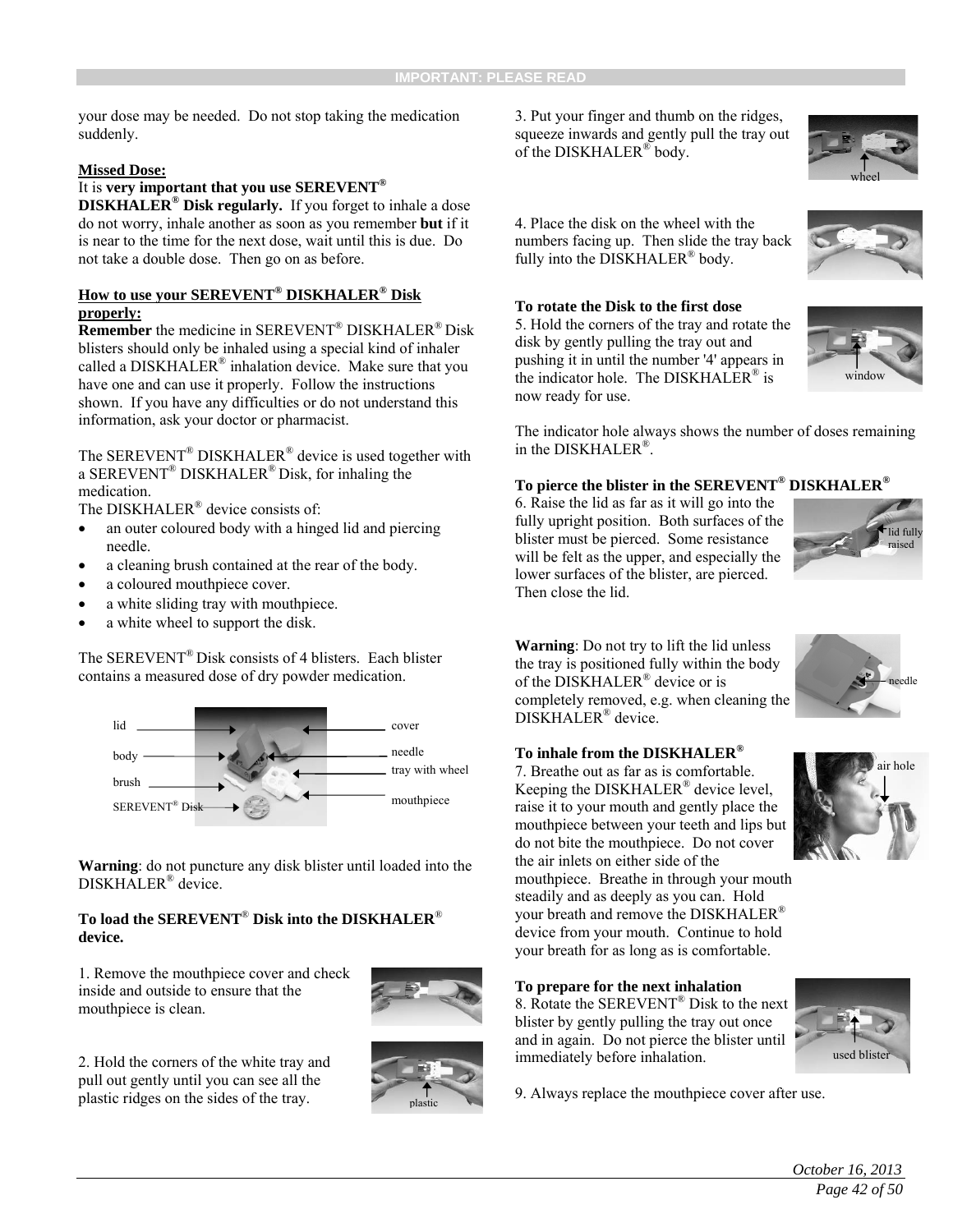#### **To replace the SEREVENT® Disk**

10. Each disk consists of 4 blisters containing medication. When the number '4' reappears in the indicator hole, the disk is empty and should be replaced with a new disk by repeating steps 2 to 5.

**Warning**: do not throw the wheel away with the empty disk.

#### **Care of the DISKHALER®**

A brush is provided at the rear of the DISKHALER® body to clean any remaining powder from the DISKHALER® device. This should be done with the tray and wheel removed from the DISKHALER® body before inserting a new disk.

You may need to replace your DISKHALER<sup>®</sup> device after about 6 months of use.

#### **SIDE EFFECTS AND WHAT TO DO ABOUT THEM**

Side effects may include:

- pain in joints
- muscle cramps
- headache
- feeling a little shaky (tremor)
- disturbed sleep
- upper respiratory tract infection
- $\bullet$  cough
- fever
- throat irritation
- feeling tired
- diarrhea
- nausea
- vomiting

**SEREVENT® DISKHALER® Disk** can cause abnormal blood test results including increased blood sugar. Your doctor will decide when to perform blood tests and will interpret the results.

#### **SERIOUS SIDE EFFECTS, HOW OFTEN THEY HAPPEN AND WHAT TO DO ABOUT THEM**

| Symptom / effect |                                                                                                                                                                    | <b>Talk with</b><br>your doctor or<br>pharmacist |                 | <b>Stop</b><br>taking<br>drug and                      |
|------------------|--------------------------------------------------------------------------------------------------------------------------------------------------------------------|--------------------------------------------------|-----------------|--------------------------------------------------------|
|                  |                                                                                                                                                                    | Only<br>if<br>severe                             | In all<br>cases | seek<br>immediate<br>emergency<br>medical<br>attention |
| <b>Uncommon</b>  | <b>Allergic reactions:</b><br>lumpy skin rash or<br>hives anywhere in<br>the body.                                                                                 |                                                  |                 |                                                        |
|                  | Fast or irregular<br>heartbeat that does<br>not go away on its<br>own.                                                                                             |                                                  | √               |                                                        |
| Rare             | Low blood<br>potassium: muscle<br>weakness, and<br>muscle spasms.                                                                                                  |                                                  | √               |                                                        |
|                  | <b>Increased amount</b><br>of sugar in blood:<br>excessive thirst,<br>frequent urination,<br>dry skin, blurred<br>vision and fatigue.                              |                                                  | √               |                                                        |
| Very rare        | <b>Allergic reactions:</b><br>sudden wheeziness<br>and chest pain or<br>tightness; or<br>swelling of eyelids,<br>face, lips, tongue<br>or throat.                  |                                                  |                 | √                                                      |
|                  | Bronchospasm:<br>Sudden worsening<br>of shortness of<br>breath and<br>wheezing shortly<br>after using<br><b>SEREVENT<sup>®</sup></b><br><b>DISKHALER®</b><br>Disk. |                                                  |                 | √                                                      |
|                  | Mouth, throat<br>becomes unusually<br>irritated causing<br>high pitched<br>wheezing and<br>choking.                                                                |                                                  | √               |                                                        |
|                  | <b>High Blood</b><br>Pressure:<br>headache and<br>dizziness.                                                                                                       |                                                  |                 |                                                        |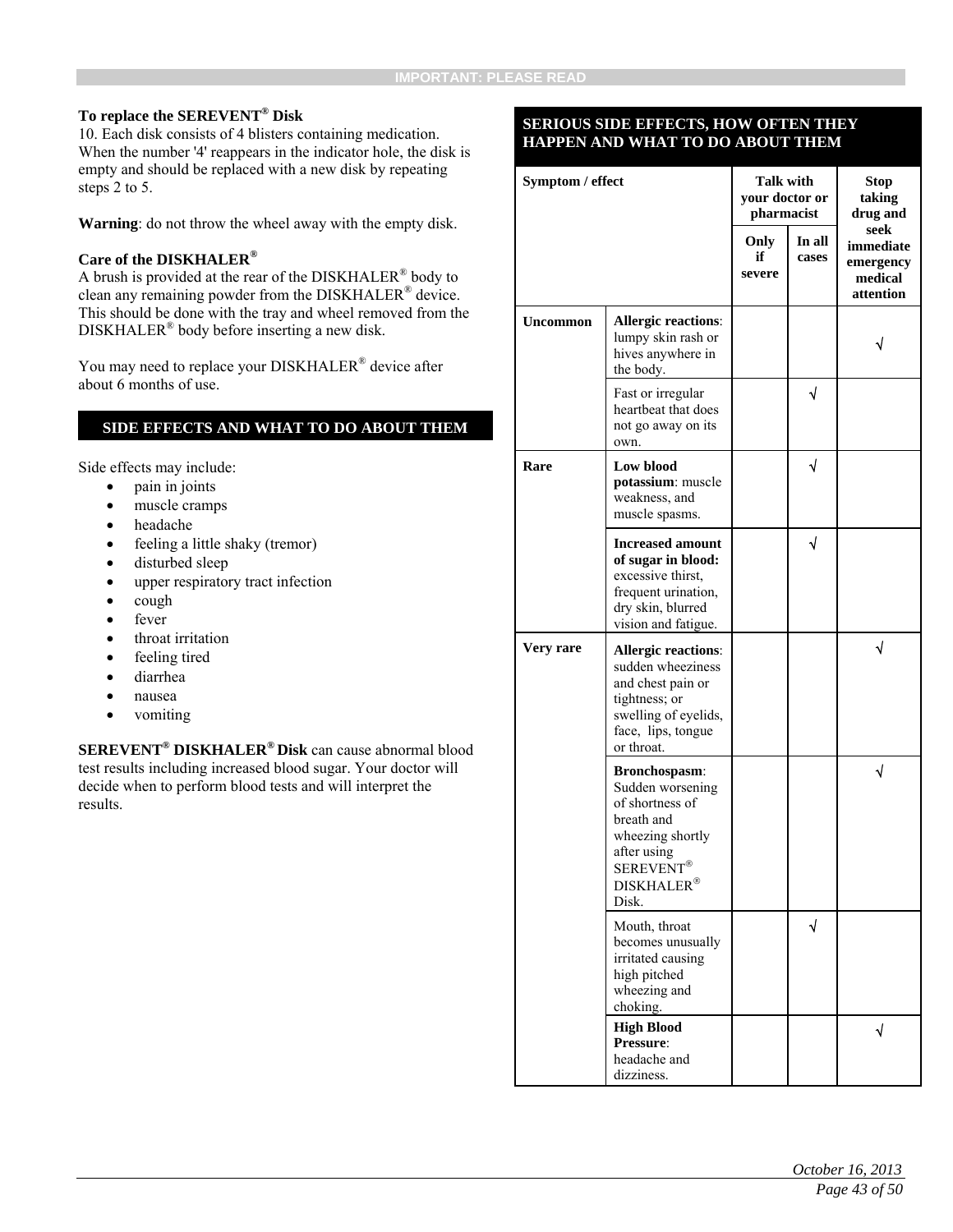#### **SERIOUS SIDE EFFECTS, HOW OFTEN THEY HAPPEN AND WHAT TO DO ABOUT THEM**

| Symptom / effect |                                                                                                                                                                     | <b>Talk with</b><br>your doctor or<br>pharmacist |                 | Stop<br>taking<br>drug and                             |
|------------------|---------------------------------------------------------------------------------------------------------------------------------------------------------------------|--------------------------------------------------|-----------------|--------------------------------------------------------|
|                  |                                                                                                                                                                     | Only<br>if<br>severe                             | In all<br>cases | seek<br>immediate<br>emergency<br>medical<br>attention |
| <b>Unknown</b>   | Worsening of lung<br>symptoms such as<br>increased shortness<br>of breath.<br>wheezing, cough<br>and chest tightness<br>accompanied by<br>fever and more<br>phlegm. |                                                  | √               |                                                        |
|                  | <b>Increased</b><br><b>Excitement:</b><br>Feeling anxious,<br>nervous, or<br>agitated.                                                                              |                                                  |                 |                                                        |

*This is not a complete list of side effects. For any unexpected effects while taking SEREVENT® DISKHALER® Disk, contact your doctor or pharmacist.* 

#### **HOW TO STORE IT**

**Keep your medicine in a safe place where children cannot reach it. Your medicine may harm them.** 

Keep SEREVENT® DISKHALER® Disks away from direct heat or sunlight and protect them from high temperatures (above 25°C or 77°F). Keep them in a dry place.

#### **REPORTING SUSPECTED SIDE EFFECTS**

**You can report any suspected adverse reactions associated with the use of health products to the Canada Vigilance Program by one of the following 3 ways:** 

- **Report online at www.healthcanada.gc.ca/medeffect**
- **Call toll-free at 1-866-234-2345**
- **Complete a Canada Vigilance Reporting Form and:**  o **Fax toll-free to 1-866-678-6789, or** 
	- o **Mail to: Canada Vigilance Program Health Canada Postal Locator 0701E Ottawa, Ontario K1A 0K9**

**Postage paid labels, Canada Vigilance Reporting Form and the adverse reaction reporting guidelines are available on the MedEffect™ Canada Web site at www.healthcanada.gc.ca/medeffect.** 

*NOTE: Should you require information related to the management of side effects, contact your health professional. The Canada Vigilance Program does not provide medical advice.*

#### **MORE INFORMATION**

You may need to read this package insert again. **Please do not throw it away** until you have finished your medicine. This document plus the full product monograph, prepared for health professionals can be found at:

http://www.gsk.ca or by contacting the sponsor, GlaxoSmithKline Inc., at: 1-800-387-7374. 7333 Mississauga Rd. Mississauga, Ontario Canada L5N 6L4

This leaflet was prepared by GlaxoSmithKline Inc.

Last revised: October 16, 2013

*© 2013 GlaxoSmithKline Inc. All Rights Reserved ®SEREVENT, VENTOLIN, FLOVENT and DISKHALER are registered trademarks, used under license by GlaxoSmithKline Inc.*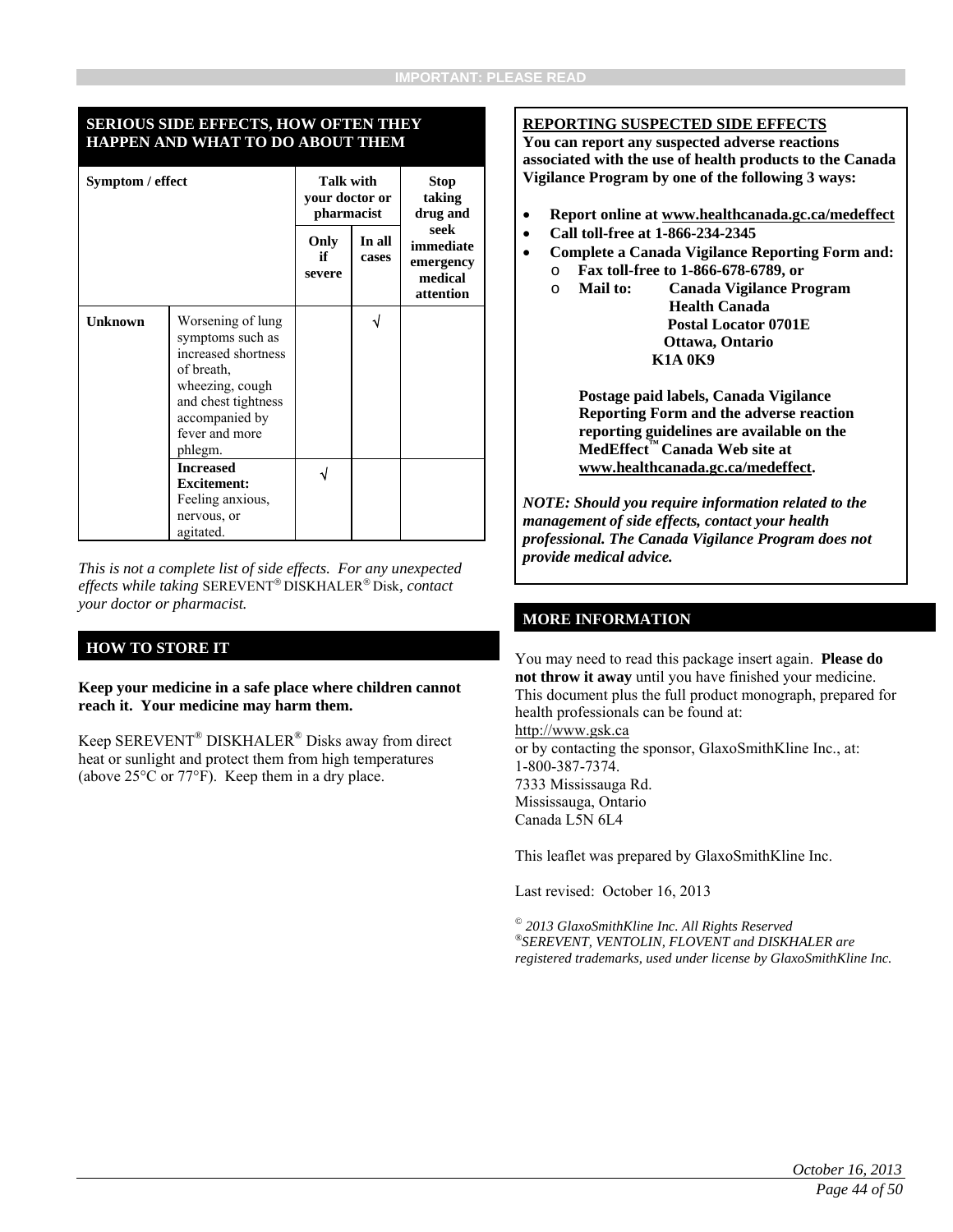#### **PART III: CONSUMER INFORMATION**

#### **PrSEREVENT® DISKUS® salmeterol xinafoate dry powder for inhalation**

This leaflet is part III of a three-part "Product Monograph" for SEREVENT® DISKUS® and is designed specifically for Consumers. This leaflet is a summary and will not tell you everything about SEREVENT® DISKUS®. Contact your doctor or pharmacist if you have any questions about the drug.

#### **ABOUT THIS MEDICATION**

#### **What the medication is used for:**

#### **Asthma (patients 4 years old and older):**

Asthma is a chronic inflammatory disease of the lungs characterized by episodes of difficulty in breathing. People with asthma have extra sensitive or "twitchy" airways. During an asthma attack, the airways react by narrowing making it more difficult for the air to flow in and out of the lungs.

Control of asthma requires avoiding irritants that cause asthma attacks and taking the appropriate medications. For example, patients should avoid exposure to house dust mites, mold, pets, tobacco smoke and pollens.

SEREVENT® DISKUS® helps to prevent breathlessness and wheezing from happening due to asthma. SEREVENT<sup>®</sup> DISKUS® is used **only as an add-on therapy to an inhaled corticosteroid** when an inhaled corticosteroid by itself is not adequate to control your asthma symptoms.

Note to Parents: It is extremely important to make sure that children 4 to 18 years take both SEREVENT® DISKUS® **and** an inhaled corticosteroid together. If this cannot be **guaranteed**, speak to your doctor. A single combination product, containing both a bronchodilator and an inhaled corticosteroid, may be required.

#### **Chronic Obstructive Pulmonary Disease (COPD):**

COPD is a type of lung disease in which there is a permanent narrowing of the airways, leading to breathing difficulties. In many patients, this narrowing of the airways is a result of many years of cigarette smoking. If you suffer from COPD, you must stop smoking to prevent further lung damage. Please contact your physician or other health care provider for help in smoking cessation.

SEREVENT® DISKUS® is to be used for the long-term control of symptoms due to COPD and to prevent wheezing in adults with COPD.

This medicine is for you. Only a doctor can prescribe it for you. Never give it to someone else. It may harm them even if their symptoms are the same as yours.

#### **What it does:**

 $\overline{\text{SEREVENT}^{\circledast}}$  DISKUS<sup>®</sup> is a bronchodilator. It works by relieving spasm or narrowing in the small air passages in the lungs. This helps to open up the airways and makes it easier for air to get in and out of the lungs. The effects of SEREVENT® DISKUS® last for at least 12 hours. When it is taken regularly for the treatment of COPD or in combination with an inhaled corticosteroid for the treatment of asthma, it helps the small air passages to stay open.

#### **When it should not be used:**

**SEREVENT***®* **DISKUS® does not act quickly enough to provide relief from a sudden attack of breathlessness or wheezing due to asthma or COPD. A fast acting 'reliever' medicine, such as salbutamol (e.g., VENTOLIN®) should be used for any sudden attacks of breathlessness or wheezing (e.g., asthma attacks).** 

#### **Remember:**

If you are being treated for asthma, you should always be given an inhaled corticosteroid for use together with SEREVENT® DISKUS®. The inhaled corticosteroid decreases the inflammation in your lungs while SEREVENT<sup>®</sup> DISKUS® opens the airways.

#### Do not take SEREVENT<sup>®</sup> DISKUS<sup>®</sup>:

- Without an inhaled corticosteroid if you are being treated for asthma
- If you are allergic or have had an allergic reaction (swelling, anaphylactic reaction) to salmeterol or any of the ingredients
- If you have a medical history of cardiac tachyarrhythmias (problems of your heart beating fast and/or irregularly)
- If you are allergic to lactose (milk sugar) or milk protein

#### **What the medicinal ingredient is:**

salmeterol xinafoate.

#### **What the nonmedicinal ingredients are:**

lactose (milk sugar) and milk protein.

#### **What dosage forms it comes in:**

SEREVENT<sup>®</sup> DISKUS<sup>®</sup> is a dry powder administered through a plastic inhaler device containing a foil strip with 60 blisters. Each blister contains 50 mcg of salmeterol.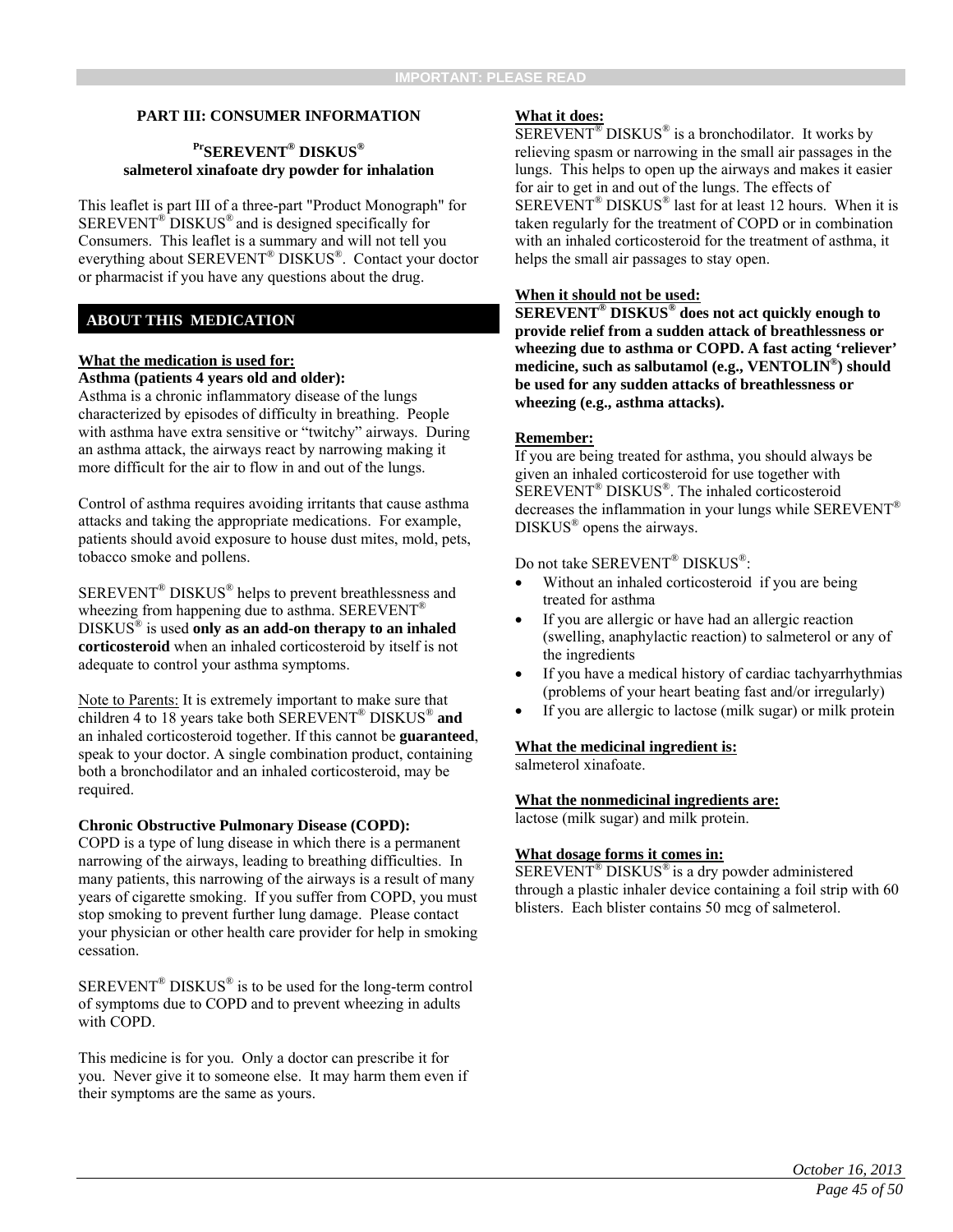#### **WARNINGS AND PRECAUTIONS**

#### SERIOUS WARNINGS FOR ASTHMA PATIENTS TAKING SEREVENT® DISKUS®

SEREVENT® DISKUS® increases the risk of asthma-related death. SEREVENT® DISKUS® may increase the risk of asthma-related hospitalizations in patients 4 to 18 years old. Therefore, SEREVENT<sup>®</sup> DISKUS<sup>®</sup>:

- must **only** be used as an **add-on** therapy when your inhaled corticosteroid does not adequately control your asthma symptoms.
- must be used together with an inhaled corticosteroid.
- may be discontinued by your doctor when your asthma is assessed as adequately under control.

For any concerns regarding the use of SEREVENT<sup>®</sup> DISKUS®, consult with your doctor.

**SEREVENT® DISKUS® is not for the treatment of acute asthma attacks or sudden increase of breathlessness and wheezing in COPD.** If you get a sudden attack of wheezing and breathlessness between your doses of SEREVENT<sup>®</sup> DISKUS® and inhaled corticosteroid, you should use your fast acting 'reliever' medicine, such as salbutamol (e.g. VENTOLIN<sup>®</sup>) which your doctor has prescribed to you. Use the medication as directed by your doctor.

**Before** and while you use SEREVENT<sup>®</sup> DISKUS<sup>®</sup> talk to your doctor or pharmacist if the following situations apply to you so that they can determine whether you should start or continue taking this medication:

- Had to stop taking another medication for your breathing problems because you were allergic to it or it caused problems.
- Have been told that you are allergic to lactose (milk sugar) or milk protein.
- Are receiving treatment for a thyroid condition.
- Have diabetes.
- Have raised blood pressure.
- Have a heart problem.
- Are pregnant, planning to become pregnant or breastfeeding.
- Are taking a medicine called ketoconazole, used to treat fungal infection.
- If you have a past history of seizures.

**SEREVENT® DISKUS®** can increase your blood sugar levels. Diabetic patients may need their blood sugar monitored more often. If you notice changes, discuss this with your doctor. Your diabetes medication may need a dosage adjustment.

#### **Asthma:**

You should have your asthma assessed at regular intervals as agreed upon with your doctor. Once control of your asthma is achieved and maintained, your doctor may discontinue your SEREVENT® DISKUS®. Do not stop taking your SEREVENT® DISKUS® unless your doctor has advised you to do so.

**If you notice the following warning signs, you should contact your doctor as soon as possible or go to the nearest hospital:** 

- **A sudden worsening of your shortness of breath and wheezing shortly after using your fast acting 'reliever' medicine or after using SEREVENT***®* **DISKUS® and inhaled corticosteroid.**
- **You do not feel relief within 10 minutes after using your fast acting 'reliever' medicine or the relief does not last for at least 3 hours.**
- **Measurement from your peak flow meter indicates a value less than 60 percent of predicted or personal best.**
- **You are breathless at rest.**
- **Your pulse is more than 120 beats per minute.**

The following warning signs indicate that your asthma condition may be worsening and that your treatment needs to be reassessed by your doctor.

- A change in your symptoms such as more coughing, attacks of wheezing, chest tightness, or an unusual increase in the severity of the breathlessness.
- You wake up at night with chest tightness, wheezing or shortness of breath.
- You use increasing amounts of your fast acting 'reliever' medicine.
- Measurement from your peak flow meter indicates a value between 60 and 80 percent of predicted or personal best.

#### **COPD:**

If you have COPD, it is very important that even mild chest infections be treated right away. If you think you have an infection, see your doctor immediately.

People with COPD are more likely to get the flu (influenza). You should ask your doctor about flu vaccination.

The following warning signs indicate that your COPD condition may be worsening. You should contact your doctor as soon as possible if you notice:

- An unusual increase or decrease in the amount of phlegm.
- An unusual increase in the consistency and stickiness of the phlegm.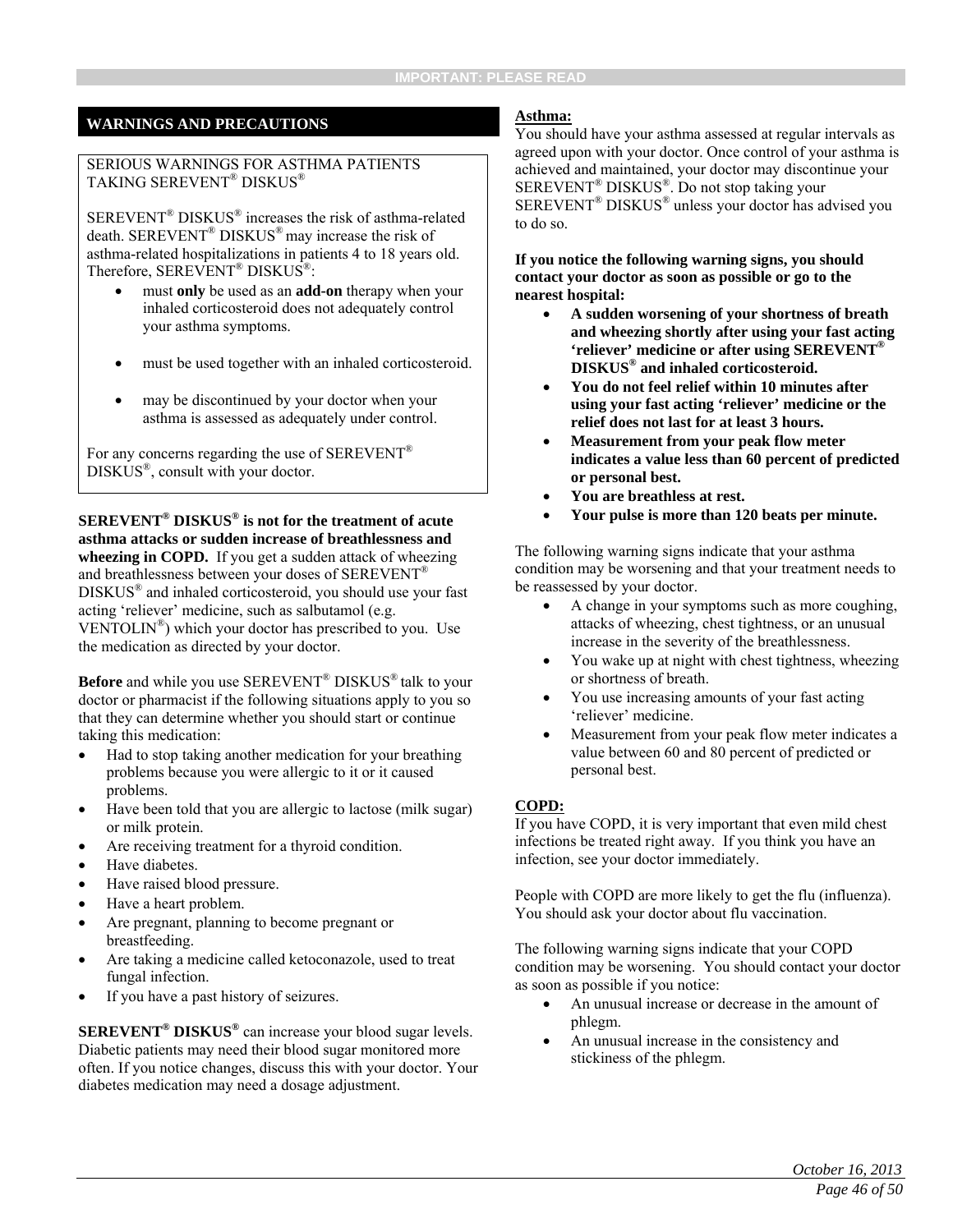- The presence of blood in phlegm.
- A change in the colour of the phlegm to either brown, yellow or green.
- An unusual increase in the severity of the breathlessness.
- The necessity to increase the number of pillows in order to sleep in comfort.
- Symptoms of a cold (e.g., sore throat).
- Unexplained tiredness or fever.
- Chest tightness.
- Unexplained swelling.

#### **INTERACTIONS WITH THIS MEDICATION**

Make sure that your doctor knows what other medicines you are taking such as those for allergies, nervousness, depression, migraine, other airway-opening medications ( e.g. other asthma medications), high blood pressure, heart problems, water pills (diuretics) and azole antifungals (e.g. ketoconazole), including those you can buy without a prescription as well as herbal and alternative medicines.

#### **PROPER USE OF THIS MEDICATION**

It is very important that you use SEREVENT® DISKUS® twice a day, even if you have no symptoms. Use it once in the morning and again in the evening. When used for the treatment of COPD or together with an inhaled corticosteroid for the treatment of asthma, SEREVENT® DISKUS® will help protect you against breakthrough symptoms throughout the day and during the night. **You should not use it more than twice a day**. SEREVENT® DISKUS® does not replace your fast acting 'reliever' medicine, such as salbutamol (e.g. VENTOLIN<sup>®</sup>) or inhaled corticosteroid therapy such as fluticasone propionate (e.g., FLOVENT<sup>®</sup>). The overuse of SEREVENT<sup>®</sup> DISKUS<sup>®</sup> can cause serious side effects.

After you have started taking SEREVENT<sup>®</sup> DISKUS<sup>®</sup> it is likely that you will not need to use the fast acting 'reliever' medicine as often. If you have more than one medicine be careful not to confuse them.

If your doctor decides to stop treatment, do not keep any leftover medicine unless your doctor tells you to.

#### **Usual Asthma Dose:**

The usual dose is 1 inhalation twice daily (1 inhalation in the morning and 1 inhalation in the evening).

Even if you feel much better after starting to use  $SEREVENT<sup>®</sup>$ DISKUS®, you must continue to use an inhaled corticosteroid for your asthma according to your doctor's instructions.

#### **Adolescents/Children with Asthma (4 to 18 years of age):**

 $SEREVENT^®$  DISKUS<sup>®</sup> is suitable for children 4 years of age and older. The severity of asthma changes with age. Your

child should therefore be periodically re-examined by a doctor. It is important to make sure that he/she understands and properly follows the asthma therapies that have been prescribed. These will include in addition to SEREVENT® DISKUS®, a drug which reduces the inflammation in the lung due to asthma (also known as an inhaled corticosteroid or 'controller' medication) and a rapid onset, short duration bronchodilator (also known as a fast acting 'reliever' medicine).

It is extremely important to make sure that children 4 to 18 years take both SEREVENT® DISKUS® **and** an inhaled corticosteroid together. If this cannot be **guaranteed**, speak to your doctor. A single combination product, containing both a bronchodilator and an inhaled corticosteroid, may be required.

#### **Usual COPD Dose:**

The usual dose is 1 inhalation twice daily (1 inhalation in the morning and 1 inhalation in the evening).

#### **COPD:**

If you are troubled with mucus, try to clear your chest as completely as possible by coughing before you use SEREVENT® DISKUS®. This will allow SEREVENT® DISKUS® to pass more deeply into your lungs.

Even if you feel much better after starting to use SEREVENT® DISKUS®, you must continue to use your other COPD medication(s) according to your doctor's instructions.

#### **Overdose:**

In case of drug overdose, contact a health care practitioner, hospital emergency department or regional Poison Control Centre immediately, even if there are no symptoms.

If you accidentally take a **larger dose than recommended**, you may notice that your heart is beating faster than usual and that you feel shaky. Other symptoms you may experience include headache, muscle weakness and aching joints. Tell your doctor as soon as possible or contact your hospital emergency department.

Excessive use of  $SEREVENT^{\circledR}$  DISKUS<sup>®</sup> can be extremely dangerous. If you have used a larger than allowed recommended dose of SEREVENT® DISKUS® for a long period of time (months or years), you should talk to your doctor or pharmacist for advice. A gradual reduction of your dose may be needed. Do not stop taking the medication suddenly.

#### **Missed Dose:**

It is **very important that you use SEREVENT® DISKUS® regularly.** If you forget to inhale a dose do not worry, inhale another as soon as you remember **but** if it is near to the time for the next dose, wait until this is due. Do not take a double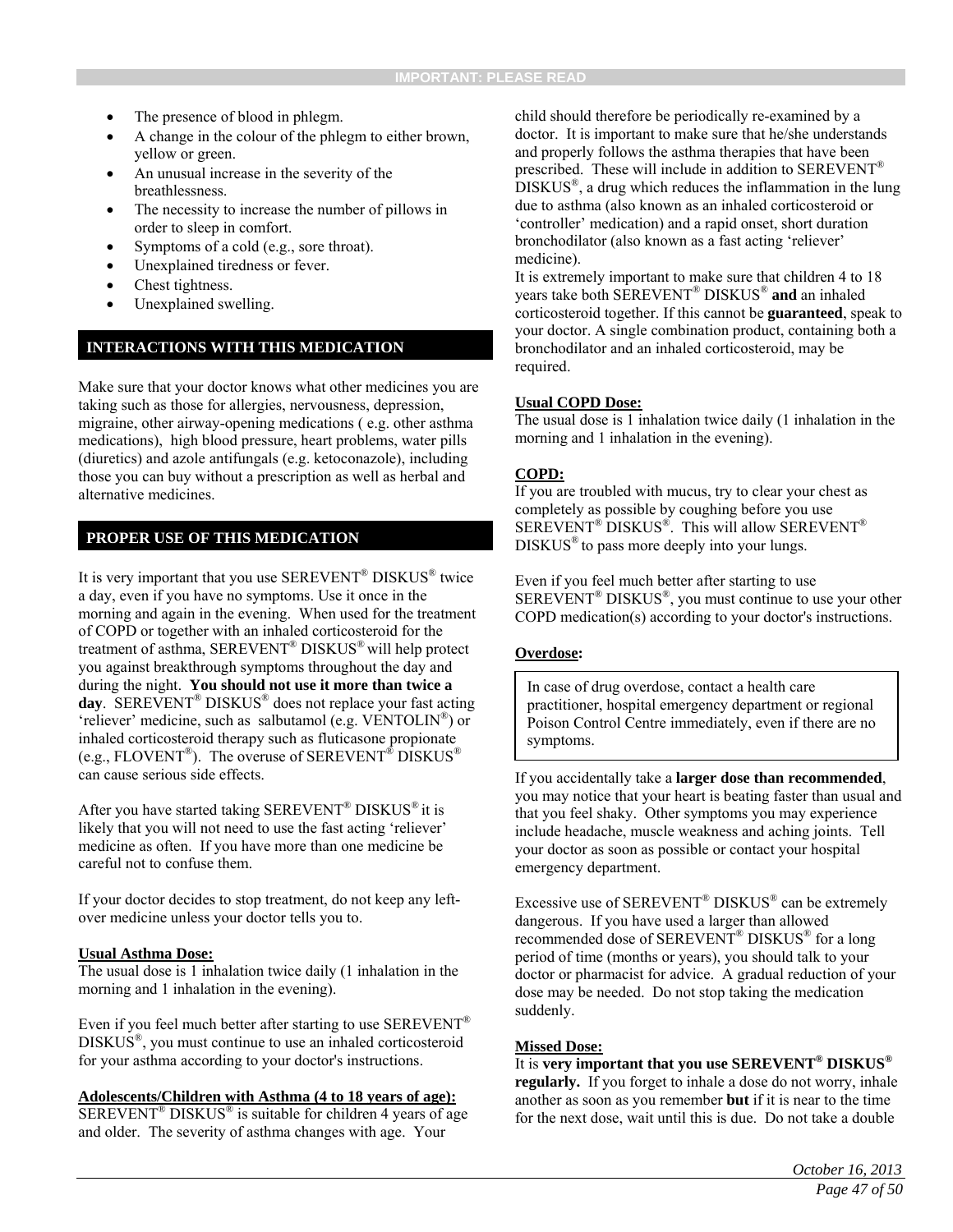dose. Then go on as before.

#### **About your SEREVENT® DISKUS®:**

The blisters protect the powder for inhalation from the effects of the atmosphere.

When you take your SEREVENT<sup>®</sup> DISKUS<sup>®</sup> out of its box, it will be in the **closed position**.

A new DISKUS® contains 60 individually protected doses of your medicine, in powder form. The device has a dose counter which tells you the number of doses remaining. It counts down from 60 to 1. **To show when the last five doses have been reached the numbers appear red.** 

Each dose is accurately measured and hygienically protected. It requires no maintenance, and no refilling.

#### **How to use your SEREVENT® DISKUS® properly:**

It is important that you take each dose as instructed by your doctor, nurse, or pharmacist.

The  $DISKUS^{\circledast}$  is easy to use. When you need a dose, just follow the six simple steps illustrated:

1. Open, 2. Slide, 3. Exhale, 4. Inhale, 5. Close, 6. Rinse.

Sliding the lever of your DISKUS® opens a small hole in the mouthpiece and unwraps a dose ready for you to inhale it. When you close the DISKUS<sup>®</sup>, the lever automatically moves back to its original position ready for your next dose when you need it. The outer case protects your DISKUS® when it is not in use.

#### **1. Open**

To open your DISKUS® hold the outer case in one hand and put the thumb of your other hand on the thumb grip. Push the thumb grip away from you, until you hear it click into place.

#### **2. Slide**

Hold your DISKUS® with the mouthpiece towards you. Slide the lever away until you hear another click. Your DISKUS® is now ready to use.

Every time the lever is pushed back a dose is made available for inhaling. This is shown by the dose counter. Do not play with the lever as this releases doses which will be wasted.

#### **3. Exhale**

Hold the DISKUS® away from your mouth. Breath out as far as is comfortable. Remember – never exhale into your DISKUS®.

#### **4. Inhale**

Before you start to inhale the dose, read through this section carefully. Once you have fully exhaled, place the mouthpiece to your mouth and close your lips around it. Breathe in steadily and deeply through your mouth until a full breath is taken.

Remove the DISKUS® from your mouth. Hold your breath for about 10 seconds or as long as is comfortable. **Breathe out slowly.** 

#### **5. Close**

To close your DISKUS®, put your thumb in the thumb grip, and slide it back until you hear a click. The lever is now automatically reset for your next use. The counter on the DISKUS® indicates how many doses are remaining.



#### **6. Rinse**

Rinse out your mouth and gargle with water after each dose. Do not swallow the water.

#### **SIDE EFFECTS AND WHAT TO DO ABOUT THEM**

Side effects may include:

- pain in joints
- muscle cramps
- headache
- feeling a little shaky (tremor)
- disturbed sleep
- upper respiratory tract infection
- cough
- fever
- throat irritation
- feeling tired
- diarrhea
- nausea
- vomiting

**SEREVENT® DISKUS®** can cause abnormal blood test results including increased blood sugar. Your doctor will decide when to perform blood tests and will interpret the results.





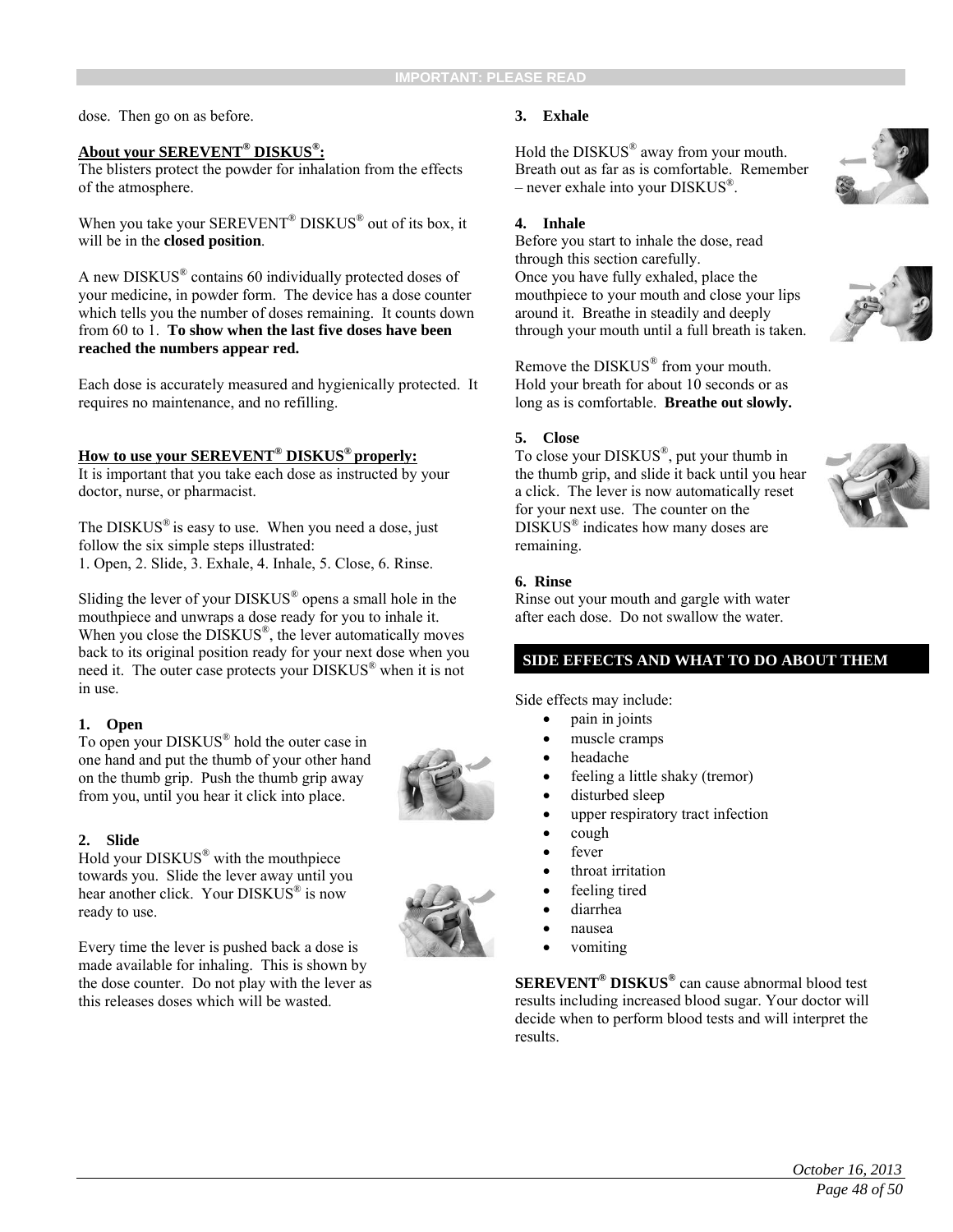#### **SERIOUS SIDE EFFECTS, HOW OFTEN THEY HAPPEN AND WHAT TO DO ABOUT THEM**

| Symptom / effect |                                                                                                                                                   | <b>Talk with</b><br>your doctor or<br>pharmacist |                 | <b>Stop</b><br>taking<br>drug and                      |
|------------------|---------------------------------------------------------------------------------------------------------------------------------------------------|--------------------------------------------------|-----------------|--------------------------------------------------------|
|                  |                                                                                                                                                   | Only<br>if<br>severe                             | In all<br>cases | seek<br>immediate<br>emergency<br>medical<br>attention |
| Uncommon         | <b>Allergic reactions:</b><br>lumpy skin rash or<br>hives anywhere in<br>the body.                                                                |                                                  |                 |                                                        |
|                  | Fast or irregular<br>heartbeat that does<br>not go away on its<br>own.                                                                            |                                                  | √               |                                                        |
| Rare             | Low blood<br>potassium: muscle<br>weakness, and<br>muscle spasms.                                                                                 |                                                  | √               |                                                        |
|                  | <b>Increased amount</b><br>of sugar in blood:<br>excessive thirst.<br>frequent urination,<br>dry skin, blurred<br>vision and fatigue.             |                                                  | √               |                                                        |
| Very rare        | <b>Allergic reactions:</b><br>sudden wheeziness<br>and chest pain or<br>tightness; or<br>swelling of eyelids,<br>face, lips, tongue<br>or throat. |                                                  |                 | √                                                      |
|                  | Bronchospasm:<br>Sudden worsening<br>of shortness of<br>breath and<br>wheezing shortly<br>after using<br>SEREVENT <sup>®</sup><br>DISKUS®.        |                                                  |                 | $\sqrt{ }$                                             |
|                  | Mouth, throat<br>becomes unusually<br>irritated causing<br>high pitched<br>wheezing and<br>choking.                                               |                                                  | √               |                                                        |
|                  | <b>High Blood</b><br>Pressure:<br>headache and<br>dizziness.                                                                                      |                                                  |                 |                                                        |

#### **SERIOUS SIDE EFFECTS, HOW OFTEN THEY HAPPEN AND WHAT TO DO ABOUT THEM**

| Symptom / effect |                                                                                                                                                                     | Talk with<br>your doctor or<br>pharmacist |                 | <b>Stop</b><br>taking<br>drug and                      |
|------------------|---------------------------------------------------------------------------------------------------------------------------------------------------------------------|-------------------------------------------|-----------------|--------------------------------------------------------|
|                  |                                                                                                                                                                     | Only<br>if<br>severe                      | In all<br>cases | seek<br>immediate<br>emergency<br>medical<br>attention |
| <b>Unknown</b>   | Worsening of lung<br>symptoms such as<br>increased shortness<br>of breath,<br>wheezing, cough<br>and chest tightness<br>accompanied by<br>fever and more<br>phlegm. |                                           | √               |                                                        |
|                  | <b>Increased</b><br><b>Excitement:</b><br>Feeling anxious,<br>nervous, or<br>agitated.                                                                              |                                           |                 |                                                        |

*This is not a complete list of side effects. For any unexpected effects while taking SEREVENT® DISKUS®, contact your doctor or pharmacist.* 

#### **HOW TO STORE IT**

**Keep your medicine in a safe place where children cannot reach it. Your medicine may harm them.** 

Keep SEREVENT® DISKUS® below 30°C and in a dry place.